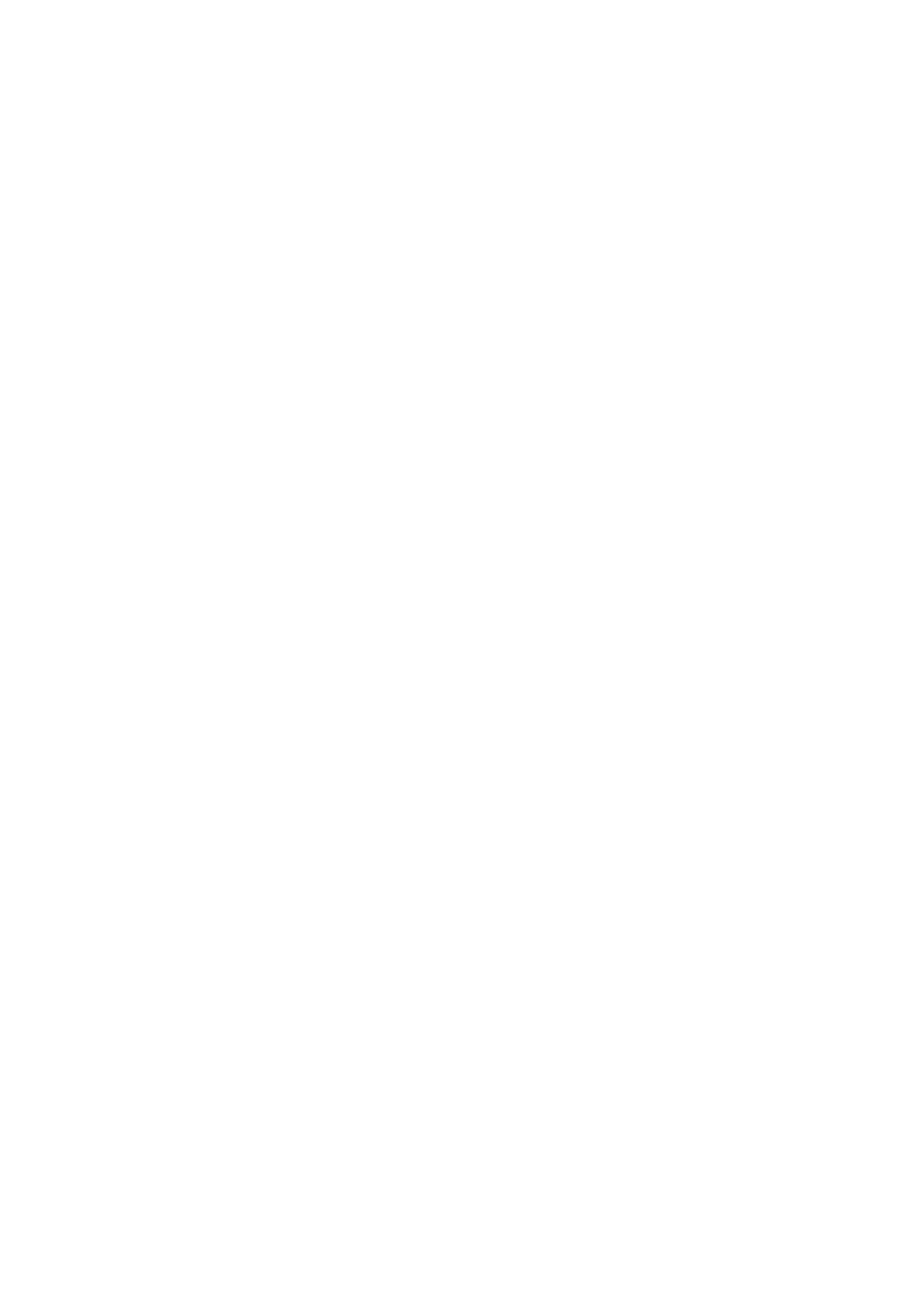# Skýrsluágrip Matís ohf<br>Matis Food Research, Innovation & Safety **Report Summary**



## ISSN: 1670-7192

| Titill / Title               | Characterization of cod myosin aggregates using static and<br>dynamic light scattering                                                                                                                                                                                                                                                                                                                                                                                                                                                                                                                                                                                                                                                                                                                                                                                                                                                                           |                           |  |
|------------------------------|------------------------------------------------------------------------------------------------------------------------------------------------------------------------------------------------------------------------------------------------------------------------------------------------------------------------------------------------------------------------------------------------------------------------------------------------------------------------------------------------------------------------------------------------------------------------------------------------------------------------------------------------------------------------------------------------------------------------------------------------------------------------------------------------------------------------------------------------------------------------------------------------------------------------------------------------------------------|---------------------------|--|
| Höfundar / Authors           | Tom Brenner, Ragnar Jóhannsson, Taco Nicolai                                                                                                                                                                                                                                                                                                                                                                                                                                                                                                                                                                                                                                                                                                                                                                                                                                                                                                                     |                           |  |
| Skýrsla / Report             |                                                                                                                                                                                                                                                                                                                                                                                                                                                                                                                                                                                                                                                                                                                                                                                                                                                                                                                                                                  | Skýrsla Rf /IFL<br>report |  |
| Verknr. / project no.        | 1642                                                                                                                                                                                                                                                                                                                                                                                                                                                                                                                                                                                                                                                                                                                                                                                                                                                                                                                                                             | Verknr. / project no.     |  |
| Styrktaraðilar /<br>funding: | Matís, Rannís, AVS                                                                                                                                                                                                                                                                                                                                                                                                                                                                                                                                                                                                                                                                                                                                                                                                                                                                                                                                               |                           |  |
| Ágrip á íslensku:            | Myosin var einangrað úr þorski með mismunandi aðferðum sem skiluðu klösum<br>af hreinu myosini. Þessir klasar innihéldu milli 8 og 20 myosin sameindir, og<br>voru stöðugir við kaldar aðstæður (T<20°C) og í þynntum lausnum (C<5g/L)<br>með 0.5M KCl við pH 6.0 til 8.0. Við hærri styrk próteins geljaðist það eða féll<br>út. Klösunin við lágan styrk var skoðuð með gleypnimælingum og ljósdreifingu.<br>Klösunin hætti eftir langan hitunartíma í flestum tilfellum, en við ákveðnar<br>kringumstæður hélt hún þó áfram og leiddi til útfellingar próteinsins. Kæling<br>leiddi til frekari klösunar, sem virðist vera afturkræf m.t.t. endurhitunar.<br>Bygging klasanna var ákvörðuð eftir kælingu og útþynningu. Sjálflíkir klasar<br>voru greindir, með brotvídd 2.2. Stærð klasanna jókst með hækkandi hitastigi<br>(30-70°C), hækkandi próteinstyrk (0.4-3 g/L) og lækkandi pH (8.0-6.0).<br>Bygging klasanna var hins vegar óháð myndunaraðstæðum. |                           |  |
| Lykilorð á íslensku:         | þorskmyosin, klösun, ljósdreifing.                                                                                                                                                                                                                                                                                                                                                                                                                                                                                                                                                                                                                                                                                                                                                                                                                                                                                                                               |                           |  |
| Summary in English:          | Myosin was extracted from Atlantic Cod (Gadus Morhua) using different<br>methods resulting in small aggregates of pure myosin. These aggregates<br>consisted of between 8 and 20 myosin molecules and were relatively stable at<br>low temperatures (T<20°C) in dilute (C<5g/L) solutions containing 0.5M KCl in<br>the pH range 6.0-8.0. At higher concentrations precipitation or gelation was<br>observed. Heat induced aggregation at low concentrations was studied using<br>turbidimetry and light scattering. In most cases the aggregation stagnated at<br>longer heating times, but in some cases the aggregation continued until it led to<br>precipitation of large flocs. Cooling led to further growth of the aggregates,<br>which was, however, reversed upon heating.                                                                                                                                                                             |                           |  |
|                              | The structure of the aggregates was determined after cooling and dilution using<br>static and dynamic light scattering. Self-similar aggregates were observed,<br>characterized by a fractal dimension of 2.2. The size of the aggregates formed<br>after extensive heating increased with increasing temperature $(30\text{-}70^{\circ}\text{C})$ ,<br>decreasing pH $(8.0-6.0)$ and increasing protein concentration $(0.4-3g/L)$ , but the<br>structure of large aggregates was independent of the conditions.                                                                                                                                                                                                                                                                                                                                                                                                                                                |                           |  |
| English keywords:            | cod myosin, aggregation, light scattering.                                                                                                                                                                                                                                                                                                                                                                                                                                                                                                                                                                                                                                                                                                                                                                                                                                                                                                                       |                           |  |

© Copyright Matís ohf / Matis - Food Research, Innovation & Safety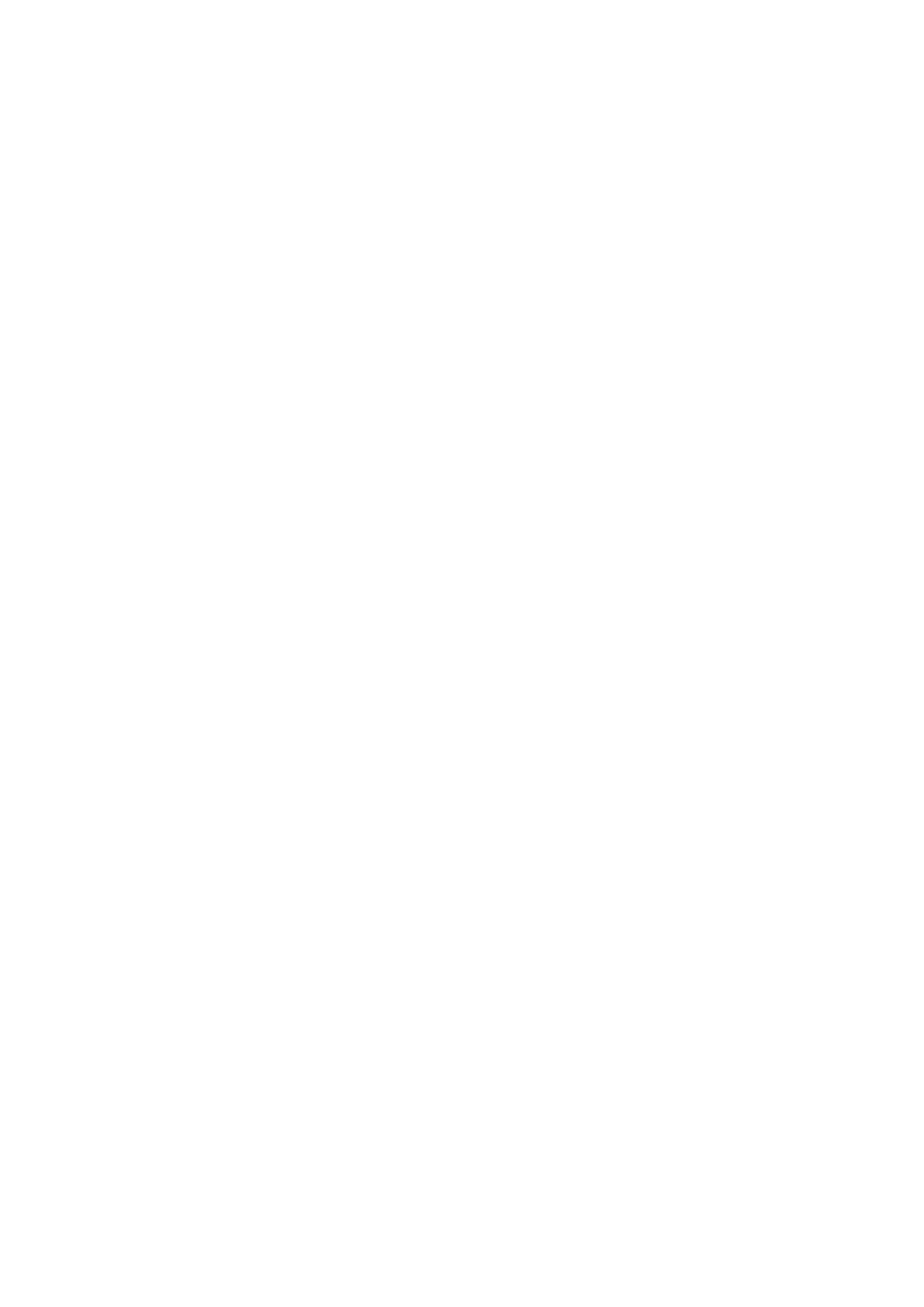## **TABLE OF CONTENTS**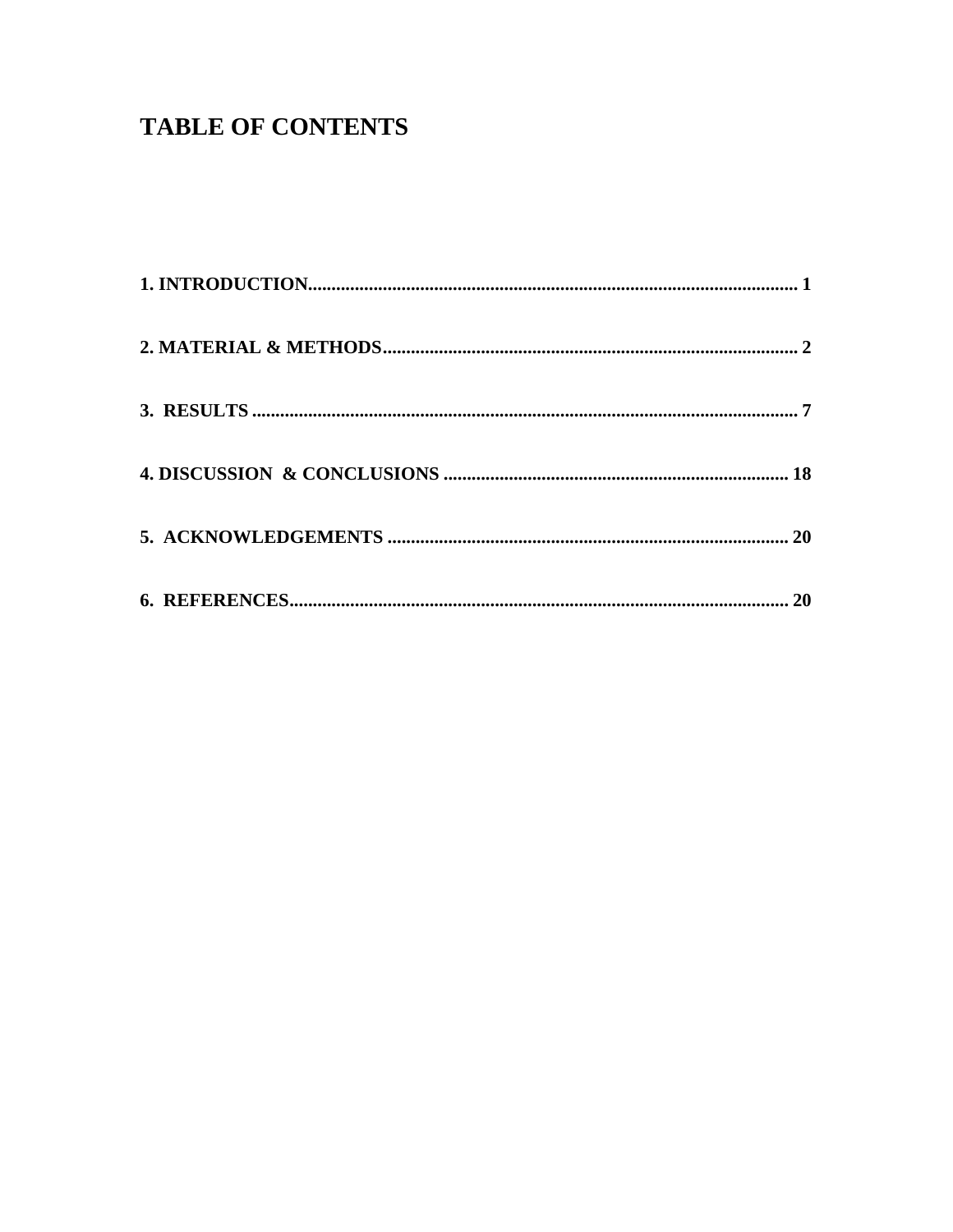## **1. INTRODUCTION**

The cardinal role played by myosin in muscle protein gel formation and in binding of meat is well documented  $1,2$ . Muscle myosin (Myosin II), the main component of the myofibrillar proteins, is comprised of two heavy chains of about 220 kDa, and 4 light chains of about 20 kDa each<sup>3</sup>. Myosin's heavy chain is composed of a long  $\alpha$ -helix tail and a globular head. The two heavy chains are woven together, to form a tail and two pear-shaped heads  $4-6$ . The tail is 155 nm long, with a diameter of 2 nm, while the heads have a long axis of about 20 nm and a short axis at the widest point of about 6 nm.

Pure myosin can be solubilized in salt water, but aggregates when heated, which may lead to gelation when the concentration is sufficiently high. Most research on myosin aggregation and subsequent gelation has been performed on mammalian myosin  $5,7-12$ . Less work has been done on aggregation of fish myosin  $13-16$ , which is less stable than mammalian myosin 14,17-20. Variance in myosin stability is also found between different fish species, with an apparent correlation between the thermal stability of myosin and the species habitat  $20-22$ .

The aggregation process of myosin molecules is thought to consist of two steps  $5,10-12$ . In the first step oligomers are formed by association of the heads, possibly through disulfide bridge formation. Tazawa et al.  $^{16}$  found for fish myosin that oligomerisation can also occur by association of the so-called neck regions between the heads and the tails. Electron microscopy images of the oligomers showed star-like clusters with the heads assembled in the centre and the tails radiating out  $5,16,23-25$ . During the second step of the process the oligomers aggregate to form larger clusters, possibly involving association of the tails. Very little is known about the structure of these larger aggregates. Eventually, the growth of the clusters may lead to the formation of a system spanning network. Cooling of the system was reported to have an influence both on the clusters and the gel formed by whole myosin<sup>15</sup> or the rod fraction of myosin<sup>26</sup>.

 The objective of the work presented here was to investigate the aggregation of myosin using static and dynamic light scattering. These techniques have so far rarely been used to study myosin aggregation, but were found to be useful for the characterization of heat induced aggregation of other important food proteins such as ovalbumin and β-lactoglobulin (β-lg) <sup>27</sup>. The advantage of scattering techniques

1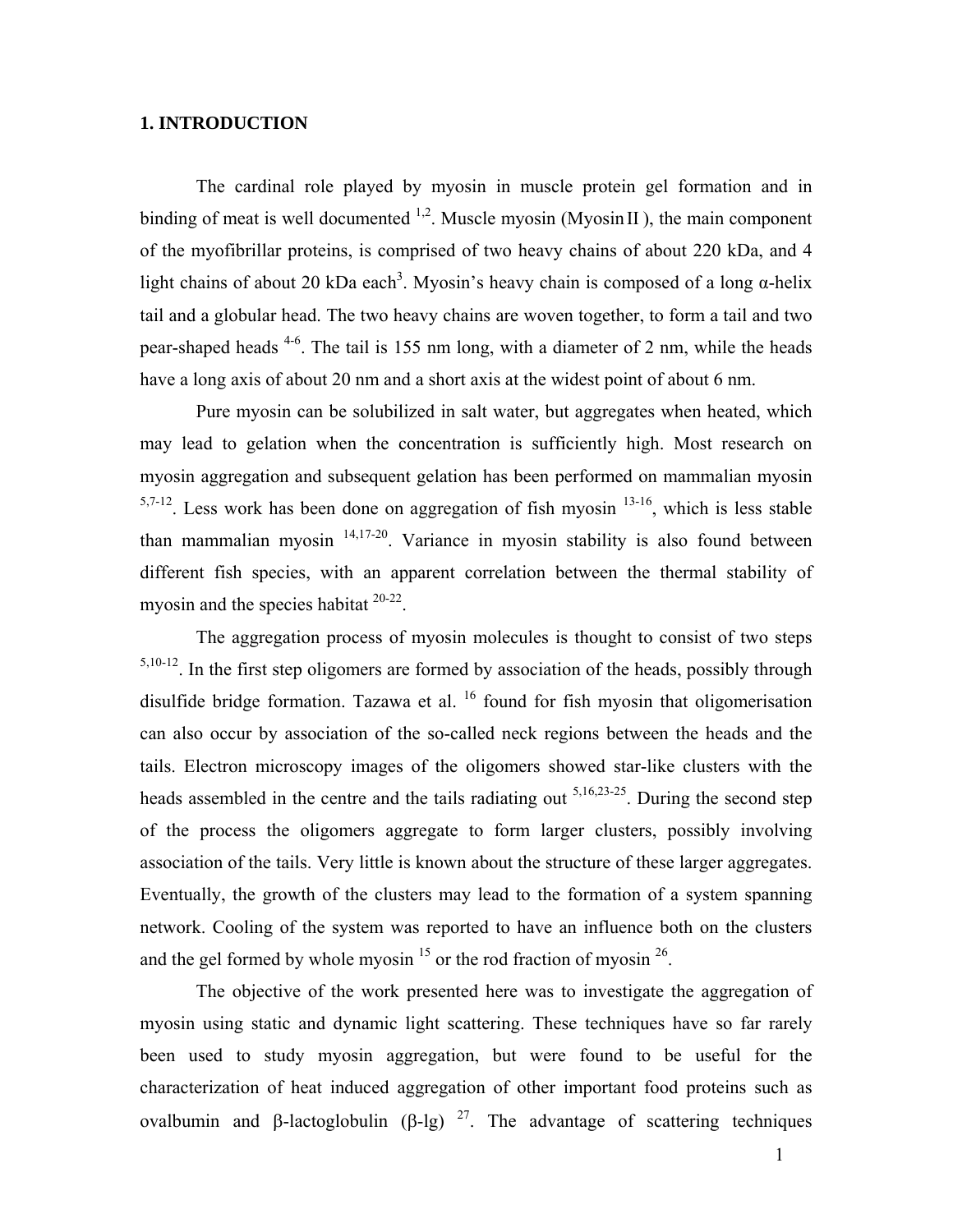compared to electron microscopy is that they require no sample treatment and that they can be used in-situ during the aggregation process.

The myosin used for this study was isolated from cod. Cod myosin is highly unstable and spontaneously aggregates in solution even at low temperatures. We will show that myosin solutions obtained using the isolation method recommended by Kristinsson 28, which consisted of a slightly modified version of a method reported initially by Martone et al.  $29$ , contained oligomers of myosin and in addition larger aggregates. A simplified isolation method was also used that led to smaller oligomers and fewer large aggregates at the expense of a slightly lower purity. Further heat induced aggregation of the oligomers was studied at different protein concentrations  $(0.4\n-3g/L)$ , heating temperatures (30-70°C) and pH (6.0-8.0). The ionic strength was kept constant at 0.5M KCl. The structure of the aggregates was determined after cooling and dilution.

## **2. MATERIAL & METHODS**

#### **Sample Preparation**

White muscle (free of connective tissue) of cod fillets was treated to obtain myosin, following the method proposed by Martone et al.  $^{29}$  as modified by Kristinsson<sup>28</sup> (method 1), as well as a shorter method described below (method 2). The fish was kept on ice post mortem (between 1 and 4 days) before use and was thus in the state of rigor mortis or immediate post rigor mortis.

Method 1. Chopped muscle was homogenised in solvent A (0.1 M KCl, 1 mM phenylmethylsulfonylfluoride, 0.02% NaN3 and 0.02 M Tris-HCl buffer, pH 7.5) and kept for 60 minutes on ice, before centrifugation at 1000 g for 10 minutes. The pellet was dispersed in solvent B (0.45 M KCl, 5 mM $\beta$ -mercaptoethanol (MCE), 1mM ethylene glycol-bis ( $\beta$ -aminoethyl ether) N,N,N',N'-tetraacetic acid, 0.2 M Mg<sup>2+</sup> and 0.02 M TRIS-maleate buffer, pH 6.8), before adding either ATP or  $K_2P_4O_7$  to a final concentration of 10 mM. The dispersion was kept in solvent B for 90 min. during which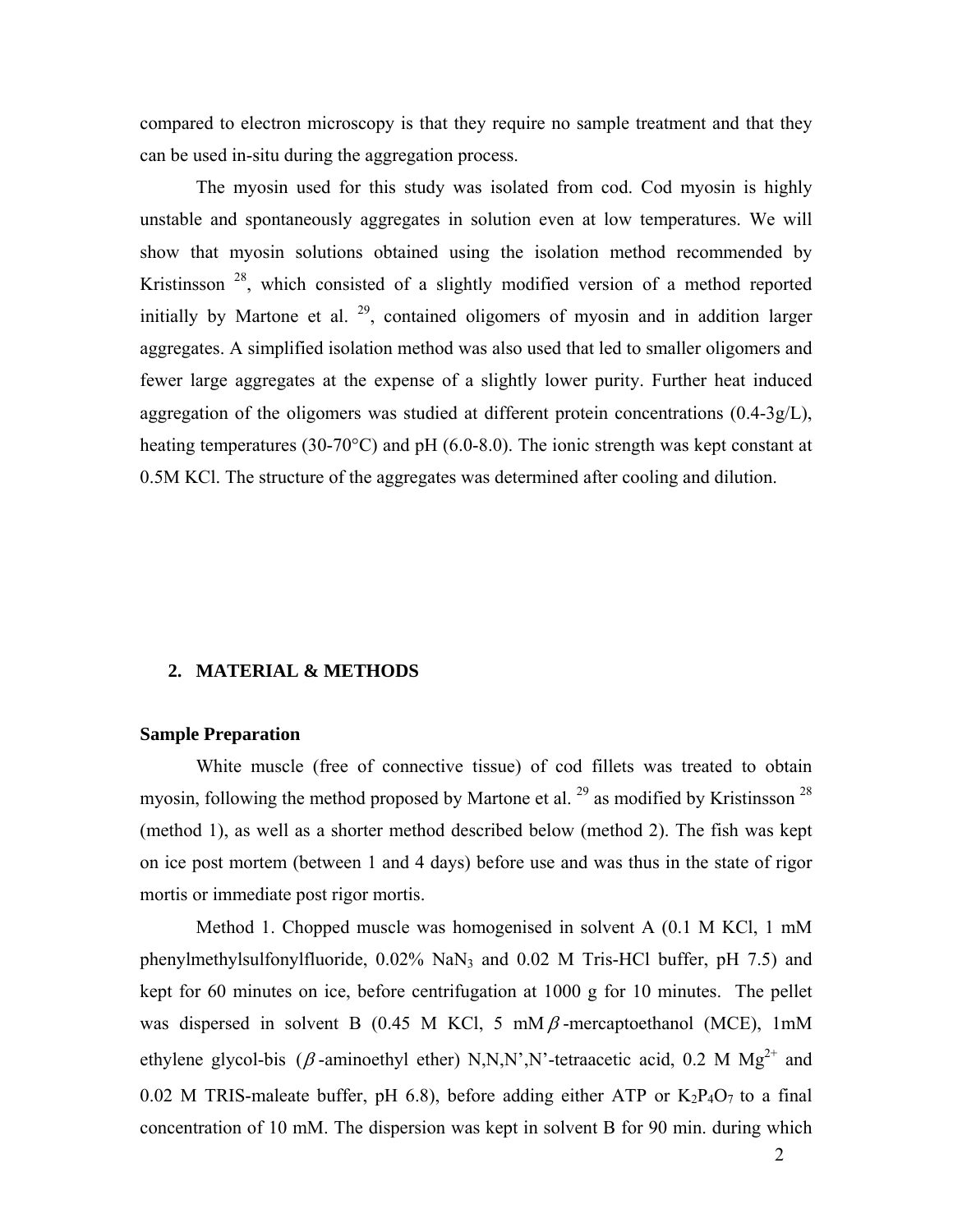myosin is extracted into the solution, while actin remains insoluble. After centrifugation the supernatant containing the myosin (supernatant 2) was diluted by a factor 25 in 1 mM  $NaHCO<sub>3</sub>$ , which led to precipitation of the myosin. The myosin was recovered by centrifugation at 10,000 g for 10 minutes and the pellet was dispersed in solution C (0.5 M KCl, 5 mM MCE and 0.02 M TRIS-HCl buffer, pH 7.5) using a Potter-Elvehjem tissue grinder. Myosin was precipitated again by dilution  $(3x)$  in 1mM NaHCO<sub>3</sub> with 10  $mM$  Mg<sup>2+</sup> and the myosin was recovered by centrifugation after keeping the solution over night in the cold. Myosin solutions were prepared by dissolving the pellet in 0.5M KCl.

The purity of the myosin as determined by SDS-PAGE was very high. The only impurity was a very small quantity  $(\leq 3\%)$  of actin. No difference in the myosin purity was observed when using  $K_2P_4O_7$  instead of ATP, as well as when leaving MCE out of all the extraction steps. ATP has the disadvantage of absorbing light at a wavelength of 280nm, which perturbs the determination of the protein concentration using absorbance.

Unfortunately, solutions of myosin prepared using method 1 were difficult to filter through 0.45µm pore size filters, and obviously contained very large aggregates. Attempts to prepare solutions with higher concentrations (>5g/L) showed the presence of large insoluble flocs. It was suspected that large aggregates were formed during the myosin precipitation step. Therefore we modified the extraction procedure as follows in order to avoid precipitation of the myosin (method 2).

Method 2. Method 1 was followed to obtain supernatant 2. One washing step of pellet 1 with 0.05 M KCl was added (prior to the dispersion in solvent B). MCE was not added, and  $K_2P_4O_7$  was used instead of ATP. Instead of precipitating the myosin, supernatant 2 was extensively dialyzed against 0.5 M KCl buffered at the pH of choice  $(6.5-8)$  at 4<sup>o</sup>C. NaN<sub>3</sub> was added  $(0.02\%)$  to avoid protein degradation. Care was taken to perform all extraction steps at a temperature not exceeding 5°C. Solutions at pH 6.0 aggregated relatively rapidly even at 4°C. Therefore solutions at pH 6.0 were made by adjusting the pH of solutions dialysed against pH 7.

The purity of the myosin obtained by method 2 was close to that obtained by method 1 with only a small additional contamination of tropomyosin (<2%). Solutions of myosin obtained by method 2 contained fewer large aggregates, which shows that precipitation leads to irreversible aggregation of a fraction of the myosin.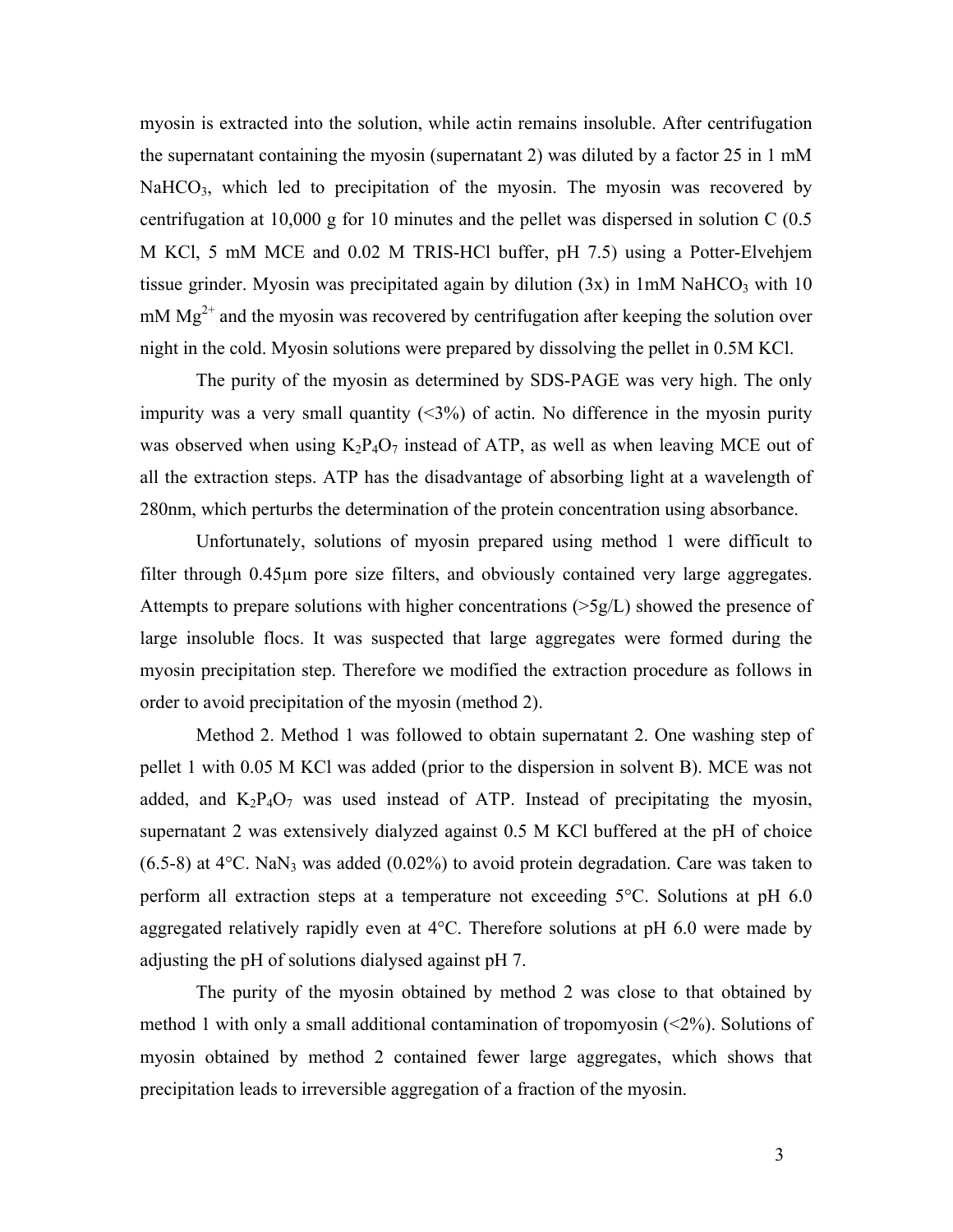The concentration of myosin in supernatant 2 was rather low  $(3-6 \text{ g/L})$ . Therefore an attempt was made to concentrate myosin using reverse osmosis. Dialysis bags with myosin solutions were placed in concentrated (100 g/L) solutions of polyethylene oxide with weight average molar mass  $(M_w)$  equal to  $10<sup>5</sup>$  g/mol. The approximate concentration of myosin was monitored by weighing the dialysis bag before and during dialysis. The concentration increased substantially after overnight dialysis. However, the more concentrated myosin aggregated and gelled in the dialysis bags.

For light scattering experiments the myosin solutions were filtered through 0.45µm pore size filters in order to remove large aggregates and other spurious scatterers. The myosin concentration was determined using UV absorbance after filtration, as described below. Only relatively low concentrations (<5g/L) of myosin prepared by method 1 could be filtered. We observed that unfiltered solutions at concentration between 7 and 10 g/L (pH 7) gelled over the course of 2 to 8 weeks at  $4^{\circ}$ C exhibiting extensive syneresis, especially at the lowest concentrations. Similar observations were reported by Connell  $^{17}$ .

#### **Determination of the myosin concentration using UV absorption**

The extinction coefficient ( $\varepsilon$ ) of cod myosin at 278 nm was determined as follows. The absorbance of myosin solutions was measured using a spectrophotometer (Varian). Most of the myosin was subsequently precipitated by dilution with distilled water. The small residual amount of myosin that did not precipitate was estimated by measuring the absorbance of the supernatant. The precipitated myosin was then dried in vacuum at 80°C for 4 days to remove remaining water, and subsequently weighed. The value of the extinction coefficient determined in this way was  $0.75 \mathrm{~L~g}^{-1}$ .cm<sup>-1</sup>. This value may be compared with the values reported by Woods et al.  $30$ , who found the value of rabbit and lobster myosin in 0.5 M HCl to be 0.54 and 0.78 L.g<sup>-1</sup>.cm<sup>-1</sup>, respectively.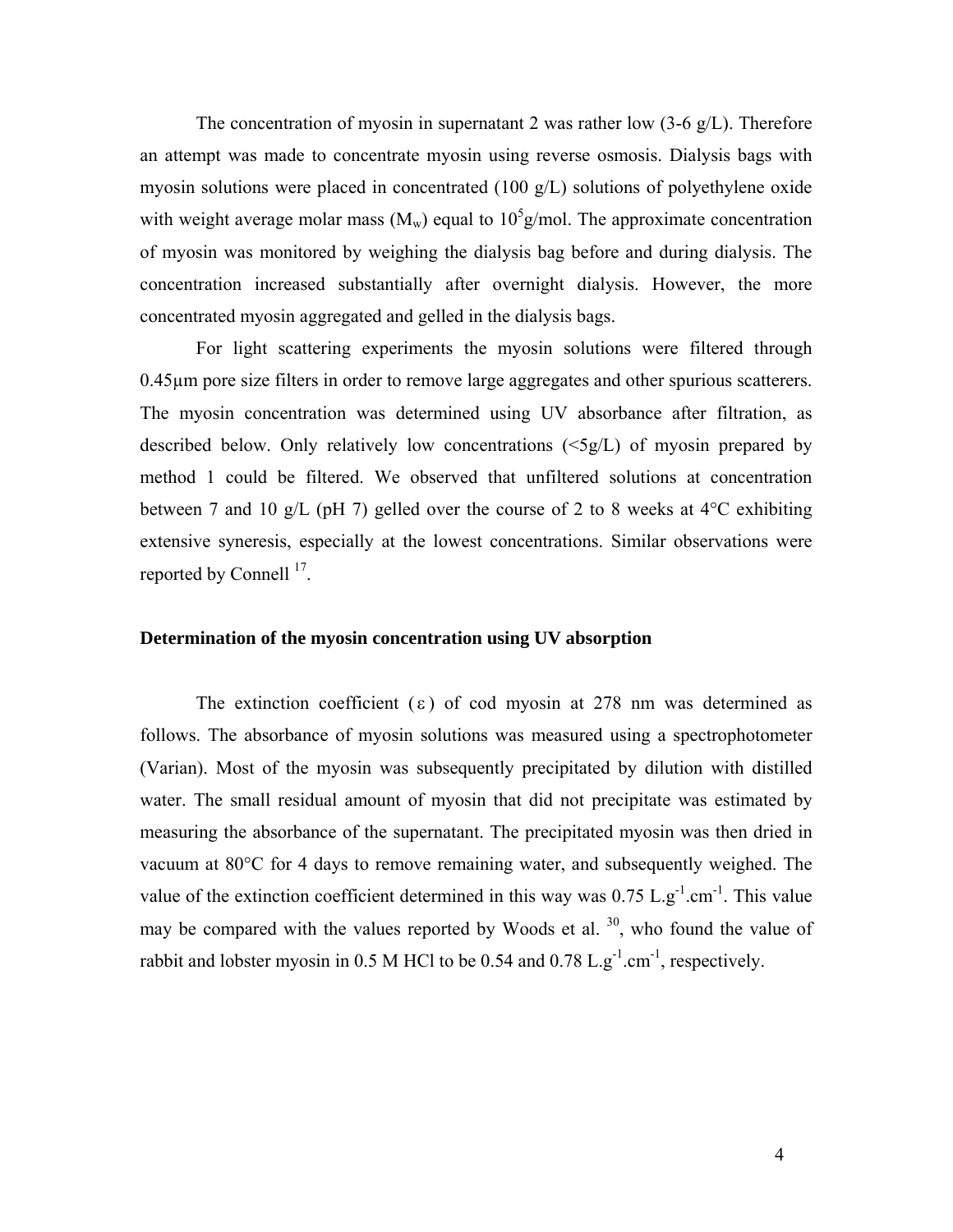## **SDS-PAGE**

The electrophoretic pattern of solutions was determined using pre-cast polyacrylamide 4-15% gel slabs (Bio-Rad Laboratories Inc., Herts, UK) run on an electrophoresis unit (Bio-Rad, miniprotean ΙΙ Cell) with a constant current of 60 mA per gel. The gels were scanned with a GelDoc 2000 scanner (Bio-Rad Laboratories Inc., Herts, UK)) and analyzed using the software package GelCompar II, 2.01 (Applied Maths BVBA, Kortrijk, Belgium). Broad range protein standards were obtained from Bio-Rad Laboratories (Bio-Rad Laboratories Inc., Herts, UK).

## **Turbidity**

Myosin solutions were placed in quartz cells (inner diameter  $= 10$  mm), and the lid was sealed with parafilm to avoid evaporation. The cells were placed in a holding chamber, equipped with water jackets, and the temperature was controlled to within 0.2°C using a water bath. The turbidity at different wavelengths was measured using a spectrophotometer Varian Cary-50 Bio (Les Ullis, France).

## **Light Scattering**

Static and dynamic light scattering measurements were made using an ALV-5000 multiple tau digital correlator (ALV-Langen, Germany) and a JDS Uniphase He-Ne laser (vertically polarized beam, wavelength 632.8 nm), model 1145P-3083. This laser was provided with the ALV goniometer system (ALV/CGS-8). The range of scattering wave vectors (q) covered in the experiment was  $2.8 \times 10^{-3} - 2.6 \times 10^{-2}$  nm<sup>-1</sup>. The scattering vector q is given as  $q = (4\pi n_s / \lambda) \sin(\theta / 2)$ , where  $n_s$  is the refractive index of the sample and  $\theta$  is the scattering angle. The temperature of solutions in light scattering experiments was controlled to within 0.2 °C using a thermostat water bath.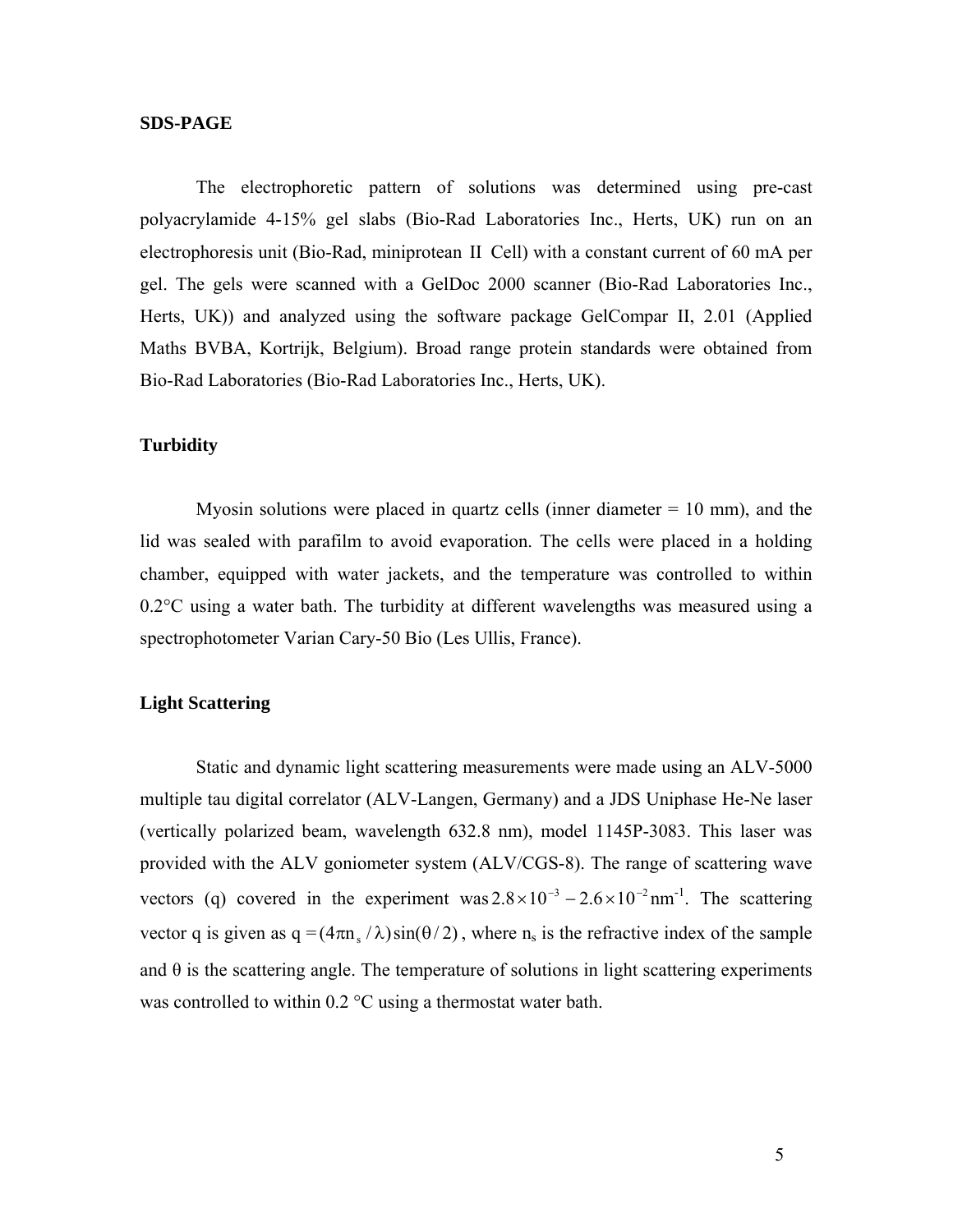## **Analysis of light scattering data**

The relative excess scattering of particles is related to their weight average molar mass,  $M_w$ , and their structure factor,  $S(q)^{31,32}$ :

$$
I_r = KCM_w S(q)
$$

where K is a constant, C is the particle mass concentration. At infinite dilution  $S(q)$ depends on the particle size and shape and can be related to the z-average radius of gyration  $(R_{\text{gz}})$ :

$$
S(q) = (1 + (q.Rgz)2 / 3)-1
$$
 qR<sub>gz</sub><1, C\to 0

If one applies eqs 1 and 2 to results obtained at finite concentrations one obtains an apparent molar mass  $(M_a)$  and radius of gyration  $(R_{ga})$ . At low concentrations the effect of interactions can be described in terms of the second virial coefficient  $(A_2)$ .

$$
S(q) = (1 + 2A_2C)^{-1}
$$
 2A<sub>2</sub>C<1, q\to 0

 $M_w$ ,  $R_{gz}$  and  $A_2$  are obtained by extrapolation of measurements at different values of q and C. A convenient representation of the data and the extrapolations is the so-called Zimm plot in which  $KC/I_r$  is plotted as a function of data against  $q^2+bC$ , with b an arbitrary constant.

With the technique of dynamic light scattering (DLS) the autocorrelation function of the scattered light intensity fluctuations is determined  $31,33$ . The normalized autocorrelation function  $(g_2(t))$  can be analyzed in terms of a distribution of exponential decays: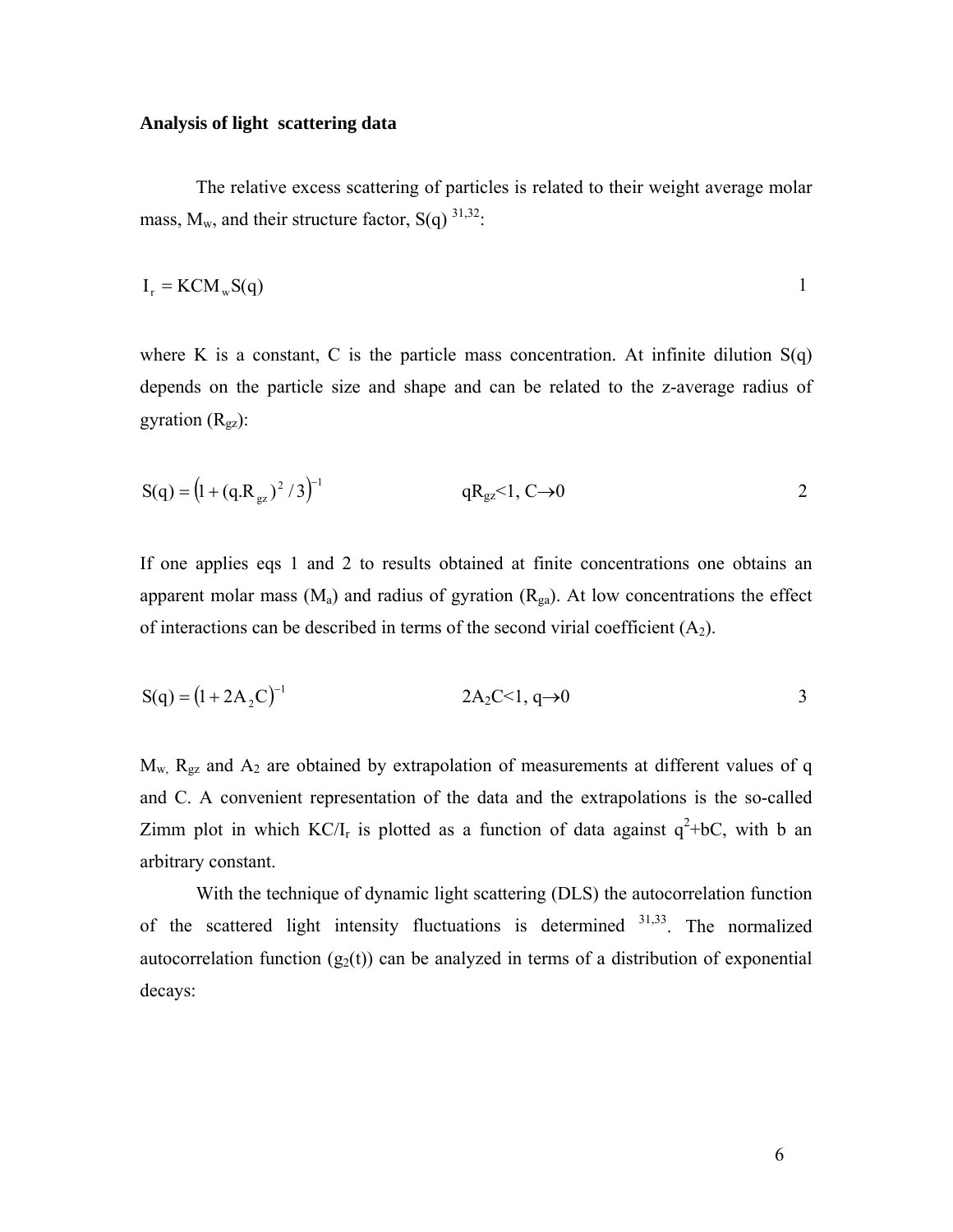$$
g_2(t) - 1 = \left[ \int A(\tau) \exp\left(-\frac{t}{\tau}\right) d\tau \right]^2
$$

where  $A(\tau)$  is the amplitude of the exponential with relaxation time  $\tau$ . In dilute solutions and for  $qR_{gz}$ <1, the relaxation of intensity fluctuations is caused by centre of mass diffusion of the particles and  $\tau$  depends on the diffusion coefficient of the particles (D):

$$
\tau = (q^2 D)^{-1} \qquad R_{gz} < 1, C \to 0
$$

D is related to the hydrodynamic radius,  $R<sub>h</sub>$ , through the Stokes-Einstein relation:

$$
D = kT / (6\pi \eta R_h)
$$

with T the absolute temperature, k Boltzmann's constant and η the viscosity. For polydisperse solutions a distribution of relaxation times will be observed that corresponds to the distribution of hydrodynamic radii. Eqs 5 and 6 are only valid if  $q.R_g \leq 1$ , otherwise rotation and internal dynamics may play a role in the relaxation process. For fully flexible particles D∝q<sup>-1</sup> if qR<sub>g</sub>>>1. Autocorrelation functions were analyzed in terms of eq.4 using the REPES  $34$  and CONTIN  $35$  routines, which gave similar results. The z-average hydrodynamic radius  $(R<sub>hz</sub>)$  was obtained from the average diffusion coefficient using eq. 6. At finite concentration an apparent hydrodynamic radius  $(R<sub>ha</sub>)$  was obtained in this way.

## **3. RESULTS**

#### **Characterization of unheated myosin solutions**

Solutions of isolated myosin were characterized at 20°C using static and dynamic light scattering. Figure 1 shows an example of a Zimm plot for myosin obtained by method 2 at pH 8. From extrapolations to  $q\rightarrow 0$  and  $C\rightarrow 0$  the following values for the weight average molar mass, the z-average radius of gyration and the second virial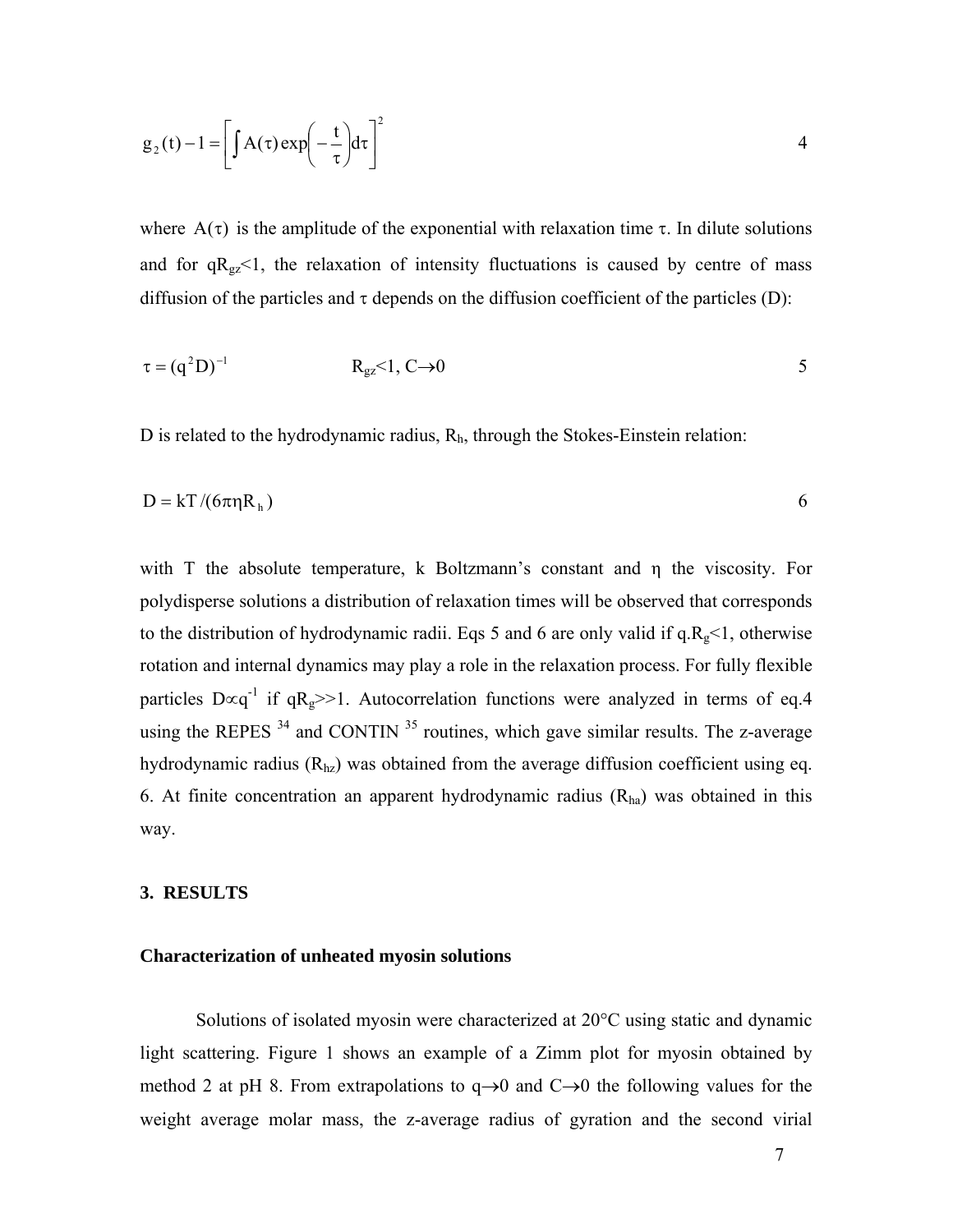coefficient were obtained:  $M_w = 6.3 \times 10^6$  g/mol,  $R_{gz} = 80$  nm and  $A_2 = 1.4 * 10^{-8}$  mol.L.g<sup>-2</sup>. It appears that the isolation procedure used here did not yield solutions of individual myosin. Comparison with the values for individual myosin given in the literature  $36$  $(M_w=5\times10^5 \text{ g/mol}$  and R<sub>g</sub>=45nm) shows that oligomers containing on average about 12 myosin molecules were formed during the isolation procedure.



*Fig.1 Zimm plot obtained for myosin isolated using method 2 in aqueous solutions at pH 7. The filled points represent extrapolations to q=0 and C=0 of the data at constant C and q, respectively. The solid lines are linear least squares fits to the extrapolated data.* 

Figure 2 shows the apparent molar mass of myosin solutions as a function of the concentrations for different preparations which illustrates several general trends. Oligomers with a weight average aggregation number between 8 and 20 myosin molecules were obtained in all cases. The largest oligomers were obtained with method 1. With method 2 larger oligomers were obtained if the dialysis was longer or done at higher temperatures. In the pH range between 6 and 8, generally, smaller oligomers were obtained at higher pH that grew more slowly during storage. At pH 8 the oligomers were very stable at  $4^{\circ}$ C showing a typical increase of  $M_w$  between 20-30% over a period of a month. The observed effect of the pH on the stability is in agreement with the results reported by Connell  $^{17}$  who reported that cod myosin was most stable at pH 7.5-8.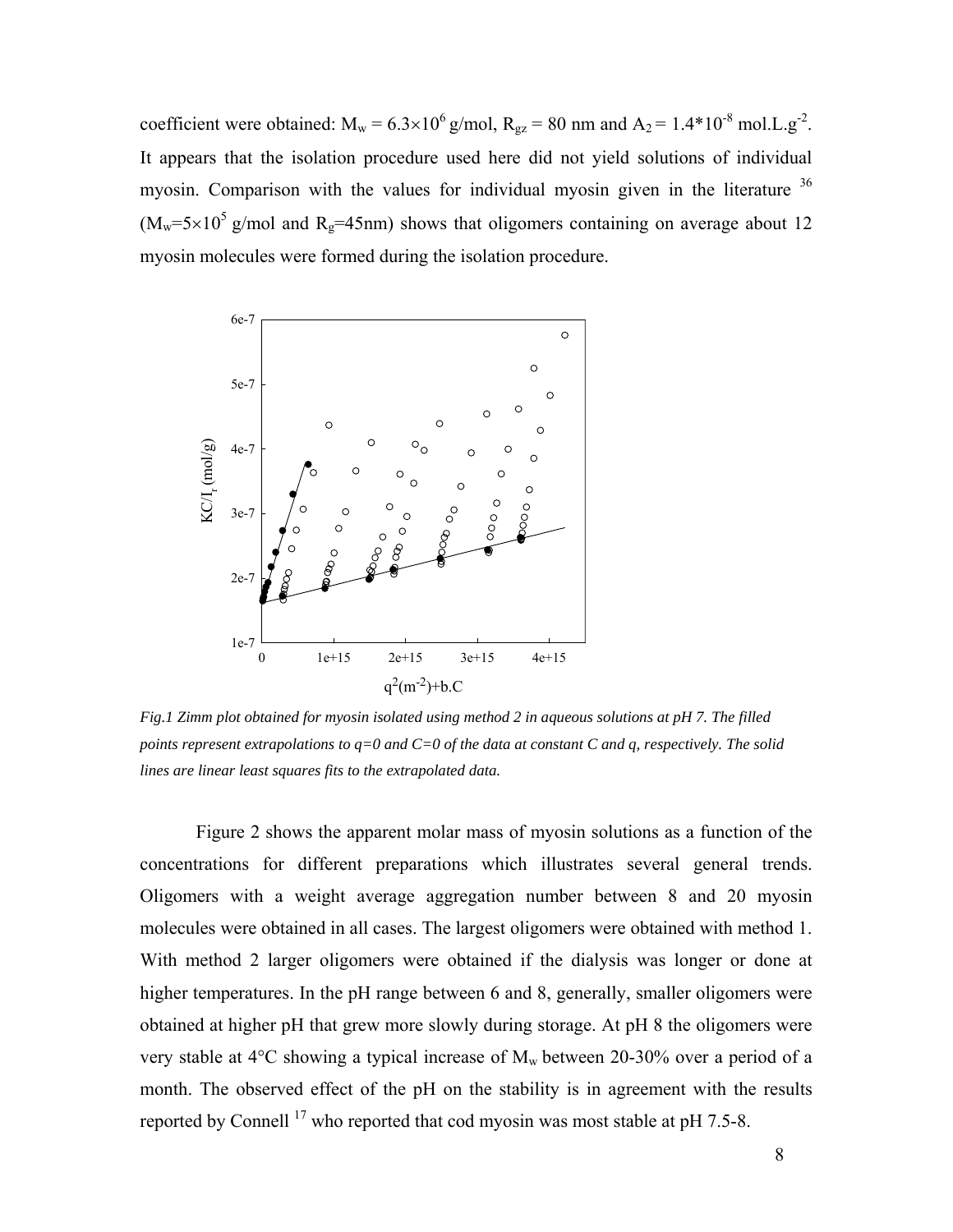In all cases a small positive second virial coefficient was observed in the range  $1.4$ -2.5<sup>\*</sup> $10^{-8}$  mol.L.g<sup>-2</sup>. The hydrodynamic radius of the oligomers was around 100 nm, while the radius of gyration was in the range 70-90 nm. These values depended little on the preparation method. We note that Kouchi et al. <sup>15</sup> observed a hydrodynamic radius of 95 nm for myosin isolated from white croaker, which implies that their isolation method also produced oligomers. We used for the experiments described in the following, only myosin prepared by method 2.



*Fig.2 Comparison of the concentration dependence of KC/Ir for myosin solutions obtained in different ways. Results for myosin isolated using methods 1 and 2 are represented by filled and open symbols, respectively.* 

## **Thermally induced aggregation of myosin**

Figure 3 shows the turbidity of myosin solutions with  $C = 5$  g/L during heating at 50°C for different values of the pH. The turbidity increased sharply during the first few minutes followed by a much weaker increase. Similar observations were reported by Gill et al. <sup>14</sup> for cod and herring myosin at pH 6.5, but they plotted the data on a linear time scale so that the weak long time increase is not seen as clearly from their results. Gill et al. studied the effect of the salt concentration (0.6-1.4M NaCl) and the heating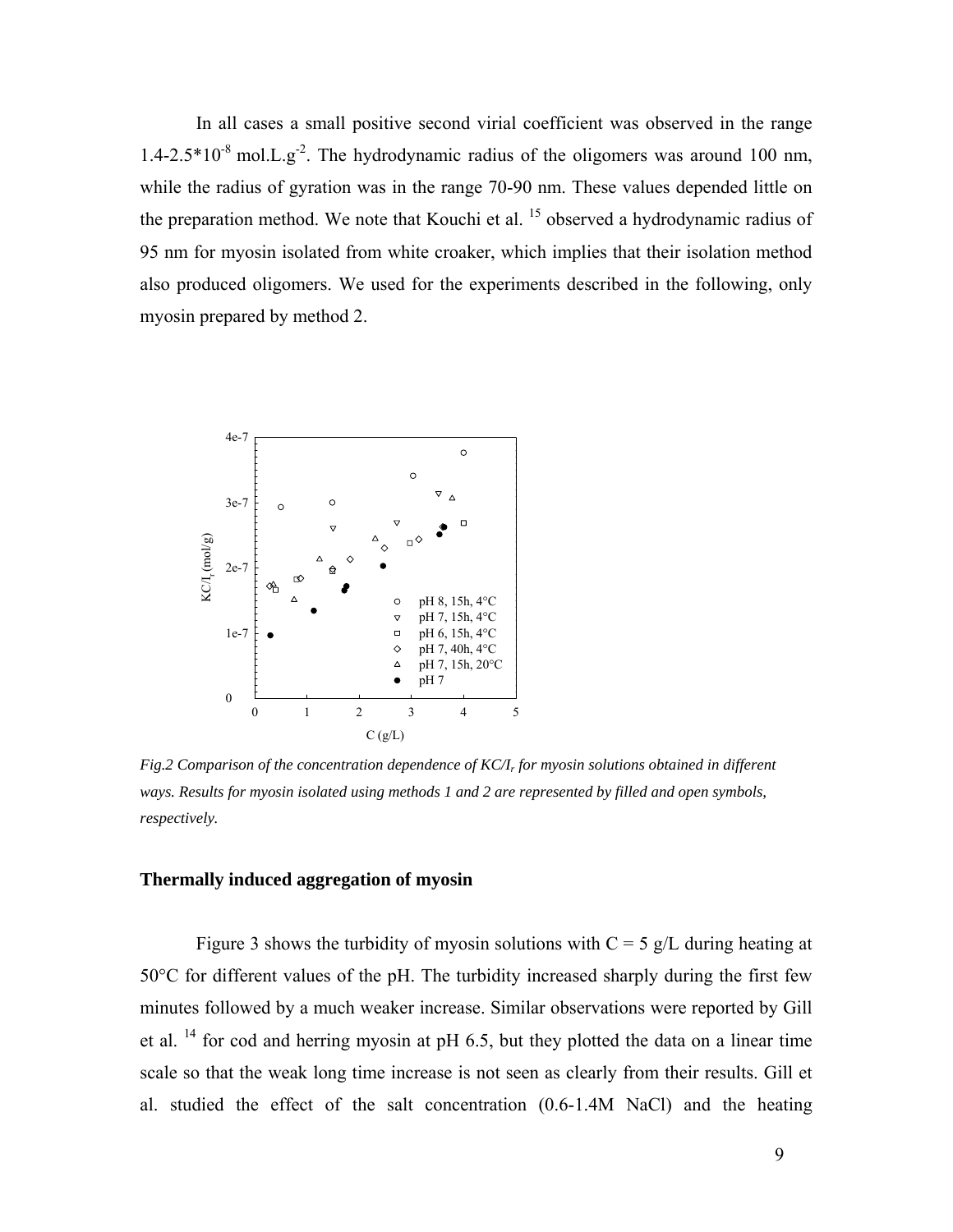temperature (35-55°C). They found that the turbidity increased faster at higher heating temperatures to reach values that increased weakly with increasing salt concentration. In the present study, we also observed a faster increase of the turbidity with increasing temperature reaching values that increased weakly with decreasing pH from pH 8 to pH 6.5. However, at pH 6.0 the increase was much stronger and at long heating times precipitation was observed. The most likely explanation for the increase of the turbidity is, of course, that the molar mass of the myosin aggregates increased.



*Fig.3 Dependence of the turbidity at* λ*=350nm on the heating time at 70°C for myosin solutions with C=5.0 g/L at different values of the pH.* 

We have studied the variation of the apparent molar mass, radius of gyration and hydrodynamic radius of myosin during heating using light scattering. Fig. 4a shows the evolution of  $M_a$  at 50°C for three different values of the pH with C=1.5g/L.  $M_a$  increased rapidly at first and then stagnated for pH 7 and pH 8, but it continued to increase at pH 6.0. The increase of  $M_a$  at pH 7 and 8 was modest, but at pH 6 it was important. In fact, the solutions at pH 6 became turbid after long heating times so that light scattering results are no longer reliable. The results for  $M_a$  confirm those obtained from the turbidity measurements showing a modest heat induced aggregation between pH 6.5 and 8.0 and a much more extensive aggregation at pH 6.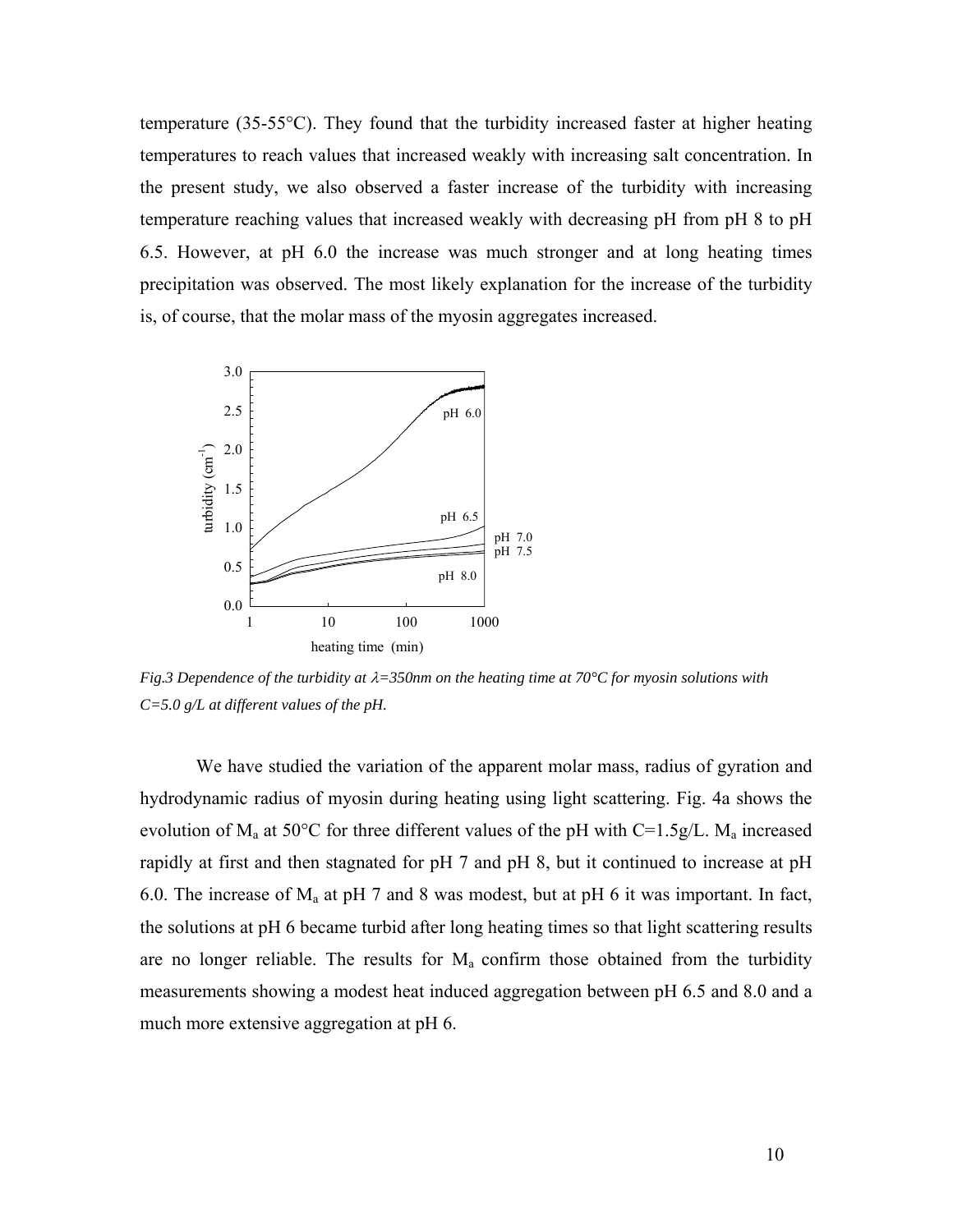

*Fig.4 Dependence of KC/Ir (a) and Rga (b) on the heating time at 50°C for myosin solutions at different concentrations and pH.*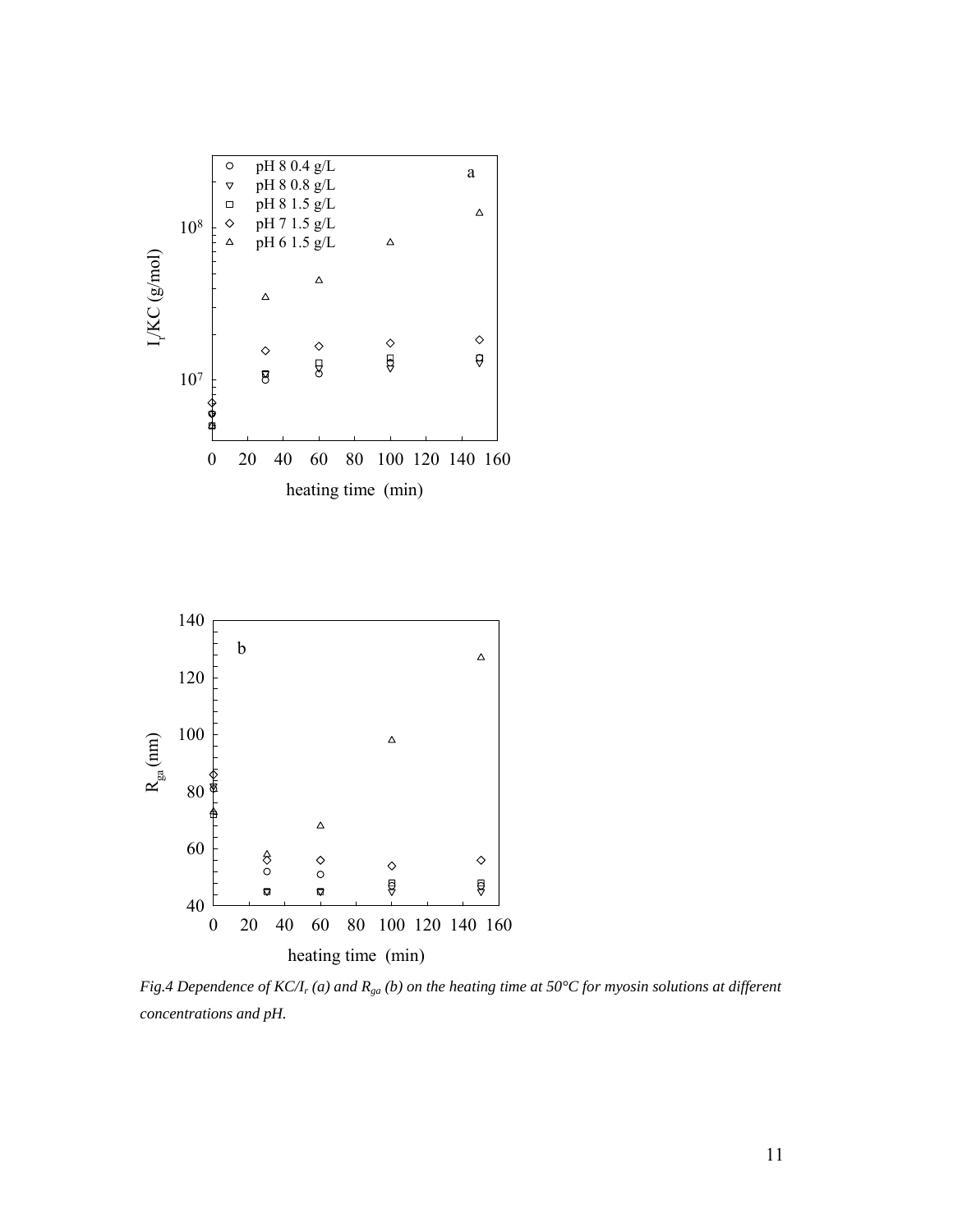Surprisingly, while  $M_a$  increased,  $R_{ga}$  and  $R_{ha}$  decreased substantially. Fig. 4b shows the dependence of  $R_{ga}$  on the heating time. Similar results were found for  $R_h$  (results not shown). The effect of heating on  $R_{ga}$  and  $R_{ha}$  is thus the inverse of that on  $M_a$ . Kouchi et al.  $^{15}$  noted a similar decrease of  $R_{ha}$  for myosin of white croaker when increasing the temperature from 20°C to 40°C. At pH 7 and pH 8 the radii remained constant at longer heating times, but at pH 6 the values reached a minimum and increased at longer times. It is clear that the aggregation process at pH 6 at longer heating times has a different character.

Results obtained at different concentrations (0.4, 0.8, 1.5 and 3.0g/L) and temperatures (30, 50 and 70 $^{\circ}$ C) showed in all cases initially a rapid increase of  $M_a$  and a decrease of  $R_{ga}$ , although the effect was slower and less pronounced at 30 $^{\circ}$ C. The subsequent slow increase of both  $M_a$  and  $R_{ga}$  was not observed within 15h at pH 8. It was observed at pH 7 at 70°C for 1.5 and 3.0g/L. At pH 6 it was observed for 1.5 and 3.0g/L both at 50°C and 70°C. In general, the rate of the second aggregation process at longer heating times increased with increasing protein concentration, increasing heating temperature and decreasing pH.

If the myosin oligomers are indeed formed by association of the heads as suggested on the basis of electron microscopy, then the initial increase of the  $M<sub>a</sub>$  can be understood in terms of an increase of the association number. However, for star polymers the radius increases with increasing association number, albeit weakly <sup>37</sup>, while for myosin oligomers a decrease of both  $R_g$  and  $R_h$  was observed. The origin of this phenomenon is probably the transition of the tail structure from a helix to a random coil 5,9-12,23. As a consequence, the tails become less rigid and therefore less extended resulting in smaller values of  $R_g$  and  $R_h$ .

## **Effect of cooling after prolonged heating**

We have seen that between pH 6.5 and 8.0 heating led initially to an increase of the molar mass and a decrease of the size of the myosin aggregates, but that at longer heating times the variation was very weak. For this reason the turbidity of heated solutions increased rapidly at first and only very slowly at longer times. Figure 5 shows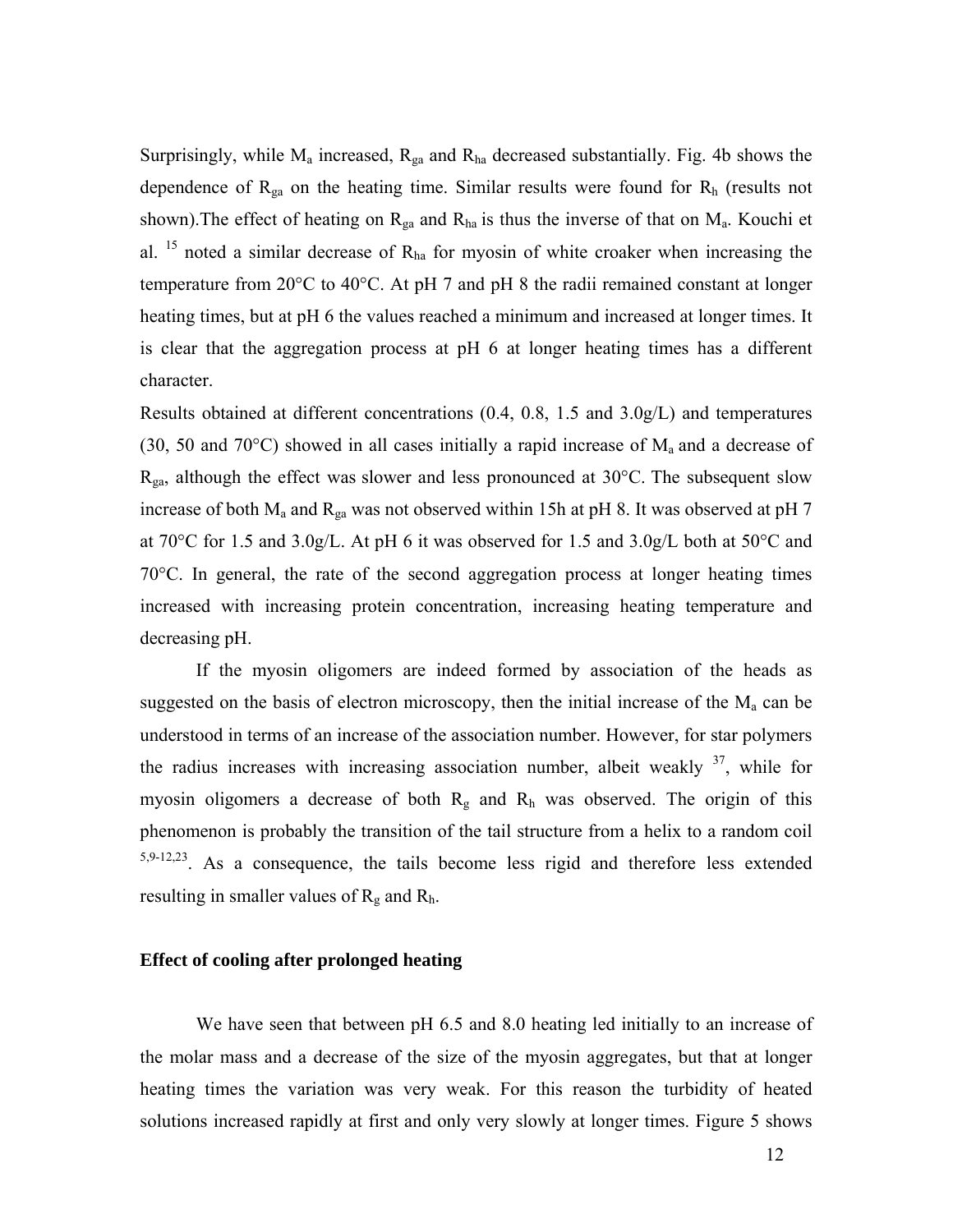the effect of cooling and reheating on the turbidity of myosin solutions  $(C=5g/L)$  after prolonged (15 hours) heating at 50°C. Cooling to 20°C led to an increase of the turbidity at the same rate as the temperature change, which means that the molar mass of the aggregates increased. The increase was stronger with decreasing pH between 8.0 and 6.5. Interestingly, reheating to 50°C decreased the turbidity back to the same value, implying that the increase was reversible.



*Fig.5 Effect of cooling and heating cycles on the turbidity of extensively heated myosin solutions with C=5.0 g/L at different values of the pH.* 

The effect of cooling to 20 $^{\circ}$ C on M<sub>a</sub>, R<sub>ga</sub> and R<sub>ha</sub> was determined for several myosin solutions after prolonged heating. An increase of these parameters was observed after cooling, except at pH 8 and C=0.4g/L for which no effect of cooling was observed. The effect of cooling was stronger at higher myosin concentration, at higher heating temperature, and at lower pH. It was verified for several solutions that the effect of cooling was reversible upon reheating.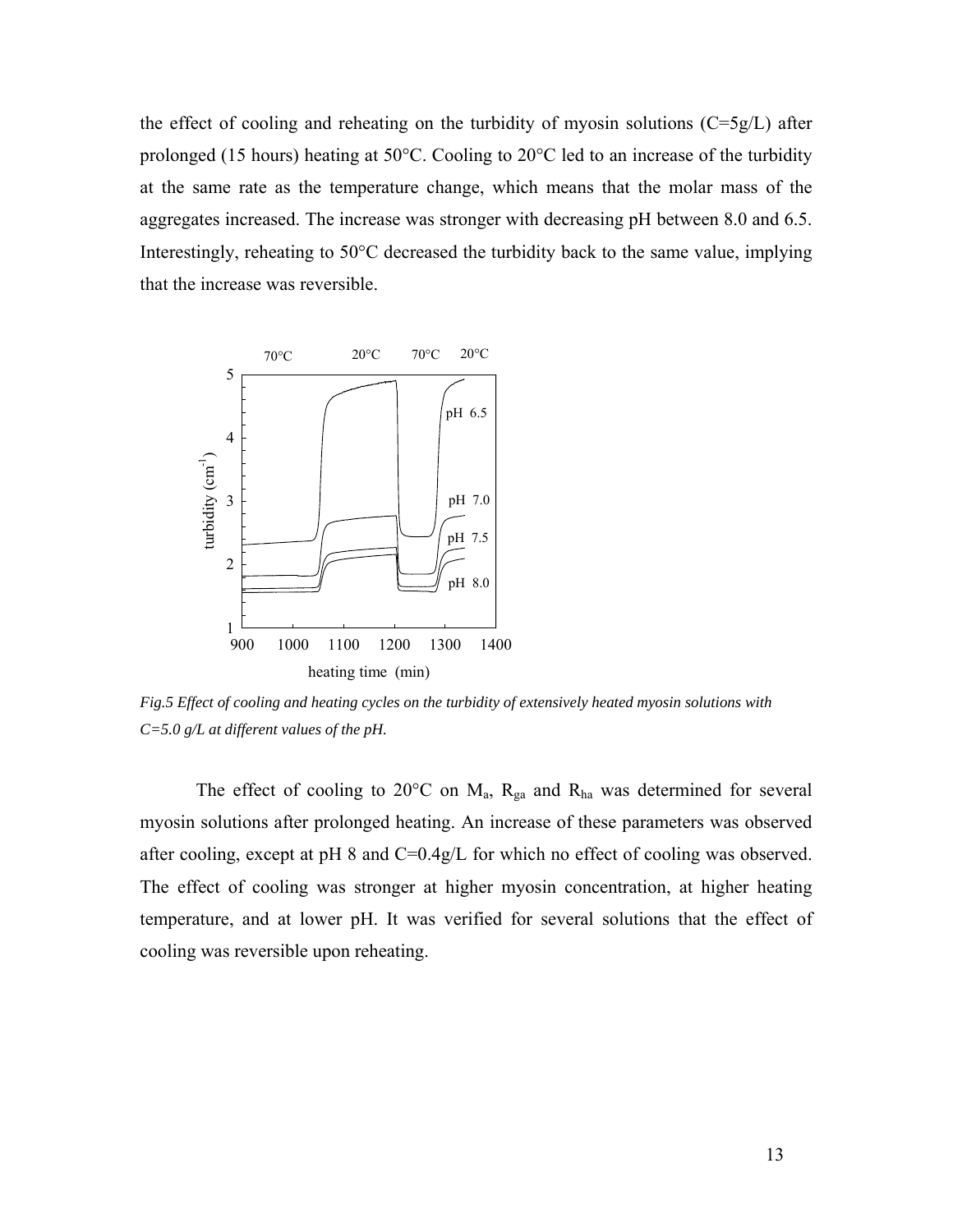## **Structure of myosin aggregates**

The structure of myosin aggregates formed by heating was studied at 20°C using light scattering. Heated myosin solutions were cooled to 20°C and highly diluted so that the influence of interactions on the measurements could be neglected. Aggregates formed at different myosin concentrations (0.4-3g/L), different pH (6, 7 and 8) and different heating temperatures (30°C, 50°C and 70°C) were studied. Figure 6a, shows the qdependence of  $I_r/KC$  for a number of solutions containing aggregates of different size formed by heating at 70 $^{\circ}$ C at different conditions of pH and myosin concentration.  $M_{w}$ and  $R_g$  were derived from the initial q-dependence using eqs 1 and 2. As mentioned above, in general, the size of the aggregates increased with increasing myosin concentration, increasing heating temperature and decreasing pH.

At pH6 very large aggregates were formed that showed a power law qdependence of  $KC/I_r$  over the whole accessible q-range:

$$
\frac{I_r}{KC} \propto q^{-d_f}
$$

A power law q-dependence of the structure factor is characteristic for self-similar structures and the exponent is equal to the so-called fractal dimension  $(d_f)$ . A linear least squares fit gave  $d_f=2.2$  for myosin aggregates, see solid line in figure 6a. Similar results were obtained for solution heated at 50°C. At 30°C only relatively small aggregates were formed at the concentration and pH conditions tested in this study (data not shown).

The formation of self-similar aggregates by proteins upon heating has been reported earlier for β-lactoglobulin<sup>38,39</sup>, ovalbumin <sup>40</sup>and bovum serum albumin <sup>41</sup> with values for  $d_f$  close to two. It was found that the structure factor of aggregates of different size superimposed if plotted as a function of  $q.R<sub>g</sub>$ . The master curve obtained by superposition of the data plotted in figure 6a is shown in figure 6b. In fact, the structure factor of myosin aggregates formed at all conditions tested superimposed on the same master curve within the experimental error.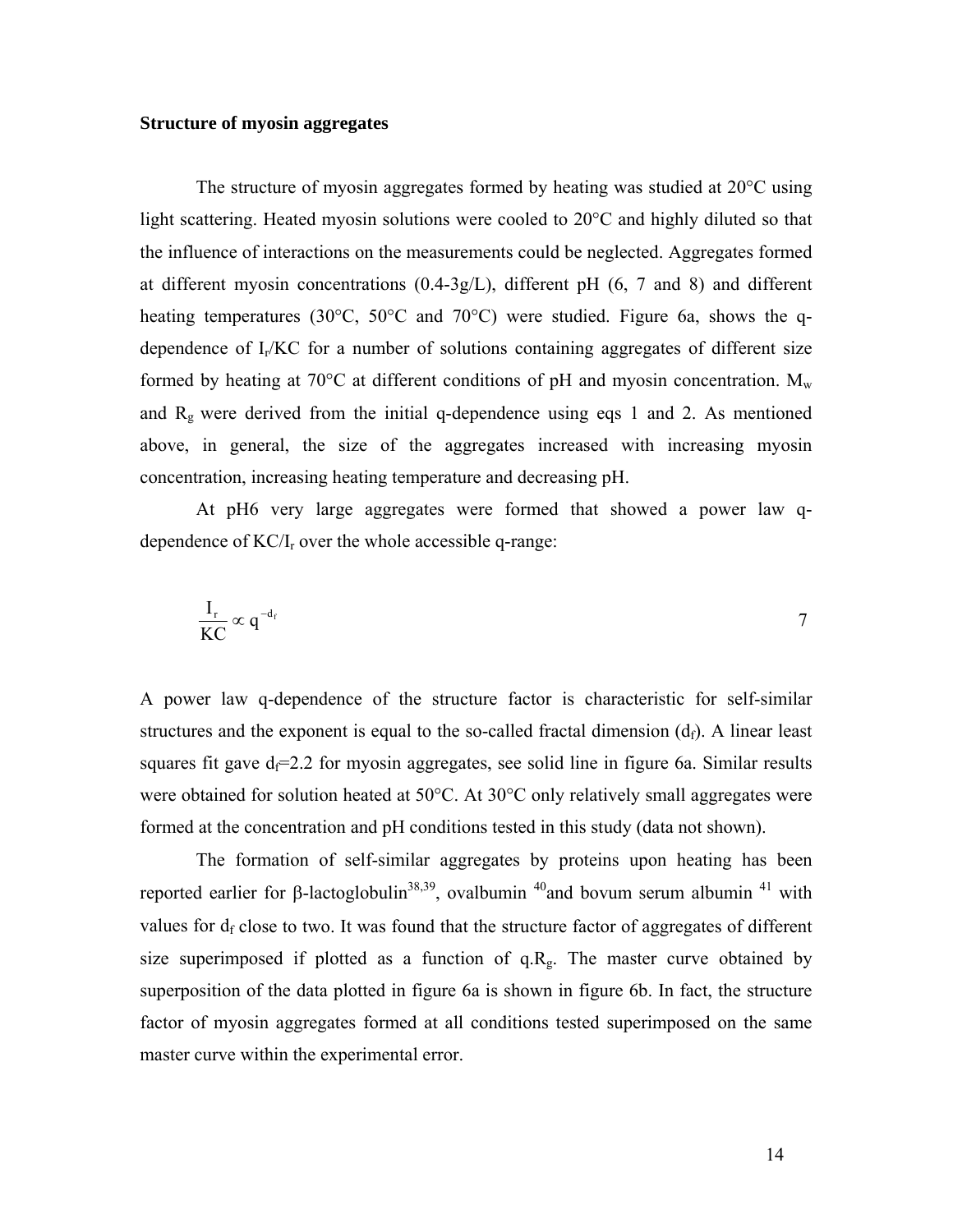

*Fig.6a q-dependence of Ir/KC for highly diluted aggregate solutions obtained by extensively heating at 70°C myosin solutions at different concentrations and pH. The solid line has slope -2.2. Fig.6b Same data as plotted in figure 6b after normalizing I<sub>r</sub>/KC with M<sub>w</sub> and q with R<sub>gz</sub>.*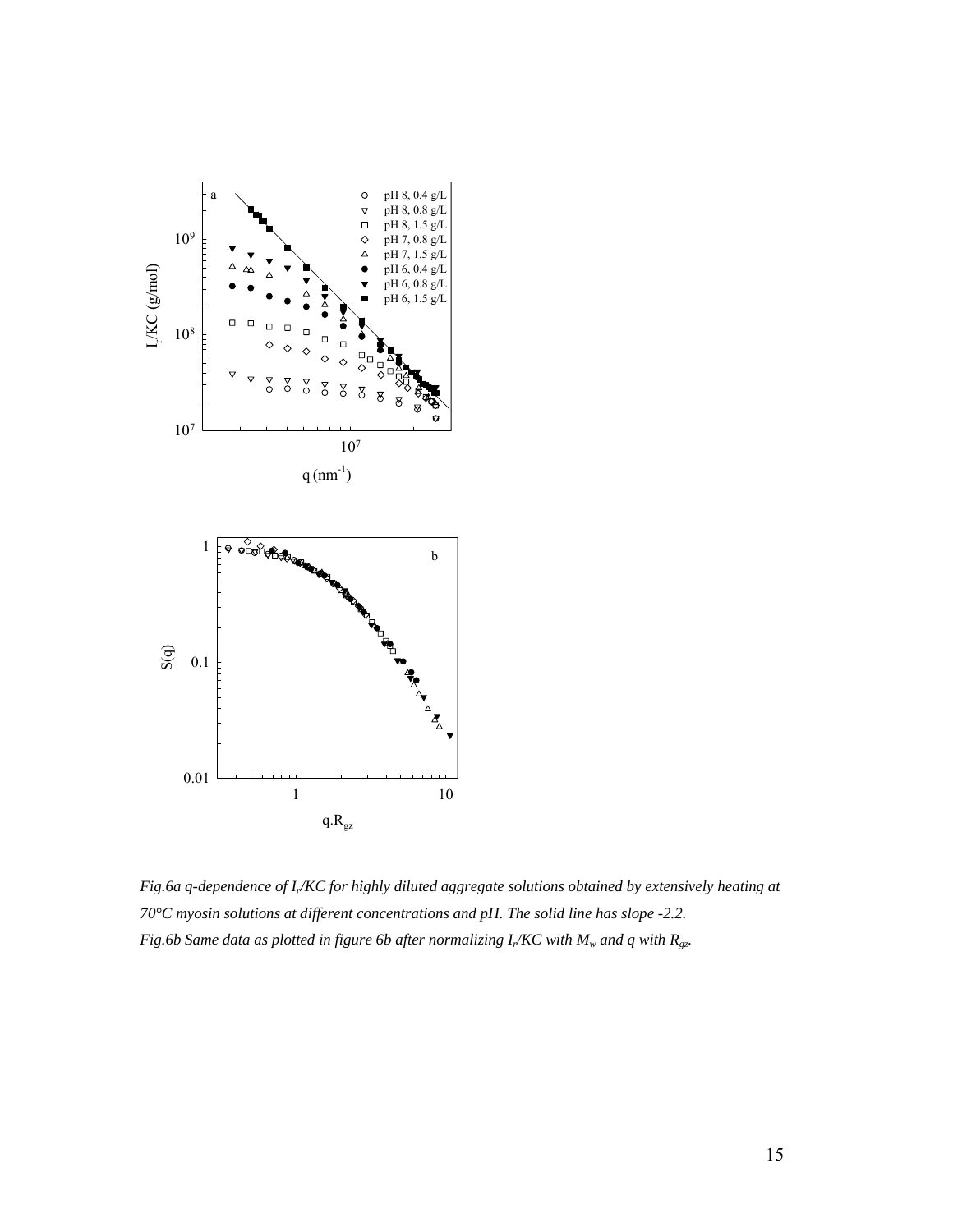Figure 7 shows  $M_w$  as a function of  $R_g$  for all samples. For self-similar aggregates a power law relationship is expected:

$$
M_{w} = a R_{gz}^{d_f} \tag{8}
$$

where the prefactor a is determined by the local structure of the aggregates. The data plotted in figure 7 show relatively large scatter, but they are consistent with eq.8 using the same value for the fractal dimension  $(d_f=2.2)$ , see solid line. Figures 6b and 7 represent the central result of this work. They show that large cod myosin aggregates formed after heating and subsequent cooling have the same self-similar structure independent of the heating temperature, the myosin concentration and the pH. The fact that the prefactor a is independent of the heating conditions within the experimental error, shows that also the local structure of the aggregates is approximately the same.



*Fig.7 Dependence of the molar mass on the radius of gyration for myosin aggregates obtained at different heating temperatures, concentrations and pH. The solid line has slope 2.2.* 

 An independent measure of the size of the aggregates is the hydrodynamic radius. Autocorrelation functions were determined for dilute solutions of myosin aggregates obtained at different conditions. The analysis in terms of eq.4 yielded narrow relaxation time distributions in all cases and the average diffusion coefficient was calculated using eq.5. The q-dependence of D was found to be weak even for large aggregates when the q-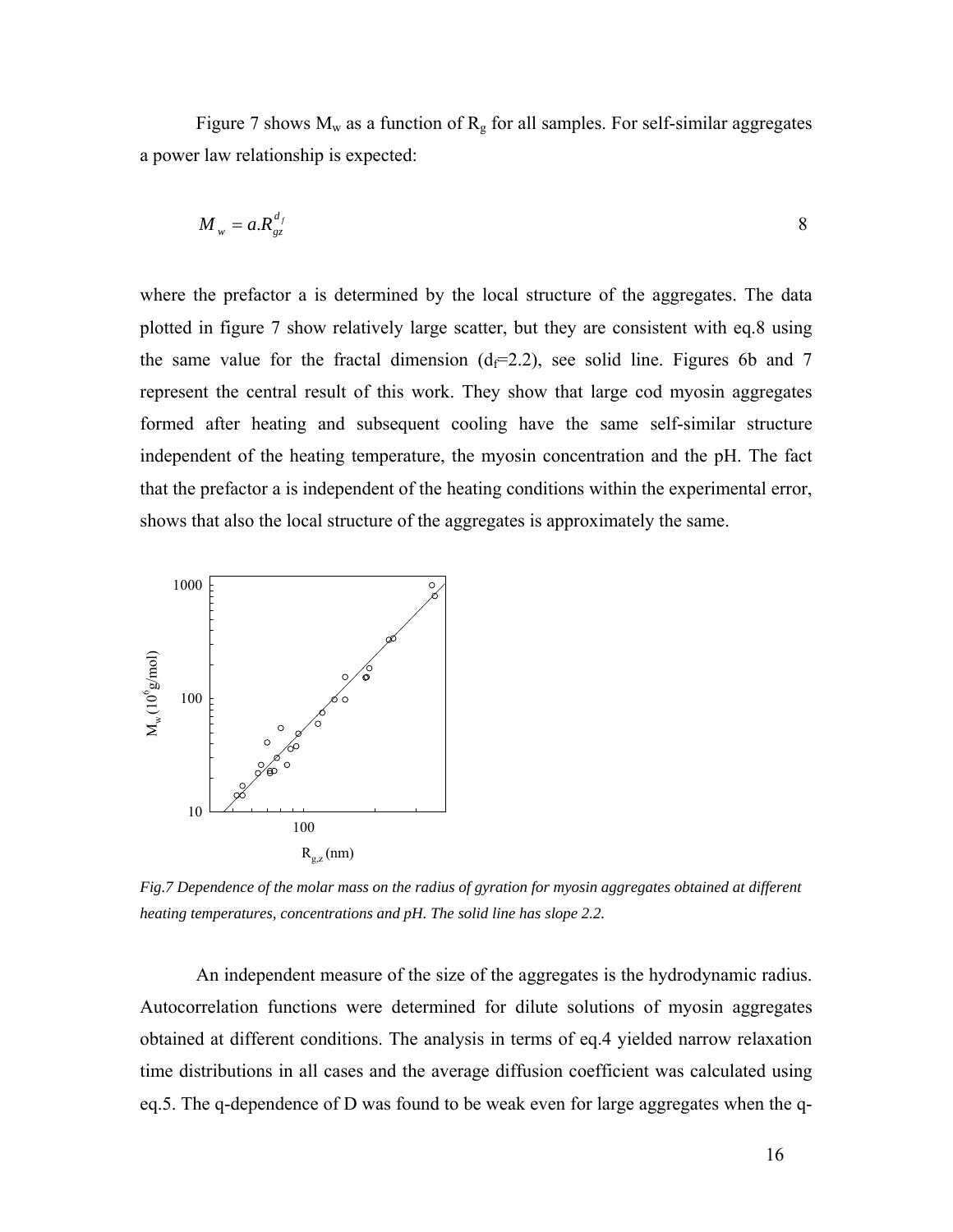dependence of Ir/KC was strong, which shows that the aggregates are relatively rigid. For β-lg aggregates it was found that that the rigidity of the aggregates increased with increasing ionic strength  $39$ , which corresponded to increasing degree of branching  $42$ .

 $R<sub>hz</sub>$  was calculated from the average diffusion coefficient extrapolated to  $q=0$ using eq.5 and the ratio  $R_{gz}/R_{hz}$  is shown as a function of  $M_w$  in figure 8. For nondraining particles this ratio depends on the structure and the size distribution of the particles, but for self similar particles these parameters are independent of the molar mass. We found a weak decrease of the ratio with increasing molar mass of the aggregates tending to 0.9±0.1 for large aggregates. A similar ratio was reported earlier for  $β$ -lg aggregates  $38$ .



*Fig.8 Dependence of the ratio Rha/Rga on the molar mass for myosin aggregates obtained at different heating temperatures, concentrations and pH.*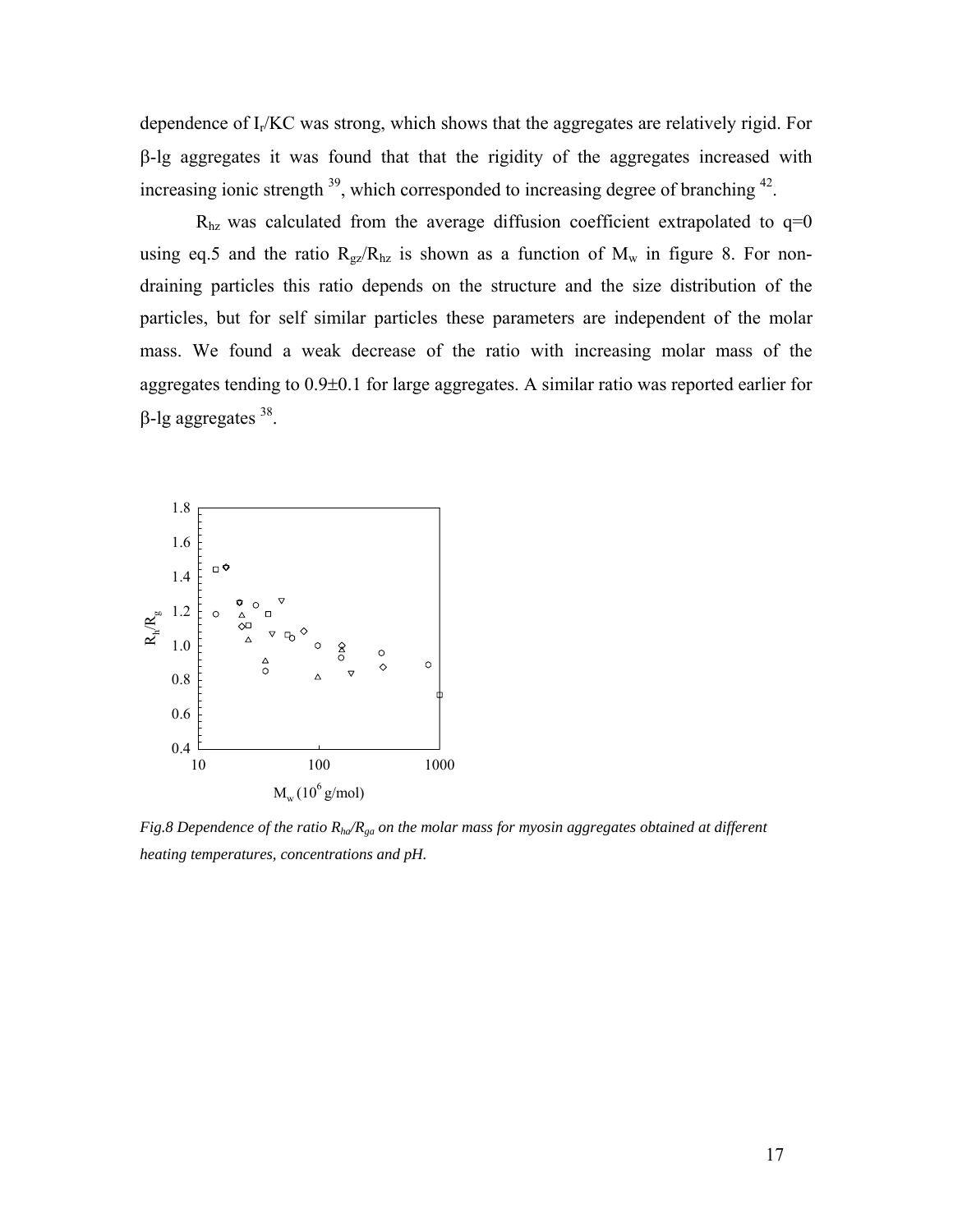## **4. DISCUSSION & CONCLUSIONS**

It appears that it is very difficult to isolate individual cod myosin. This was already observed half a century ago by Connell  $17$ . He managed nevertheless to isolate individual myosin using freshly killed cod (pre rigor mortis) using a more rapid method, but probably at the cost of lower purity.

Highly purified myosin from post rigor mortis cod formed small oligomers in dilute aqueous solutions containing 0.5M KCl at pH 6-8 even at low temperatures. The oligomers showed a relatively small variation of  $R_g$  and  $R_h$  compared to the variation of  $M_w$ . This is compatible with the proposition that star-like aggregates are formed by association of the myosin heads based on electron microscopy  $5,16,23-25$ , because for star polymers the radius varies only weakly with the association number  $(N_{\text{ap}})^{37}$ .

Heating the oligomers led in first instance to weak increase of the association number of the aggregates together with a decrease of the both the radius of the gyration and the hydrodynamic radius. This apparently contradictory effect can be explained by the temperature induced helix-coil transition that renders the myosin tails more flexible thus reducing the radius.

Prolonged heating led to further aggregation and finally to precipitation or gelation. It is possible that this second step of the aggregation process is caused by interaction between myosin tails of different oligomers leading to irreversible bond formation between oligomers. Cooling led to a further increase of the size of the aggregates, but this increase was found to be reversible. We may speculate that the bonds formed during cooling involve hydrogen bonds. Another possibility is that coiled-coil structures are reformed after cooling between tails from different oligomers as suggested by Sasaki et al  $26$ . We note, however, that at higher myosin concentrations large scale aggregation and gelation was observed even at 4°C. This means that the helix-coil transition is not a necessary step for this process.

 The outcome of the second step of the aggregation process was the formation of self-similar aggregates similar to those observed by heat induced aggregation of globular proteins. At low protein concentration the growth of the aggregates stagnated at a value that increased with increasing protein concentration. Above a sufficiently high concentration the aggregation process led to flocculation or gelation. Similar observations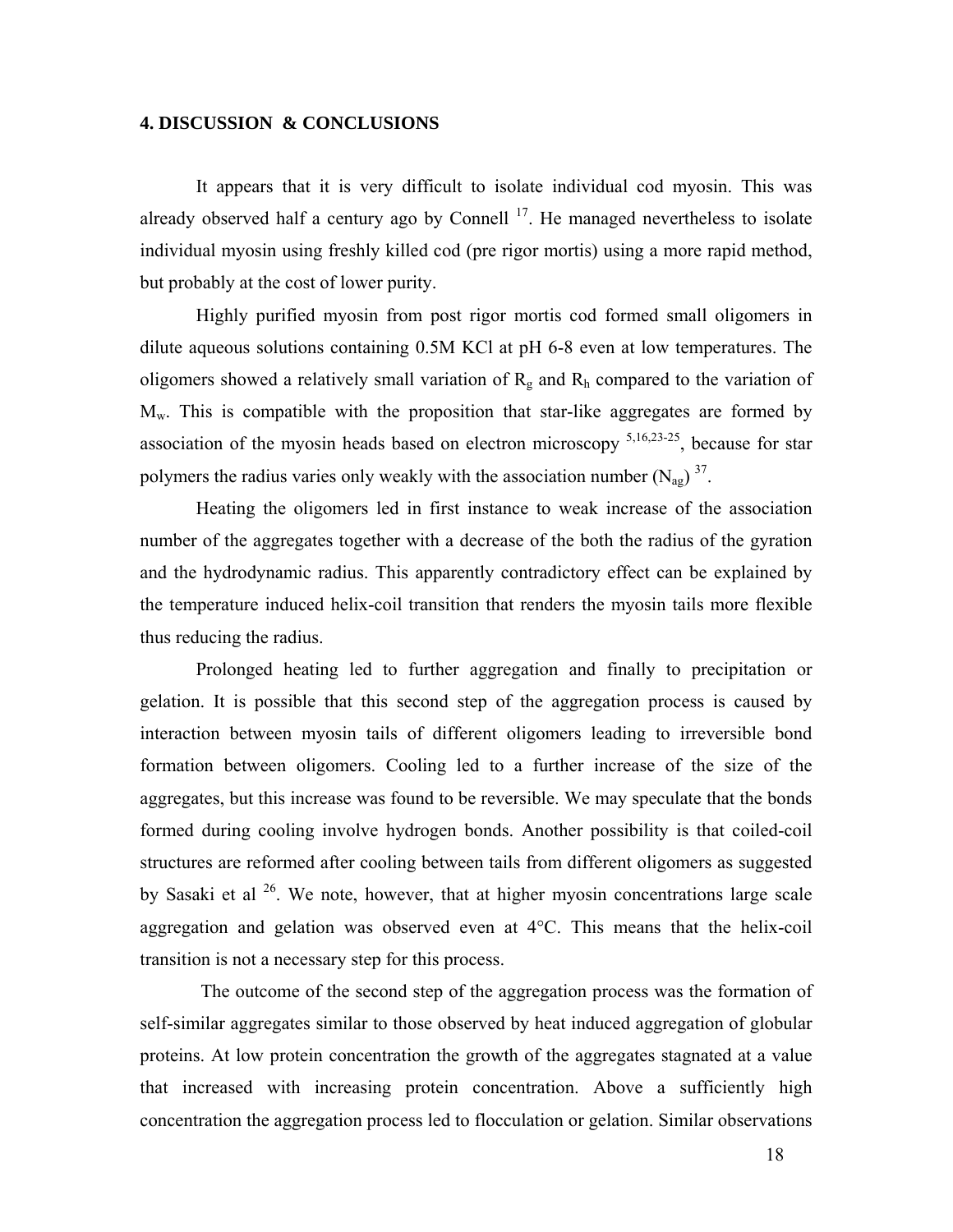were reported for heat induced aggregation of globular proteins<sup>27</sup>. For the latter systems it was found that at a given protein concentration larger aggregates are formed if the electrostatic repulsion is lower  $39,40$ . For myosin we also found larger aggregates when decreasing pH towards the iso-electric point (pI=5.4), i.e. when reducing electrostatic repulsion.

For globular proteins it was found that the structure of the gels is highly sensitive to electrostatic interactions even though the structure of the aggregates is similar. When the electrostatic repulsion between the proteins was weak, because the pH was close to pI or salt was added, highly heterogeneous turbid gels were observed, while in the opposite case the gels were transparent and homogeneous  $27,43$ . For the myosin solutions studied here the salt concentration is relatively high so that turbid heterogeneous gels are formed. Such large heterogeneity cannot be explained by simple cross-linking of space filling fractal aggregates and suggests that strong concentration fluctuations or even micro phase separation of the aggregates occurred in more concentrated solutions, while gelation inhibits macroscopic phase separation. Of course, these considerations are speculative and further studies are needed to resolve this issue. Unfortunately, cod myosin solutions are not stable at higher concentrations at low temperatures so that controlled studies of the heat induced gelation process are not possible.

## **Summary**

Highly purified cod myosin was isolated resulting in relatively dilute solutions of oligomers containing around 10 myosin molecules. In addition, large aggregates were formed the extent of which could be reduced by avoiding myosin precipitation steps. Heating led initially to a rapid increase of the association number, but the radius of the aggregates decreased, probably due to the helix-coil transition of myosin tails. At longer times relatively slow aggregation of the oligomers occurred at a rate that increased with increasing myosin concentration (0.4-3g/L), increasing temperature (30-70°C) and decreasing pH (8-6). Cooling extensively heated solutions led to further aggregation, which was, however, reversible upon reheating.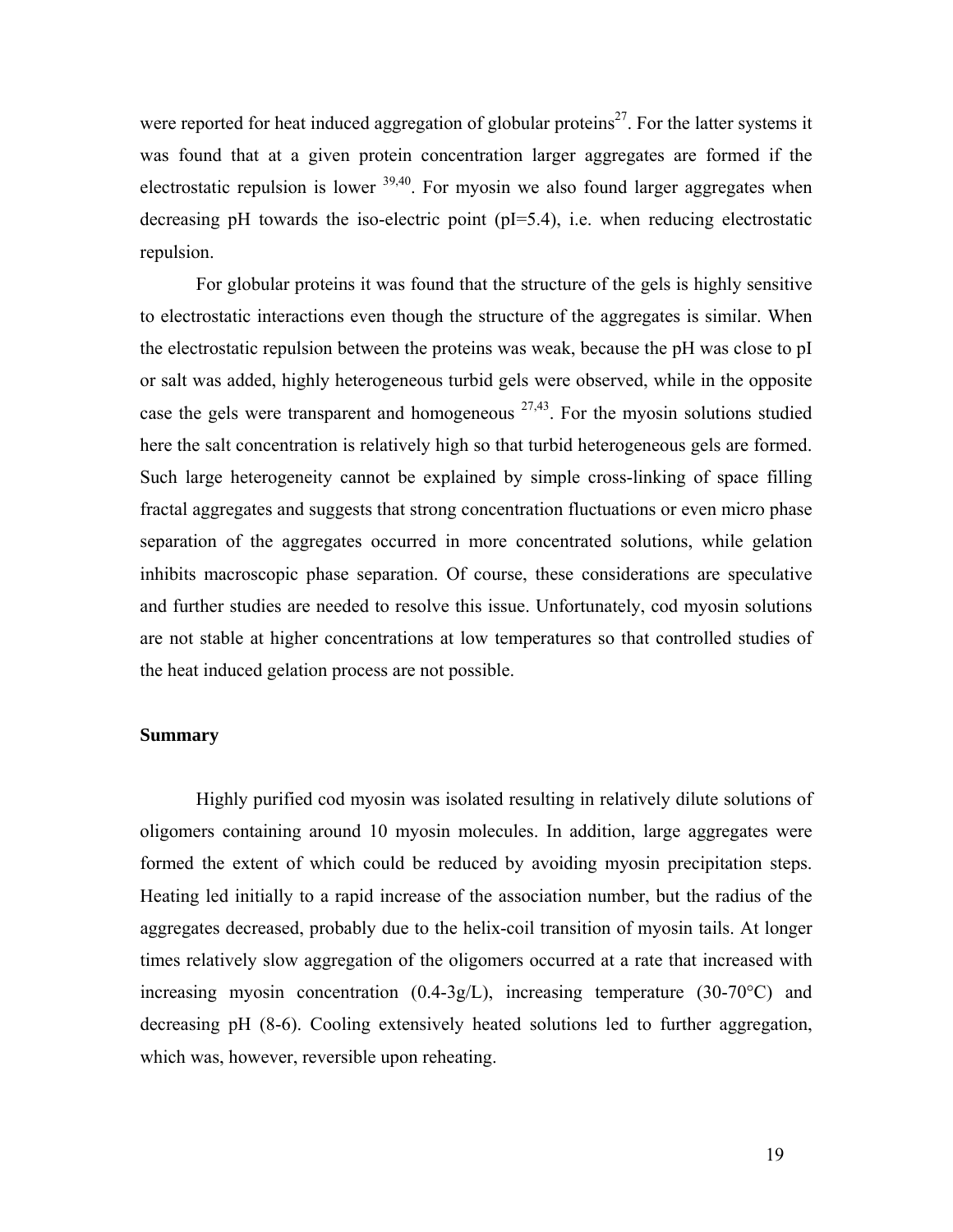The structure of the aggregates was found to be self similar characterized by a fractal dimension of about 2.2, independent of the concentration, temperature and pH in the range studied here.

## **5. ACKNOWLEDGEMENTS**

The AVS R&D fund of the Ministry of Fisheries in Iceland and The Icelandic Technology Developement Fund are acknowledged for the financial support of this work.

#### **6. REFERENCES**

- (1) Fukazawa, T., Hashimoto, Y., Yasui, T. *Journal of Food Science* **1961**, *26*, 550- 555.
- (2) MacFarlane, J. J., Schmidt, G.R., Turner, R.H. *Journal of Food Science* **1977**, *42*, 1603-1605.
- (3) Harrington, W. F.;Rodgers, M. E. *Ann. Rev. Biochem.* **1984**, *53*, 35-73.
- (4) Elliott, A., Offer, G. *Journal of Molecular Biology* **1978**, *123*, 505-519.
- (5) Sharp, A., Offer, G. *Journal of the Science of Food and Agriculture* **1992**, *58*, 63- 73.
- (6) Takahashi, K. *Journal of Biochemistry* **1978**, *83*, 905-908.
- (7) Hermansson, A. M., Harbitz, O., Langton, M. *Journal of the Science of Food and Agriculture* **1986**, *37*, 69.
- (8) Tsai, R., Cassens, R.G., Briskey, E.J. *Journal of Food Science* **1972**, *37*, 286-288.
- (9) Ishioroshi, M., Samejima, K., Yasui, T. *Journal of Food Science* **1979**, *44*, 1280- 1284.
- (10) Ishioroshi, M., Samejima, K., Yasui, T. *Journal of Food Science* **1981**, *47*, 114- 120.
- (11) Samejima, K., Ishioroshi, M., Yasui, T. *Journal of Food Science* **1981**, *46*, 1412- 1418.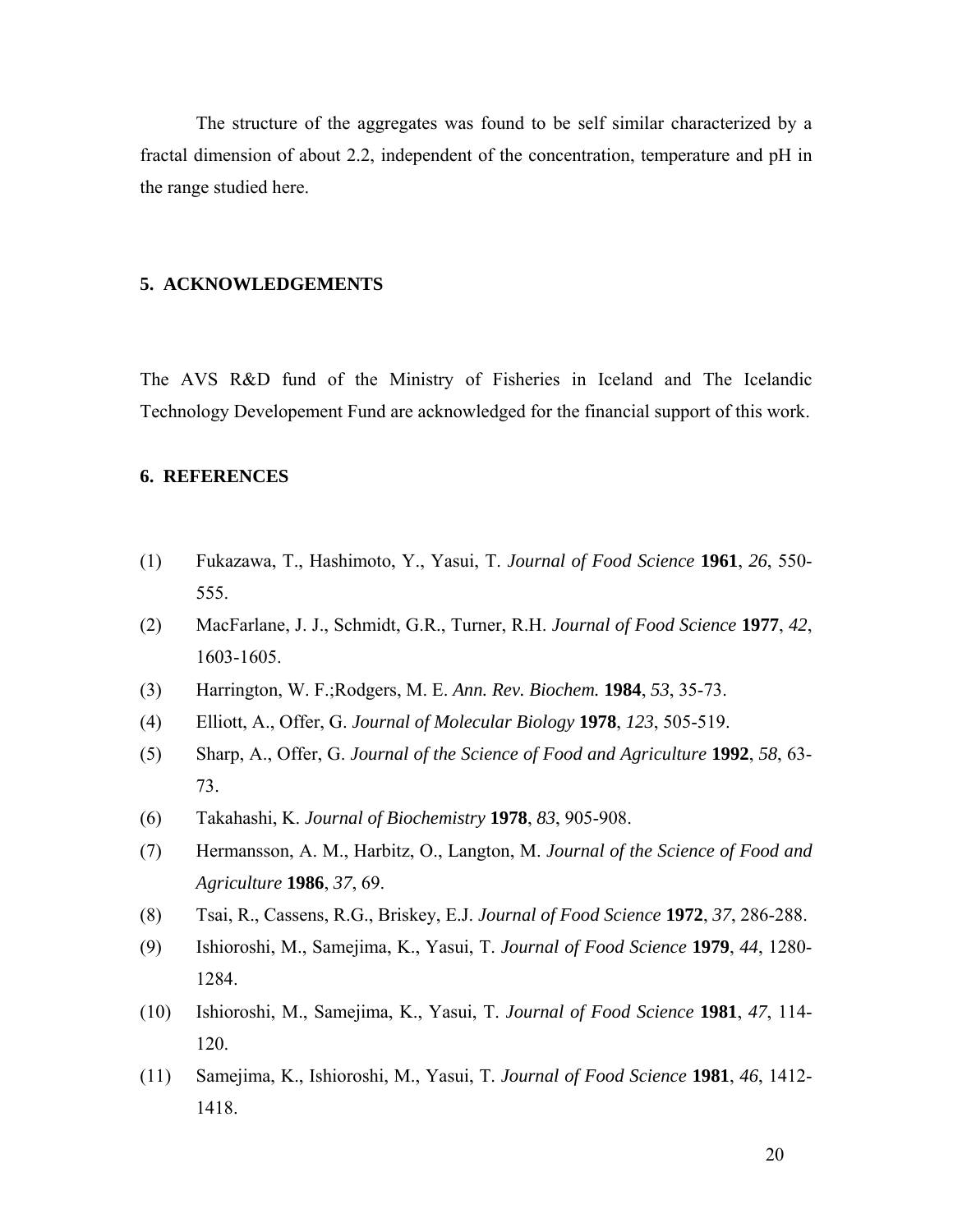- (12) Morita, J. I., Yasui, T. *Agricultural and Biological Chemistry* **1991**, *55*, 1597- 1599.
- (13) Fukushima, H., Satoh, Y., Yoon, S.H., Togashi, M., Nakaya, M., Watabe, S. *Journal of Agricultural and Food Chemistry* **2005**, *53*, 9193-9198.
- (14) Gill, T. A.;Chan, J. K.;Phonchareon, K. F.;Paulson, A. T. *Food Research International* **1992**, *25*, 333-341.
- (15) Kouchi, S., Kondo, S., Ooi, K., Ichikawa, H., Dobashi, T. *Biopolymers* **2003**, *69*, 498-507.
- (16) Tazawa, T., Kato, S., Katoh, T., Konno, K. *Journal of Agricultural and Food Chemistry* **2002**, *50*, 196-202.
- (17) Connell, J. J. *Biochemical Journal* **1960**, *75*, 530-538.
- (18) Connell, J. J. *Biochemical Journal* **1961**, *80*, 503-509.
- (19) Davies, J. R., Bardsley, R.G., Ledward, D.A., Poulter, R.G. *Journal of the Science of Food and Agriculture* **1988**, *45*, 61-68.
- (20) Johnston, I. A., Walesby, N.J., Davidson, W., Goldspink, G. *Nature* **1975**, *254*, 74-75.
- (21) Davies, J. R., Ledward, D.A., Bardsley, R.G., Poulter, R.G. *International Journal of Food Science and Technology* **1994**, *29*, 287-301.
- (22) Ogawa, M., Ehara, T., Tamiya, T., Tsuchiya, T. *Comparative Biochemistry and Physiology B-Biochemistry & Molecular Biology* **1993**, *106B*, 517-521.
- (23) Walker, M., Trinick, J. *Journal of Molecular Biology* **1986**, *192*, 661-667.
- (24) Yamamoto, K. *Journal of Biochemistry* **1990**, *108*, 896-898.
- (25) Margossian, S. S., Slayter H.S. *Journal of Muscle Research and Cell Motility* **1987**, *8*, 437-447.
- (26) Sasaki, T., Yuan, C.H., Konno, K. *Journal of Food Science* **2006**, *71*, C75-C80.
- (27) Nicolai, T. In *Food Colloids. Interactions, Microstructure and Processing*; Dickenson, E.; Leser, M., Eds.; The Royal Society of Chemistry: Cambridge, 2007; pp 35-56.
- (28) Kristinsson, H. G. *Journal of Food Biochemistry* **2001**, *25*, 249-256.
- (29) Martone, C. B., Busconi, L., Folco, E.J., Trucco, R.E., Sanchez, J.J. *Journal of Food Science* **1986**, *51*, 1554-1555.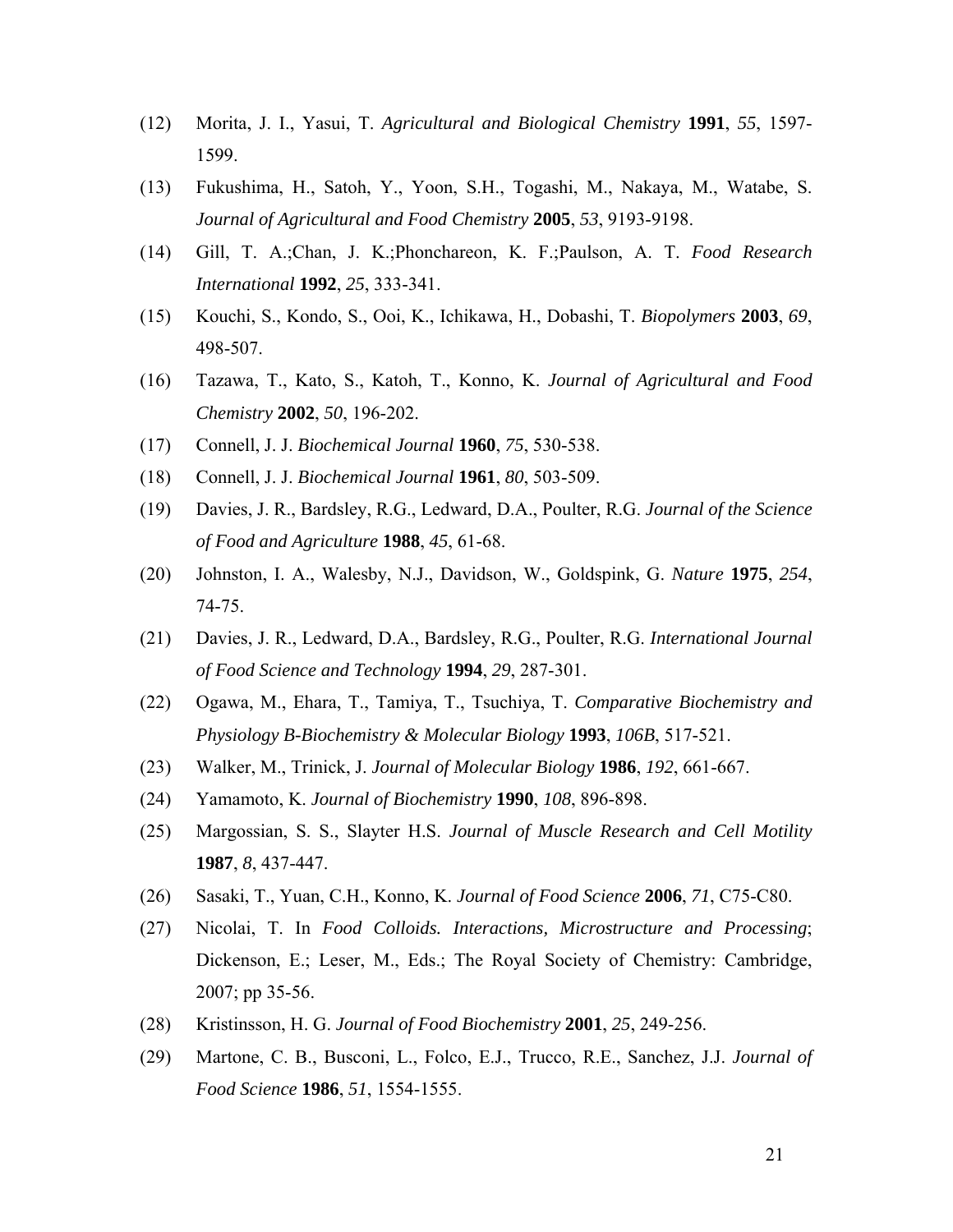- (30) Woods, E. F., Himmelfarb, S., Harrington, W. F. *The Journal of Biological Chemistry* **1963**, *238*, 2374-2385.
- (31) Brown, W. *Light scattering: principles and developement.*; Clarendon Press: Oxford, 1996.
- (32) Higgins, J. S.;Benoit, K. C. *Polymers and neutron scattering*; Clarendon Press: Oxford, 1994.
- (33) Berne, B., Pecora, R. *Dynamic Light Scattering*; Wiley: New York, 1976.
- (34) Stepanek, P. In *Dynamic Light Scattering*; Brown, W., Ed.; Oxford University Press: Oxford, 1993.
- (35) Provencher, S. W. *Computer Physics Communications* **1982**, *27*, 229-242.
- (36) Herbert, T. J.;Carlson, F. D. *Biopolymers* **1971**, *10*, 2231-2252.
- (37) Daoud, M.;Cotton, J.-P. *J. Phys. France* **1982**, *43*, 531.
- (38) Gimel, J. C.;Durand, D.;Nicolai, T. *Macromolecules* **1994**, *27*, 583-589.
- (39) Baussay, K.;Le Bon, C.;Nicolai, T.;Durand, D.;Busnel, J. *International Journal of Biological Macromolecules* **2004**, *34*, 21-28.
- (40) Weijers, M.;Nicolai, T.;Visschers, R. W. *Macromolecules* **2002**, *35*, 4753-4762.
- (41) Hagiwara, T.;Kumagai, H.;Nakamura, K. *Biosci. Biotech. Biochem.* **1996**, *60*, 1757-1763.
- (42) Pouzot, M.;Nicolai, T.;Visschers, R. W.;Weijers, M. *Food Hydrocolloids* **2005**, *19*, 231-238.
- (43) Clark, A. H. In *Functionnal properties of food macromolecules, 2nd edition*; Hill, S. E.; Ledward, D. A.; Mitchell, J. R., Eds.; Aspen Publishers: Gaithersburg, 1998; pp 77-142.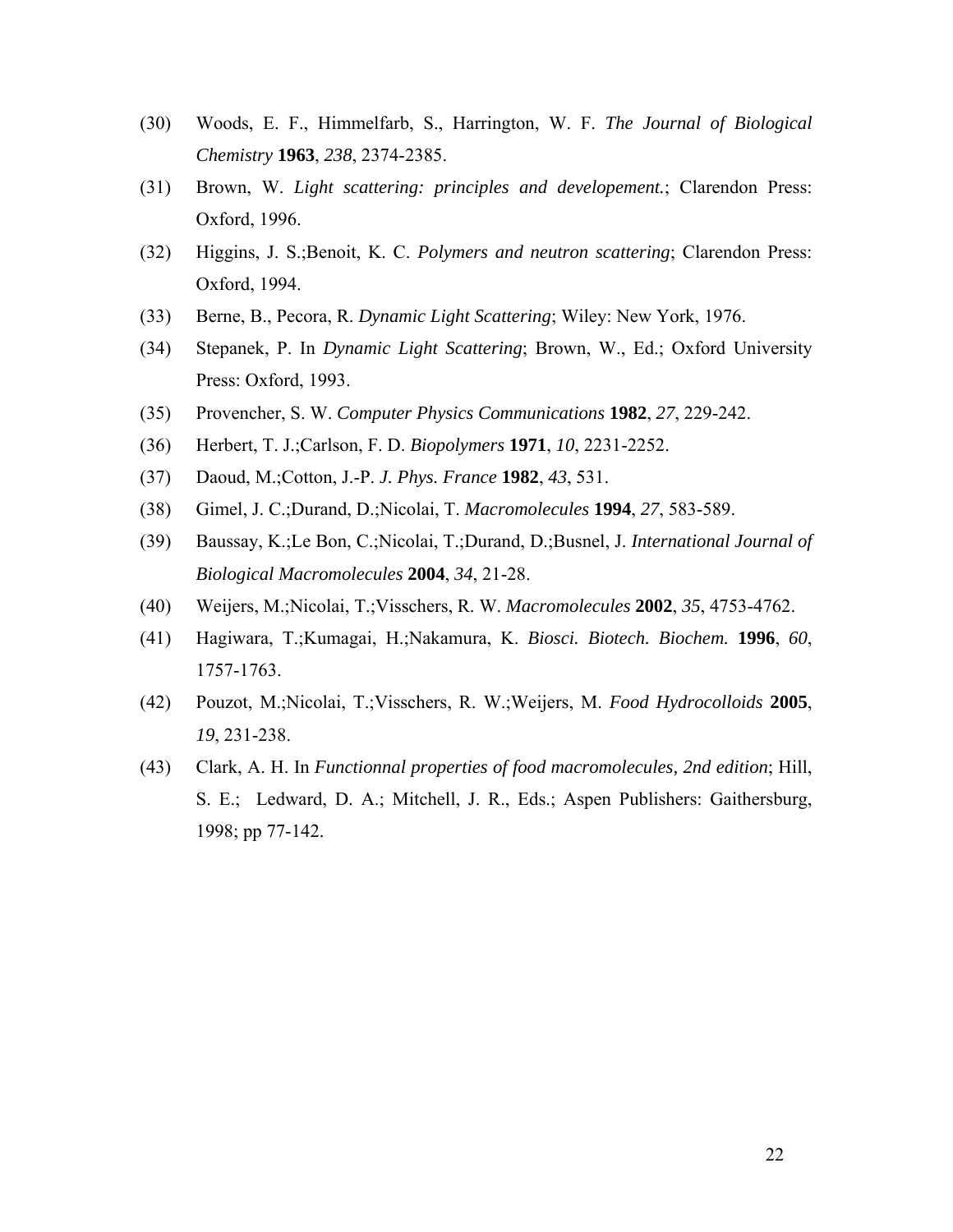## **Appendix 1- Earlier myosin and muscle studies**

## **Introduction**

Muscle cells and muscle fibers are highly organized entities, a fact which has allowed them to be investigated using x-ray and electron microscopy<sup>1</sup>. Voluntary muscles are composed of many long fibers. Each fiber has repeating units, called sarcomers, or muscle cells. The fiber is also divided longitudinally into many smaller myofibrils - While the diameter of a muscle fiber might be of the order of 0.05-0.1 mm, the myofibril has a diameter of about 1  $\mu$ m.

It is customary to classify the protein content of muscles into 3 classes of proteins, according to their solubility- stromal proteins (non-water soluble), sarcoplasmic proteins (soluble in water) and myofibrillar proteins (soluble in water of high salt concentration).

The main stromal protein is the main component of the lamina, or the membrane encapsulating the muscle fiber, that is, collagen 4. Other stromal proteins are reticulin and elastin. Sarcoplasmic proteins are mainly enzymes- haemoglobin, myoglobin and other membrane associated proteins.

 The main proteins composing the myofibril are myosin and actin, which are arranged into the so called thick filaments and thin filaments, respectively. Each thick filament contains between 200 and 400 myosin molecules, while the thin filament is a double helix of strands of actin molecules, together with other auxiliary proteins.

The repeating sarcomer unit can be seen in picture 1. The sarcomer is demarcated by 2 Z discs, one on each side. The main component of the discs is  $\alpha$ -actinin (100kD).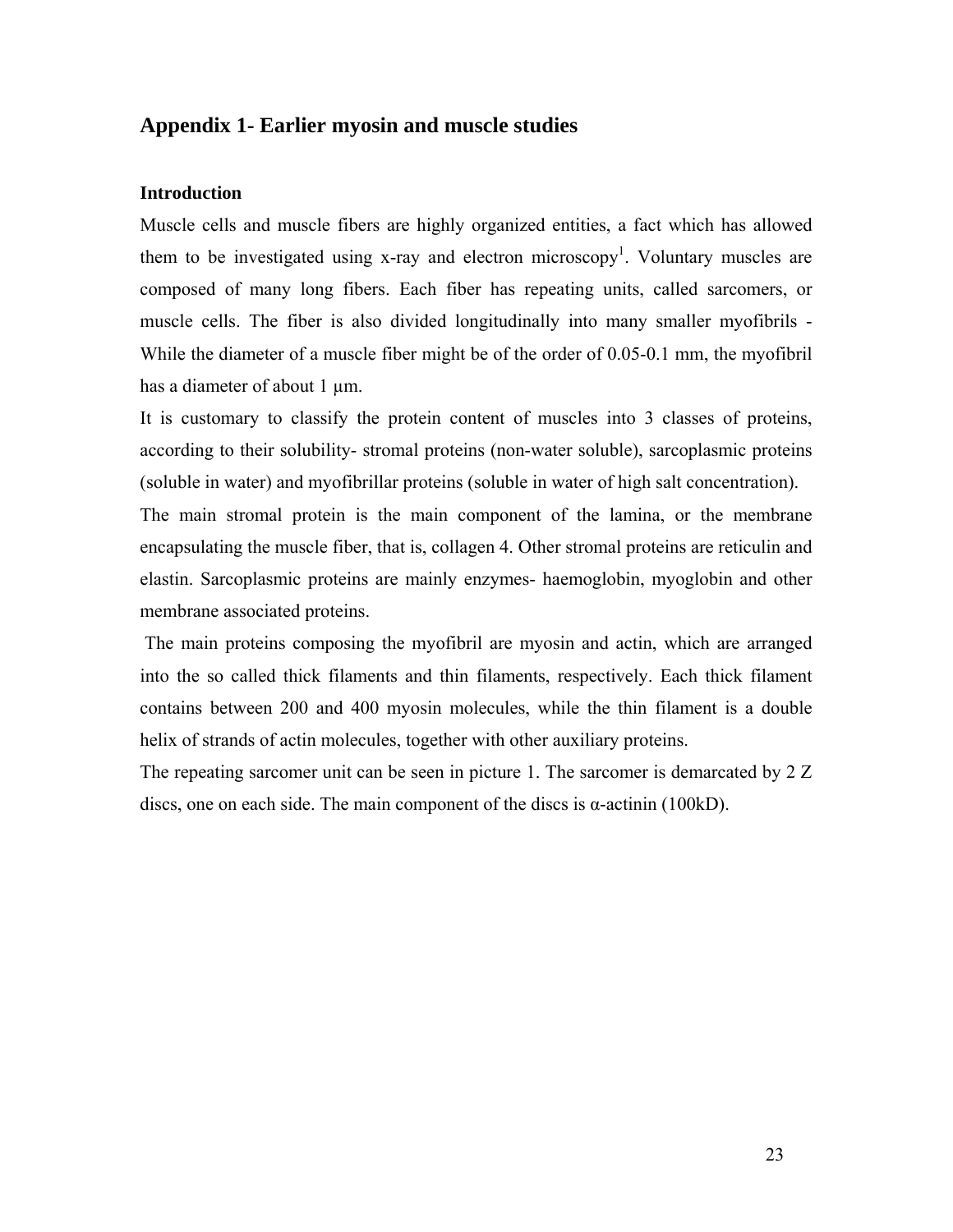

*Picture 1 - the sarcomer.* 

The thick and thin filaments are arranged parallel to each other, with the ends of the actin thin filament attached to  $Z$  discs being called the  $+$  ends due to their acidic content, while actin filament's end near the middle of the sarcomer is called the – end. The  $+$  and – ends are shown for the upper right filament. The myosin molecules change their orientation about the midpoint of the sarcomer. The thin filaments are drawn in red. 2 other important myofibrillar proteins are shown in picture 1, titin and nebulin. Titin is drawn in green, and spans the entire sarcomer longitudinally. It is thought to regulate the thick filament length, and has a Mw of about 3000kD. Nebulin is thought to regulate in a similar manner the thin filaments (drawn in black alongside the actin double helix). Its Mw is around 600kD.

2 other myofibrillar proteins that will be mentioned here are tropomyosin and troponin. Tropomyosin is a fibrous protein, woven along the thin actin filaments. Each tropomyosin molecule in bound to a troponin complex which has 3 subunits called troponin-I, C and T. During rest this tropomyosin-troponin complex blocks myosin from interacting with actin. When  $Ca^{2+}$  concentration is increased in the cytoplasm, one  $Ca^{2+}$ ion binds to troponin-C which is ensued by a shift in the troponin complex. This exposes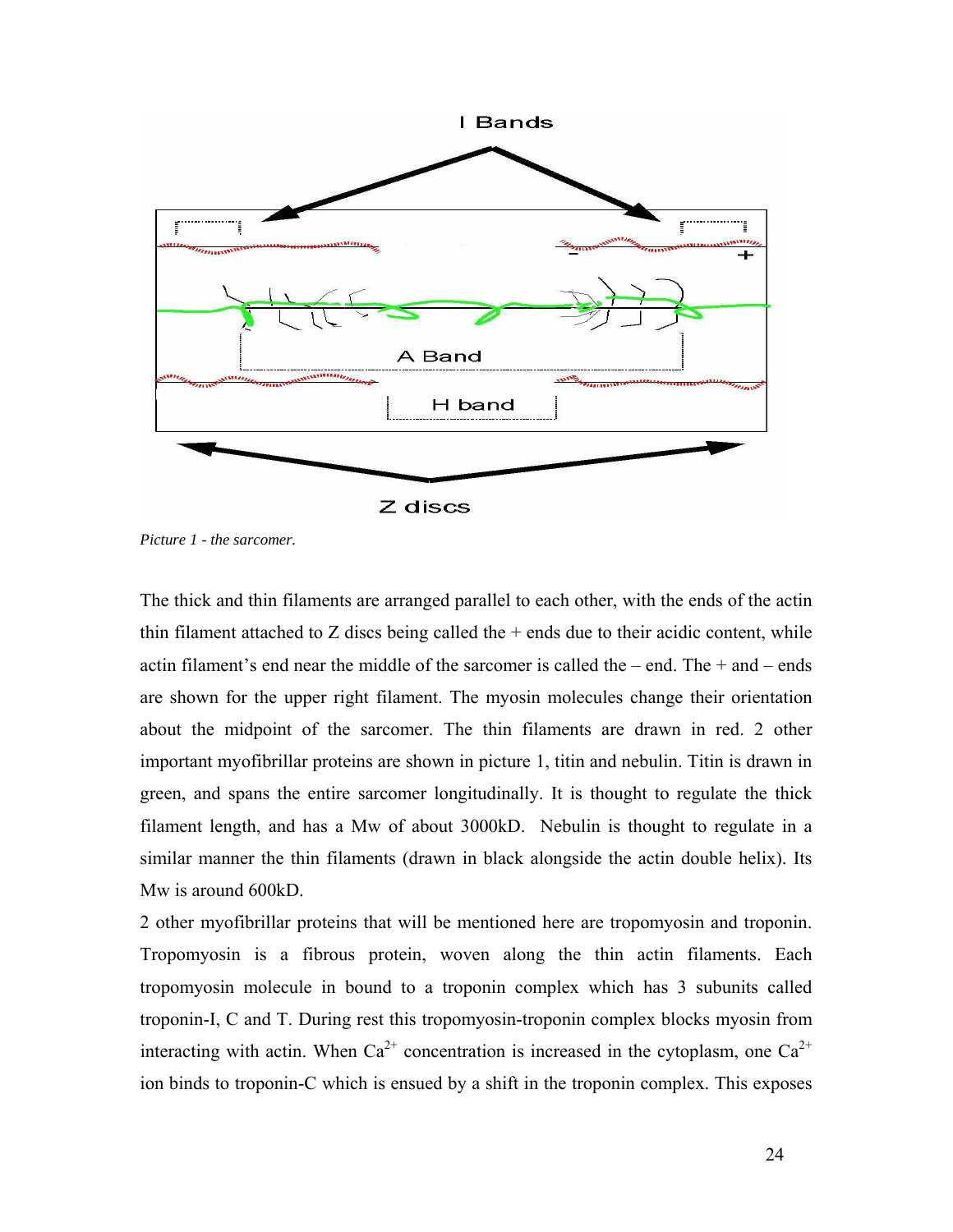the myosin binding sites on actin, with which myosin can then interact. One actin-binding site is found on each head of the myosin molecule.

2 structural proteins in the myofibril which are low in total content yet important to thick filament arrangement are the C and M proteins. The C protein restricts the thick filaments to about 200 to 400 myosin molecules; the M protein is thought to be responsible for the 3-D arrangement of the thick filaments.

Table 1 lists the main myofibrillar proteins and their mass percentage in the myofibril<sup>2</sup>.

| Protein          | Relative<br>amount<br>$(\%)$ | (No. of sub-units) | MW(kD) |
|------------------|------------------------------|--------------------|--------|
| Myosin           | $43 - 45$                    | $\overline{2}$     | 222    |
|                  |                              | $1$ (LC1)          | 22     |
|                  |                              | 2 (LC2 or RLC)     | 19     |
|                  |                              | $1$ (LC3)          | 17     |
| Actin            | $20 - 23$                    | $\mathbf{1}$       | 42     |
| Tropomyosin      | 5                            | $\overline{2}$     | 35     |
| Troponin         | $\overline{5}$               | 1(TnT)             | 37     |
|                  |                              | $1$ (TnI)          | 22     |
|                  |                              | $1$ (TnC)          | 18     |
| <b>Titin</b>     | $8 - 10$                     | $\mathbf{1}$       | 2800   |
| Nebulin          | $3 - 5$                      | $\mathbf{1}$       | 600    |
| M protein        | $\overline{2}$               | $\mathbf{1}$       | 165    |
| C protein        | $1 - 2$                      | $\mathbf{1}$       | 140    |
| F Protein        | $\leq$ 1                     | $\mathbf{1}$       | 110    |
| $\alpha$ actinin | $1 - 2$                      | $\overline{2}$     | 100    |

## **Table 1 - myofibrillar content.**

## **Myosin**

The myosin molecule is composed of 2 heavy chains of molecular weight just over 222 kD, and the 4 light chains (LC) which are wrapped around the so-called neck region of the heavy chains, and are numbered LC1, LC2 and LC3 in order of decreasing Mw. There are 2 identical LC2 light chains, which are also called the regulatory light chains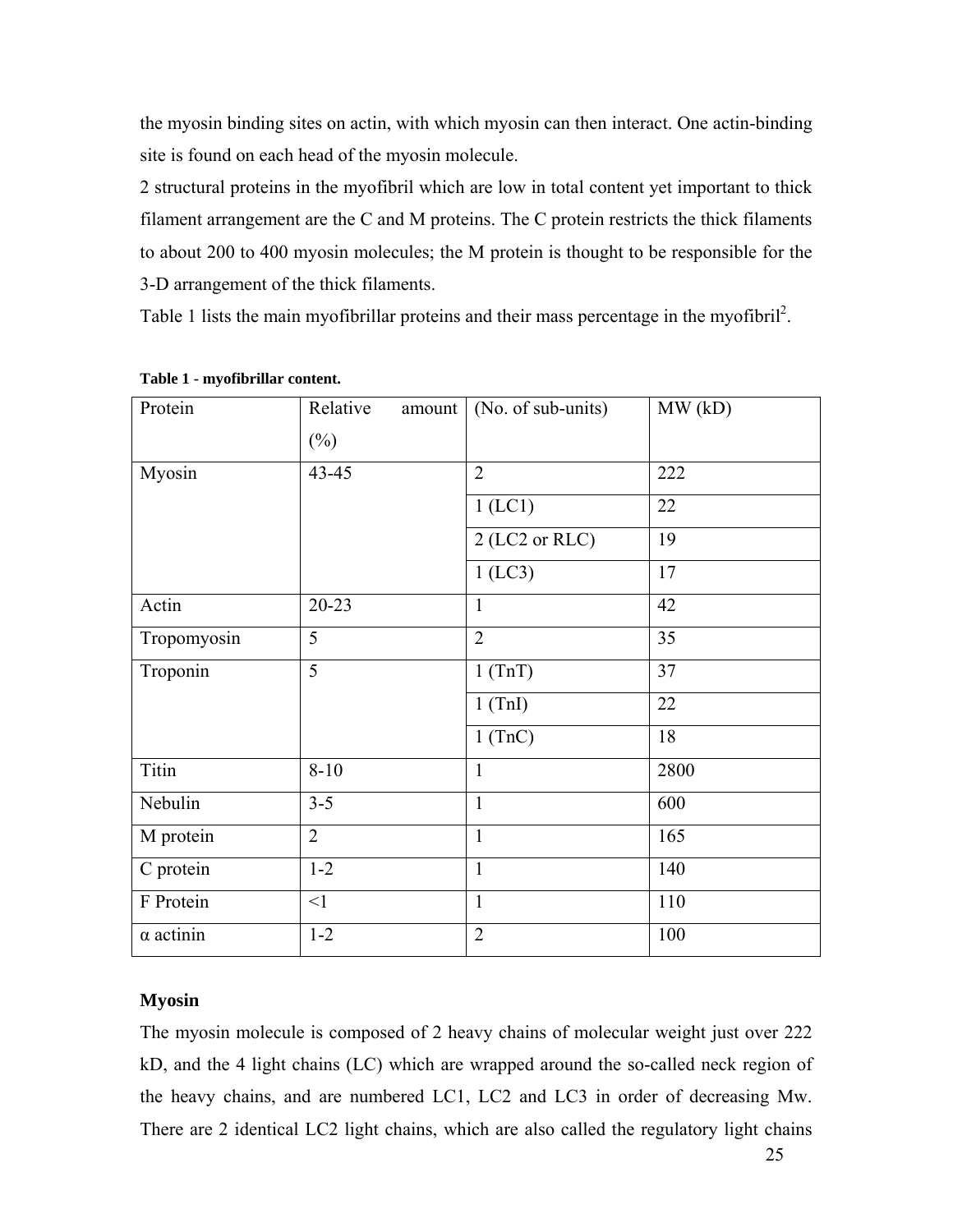(or RLC), and have a Mw of around 19kD. LC1 and LC3 are referred to as the essential light chains (ELC), and have a Mw of about 22kD and 17kD, respectively. Since they can be released by alkaline treatment, they're also referred to as A1 and A2 light chains.

Enzymatic digestion of myosin with trypsin cleaves it to the so-called heavy meromyosin and light meromyosin (or HMM and LMM). Further cleavage of the HMM with papain gives the S-1 and S-2 fragments, with S-1 usually referring to the myosin head still associated with both one ELC and one RLC light chains. Picture 2 shows the myosin molecule and its fragments.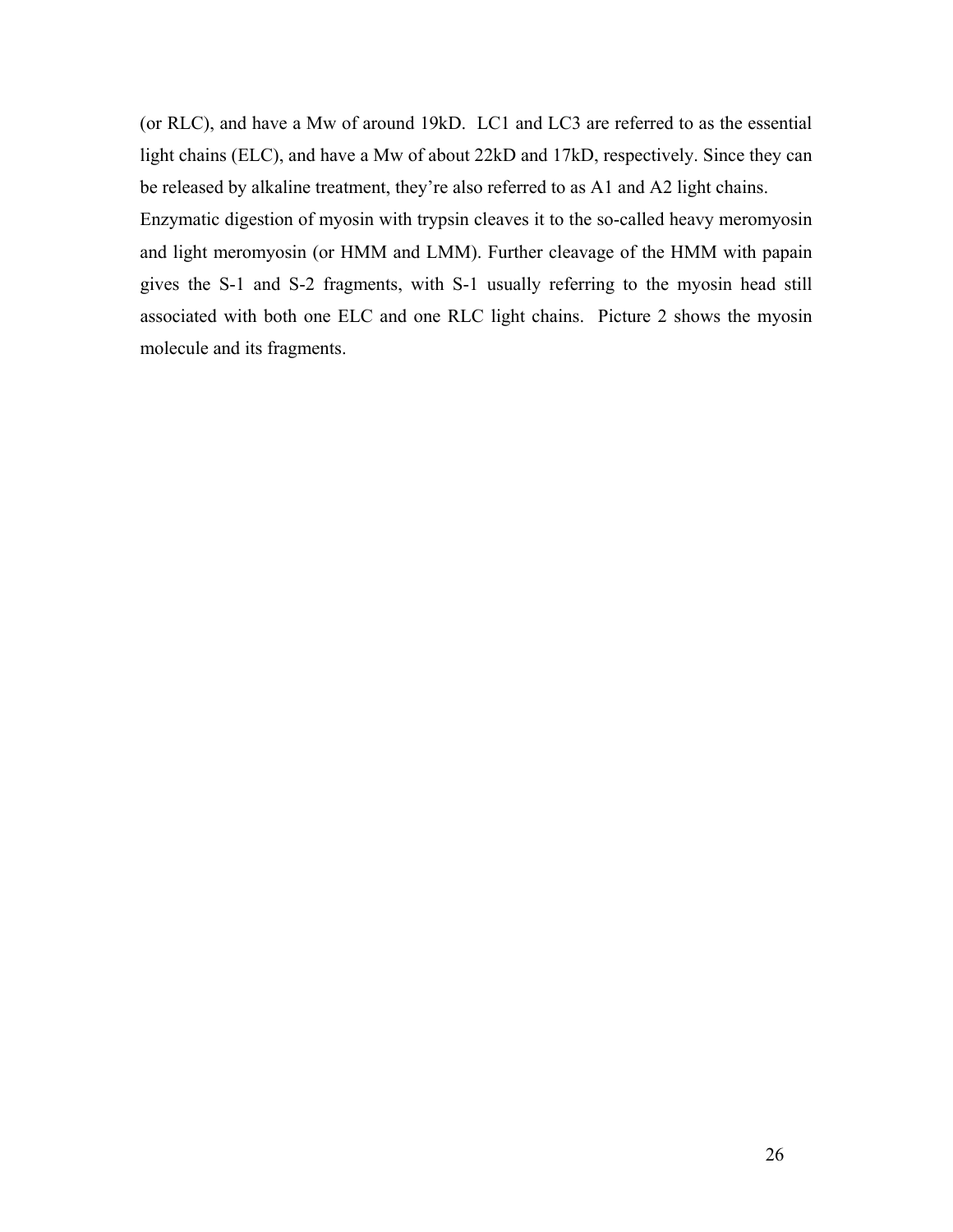

*Picture 2- native myosin and the fragments of myosin after different enzymatic treatment.*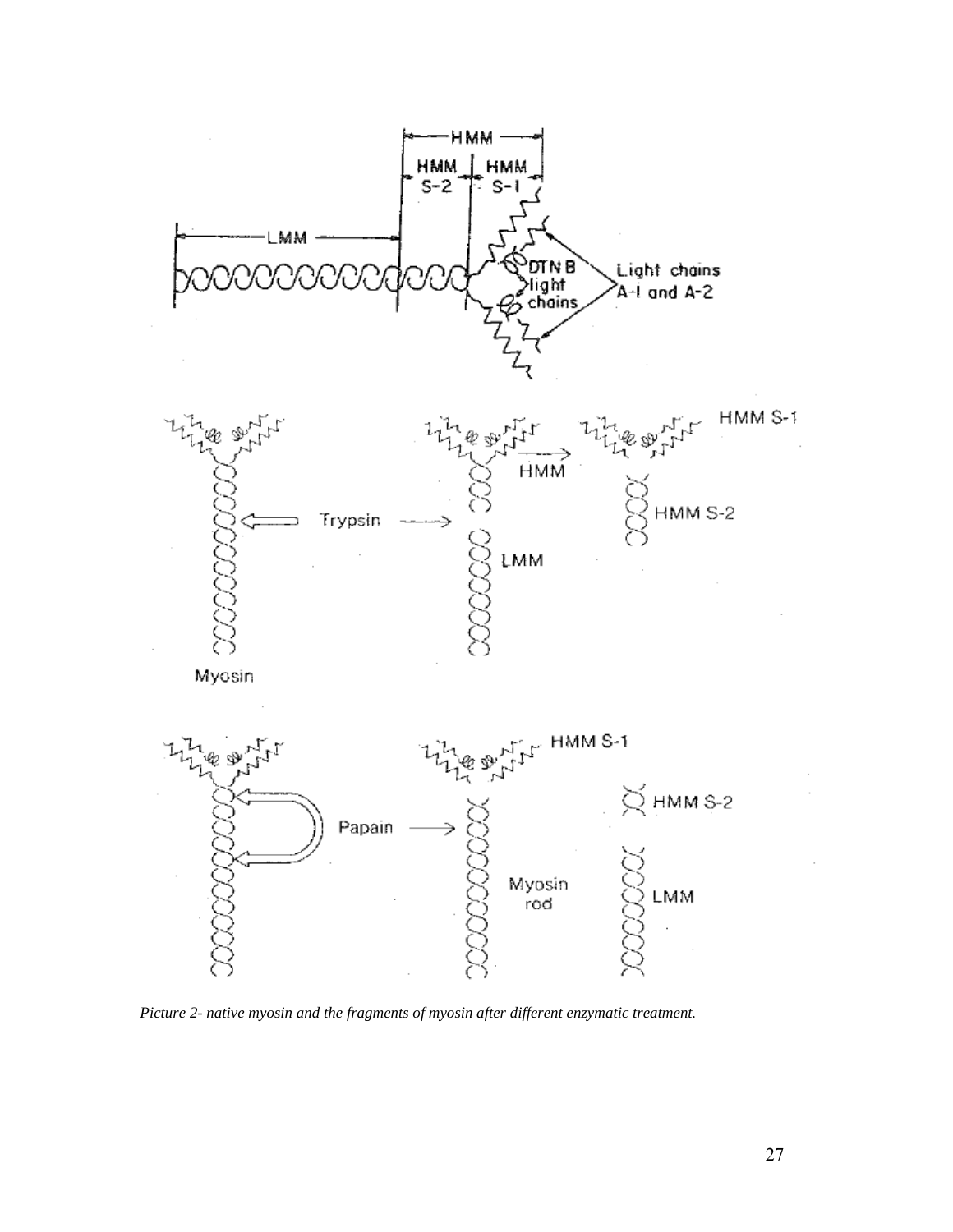### **Size and shape determination of myosin and thick filaments**

Determination of the size, shape and flexibility of myosin was first done with electron microscopy. Takahashi<sup>3</sup> reported in 1977 the use of negative staining to visualize the myosin molecule with electron microscopy. He reported the tail region of myosin to be about 140 nm long and 3 nm wide; the heads portions were reported as pear shaped, or an ellipsoid about 21 nm long and 9.5 nm wide near the tail-head junction, while the width reduces to about 5.5 nm further away from the junction. It was also shown that myosin has a very flexible region about 680 nm from the head-tail junction.

Better values, which are accepted today, were obtained (also in 1977) by Elliot and Offer<sup>4</sup>. Myosin molecules were viewed in this study after freeze drying. They reported the tail to be 156 nm long. The heads are reported as pear-shaped and being 18.5 nm long and 6.5 nm wide (in the plane of myosin moiety). The heads width perpendicular to the moiety was reported as 3 nm. Great flexibility was observed in the region about 43 nm from the head-tail junction. This is believed be the region susceptible to proteolytic digestion with trypsin, or in other words the region where scission to HMM and LMM takes place. HMM fragments indeed seem to have a tail region of about 45 to 50 nm, consistent with this data; the length of LMM is, however, less than 110 nm, which suggests that there's some proteolytic damage and the end of LMM is digested. The angles between the tail and the heads were also estimated, and the heads were found to assume a wide range of conformations relative to the tail. The bending of the heads can change the angle between the heads and the tail from about 60° to as much as 250°. The angle between the heads is also varying, so much that the authors claim that it seems the orientation of the two heads is independent of one another.

Quite a few researchers have reported the measurement of native (non-aggregated) purified myosin in aqueous solutions<sup>5-7</sup>. The hydrodynamic values they report are about 25 nm for the myosin dimer and 19 nm for the myosin molecule itself<sup>5,6</sup>. These values are in agreement with the theoretical value proposed by Bloomfield<sup>7</sup>. Wegener<sup>5</sup> used PCS to determine inner modes of motion (bending and rotation) of the myosin molecule; the most interesting results he reported were the maximal bending angle of the myosin heads from the moiety, given to be 42° between each head and the moiety (and, at most, 65° between the heads).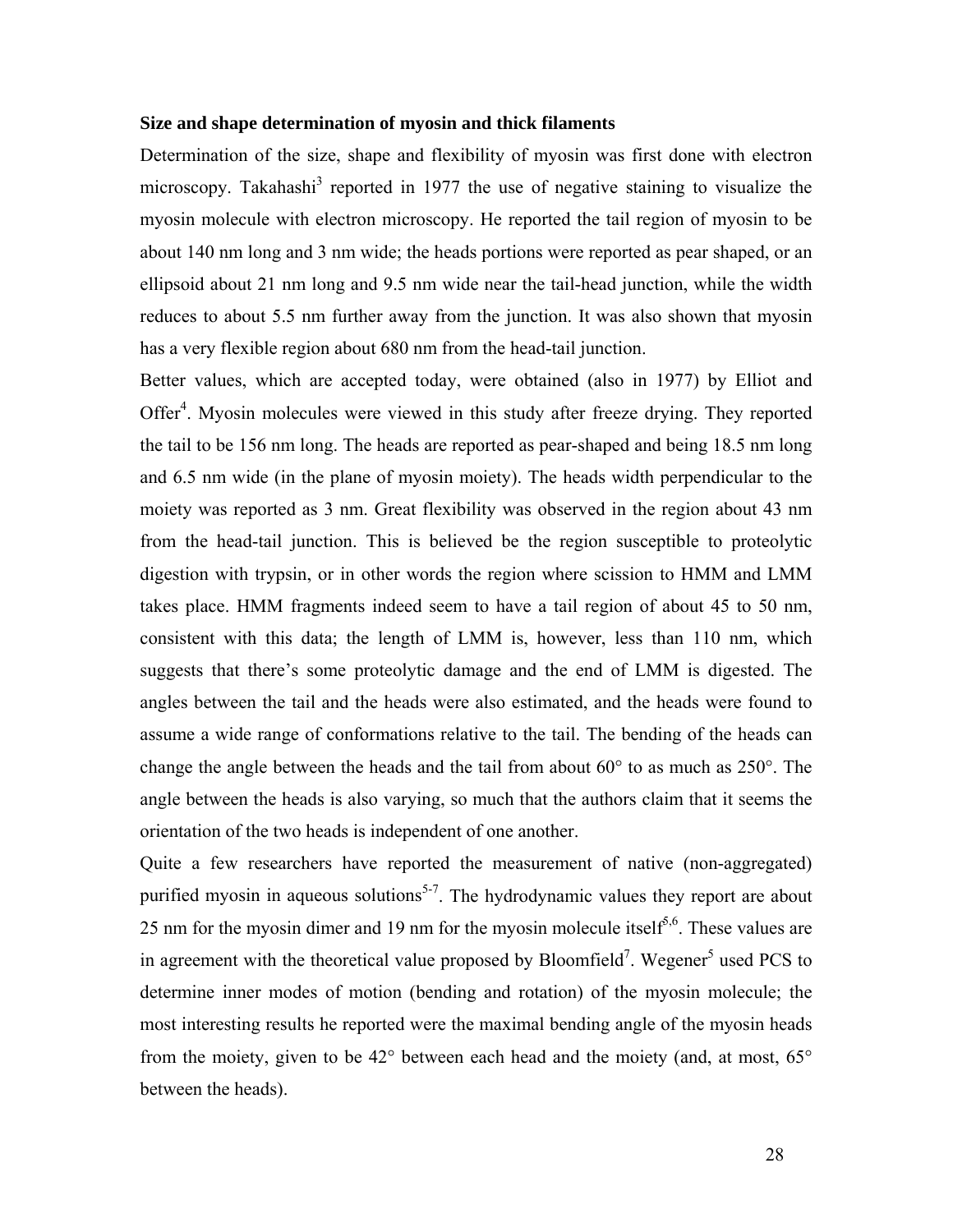Carlson<sup>6</sup> reports having approximated the molar mass at about 480kD and Rg at 46 nm. Carlson used SLS data to infer a monomer-dimer equilibrium at  $pH = 7.3$ , [KCl] = 0.5M and  $[PO_4^{3}] = 0.2M$ . The second virial coefficient A<sub>2</sub> is given as 0.32 lg<sup>-1</sup>, which is three times higher than the  $A_2$  measured at 0.5M KCl and neutral pH [8] (no phosphate anions). A further increase in pH, however, leads back to a decrease in  $A_2$  to about 0.13  $lg^{-1}$ .

Godfrey and Harrington<sup>9</sup> performed very similar measurements to those of Carlson, but at neutral pH. They could resolve from their data an n-mer which they claimed was larger than a tetramer but smaller than decamer.

Takayama and Fujime<sup>10</sup> have measured myosin under conditions of very low salt concentrations, at pH = 8.3 (5 mM buffer  $H_3PO_4/H_2PO_4$ ) and 0.1 mM EDTA. They report the existence of synthetic thick filaments under these conditions (composed of myosin without any auxiliary proteins). They report the measurement of 3 different species of estimated lengths 670, 470 and 300 nm. At  $Z = 0.134$  M, myosin filaments were measured exclusively as 3-filaments (that is, filaments of thickness of 3 myosin molecules) with length of 470 nm. . These filaments are said to have a diameter of 13 nm. Lowering Z to 0.04 M gave, on average, longer and thicker filaments- the average diameter of these filaments increased to 16 nm, and filaments as long as 670 nm were present. The diffusion coefficient D decreased and total light intensity increased with increasing concentration of  $Mg^{2+}$ . The authors surmised that the filaments both lengthen and thicken as  $[Mg^{2+}]$  is increased from 0 to 3 mM, while the filaments only thicken as  $[Mg^{2+}]$  is further increased from 3 to 5 mM.

The diffusion coefficient got larger as total concentration of myosin was lowered, but increased  $[Mg^{2+}]$  made this effect less pronounced. Magnesium ions are known to bind to sites in the filament core and stabilize the filament. ATP has the opposite effect on myosin filaments- that is, they break down with increased concentration of ATP. The authors suggest that at 10 mM ATP, the depolymerization to either monomers or dimers is almost complete.

In the onset of the filament breakdown with increased [ATP], the filament is thinning to by about 15%, but remains at constant length; a further increase in ATP concentration led to a shortening of the filaments, as well. At  $[Mg^{2+}] = 3$  mM, the average filament length was 680 nm with no ATP, 470 nm at  $[ATP] = 2$  mM and 300 nm at  $[ATP] = 5$  mM.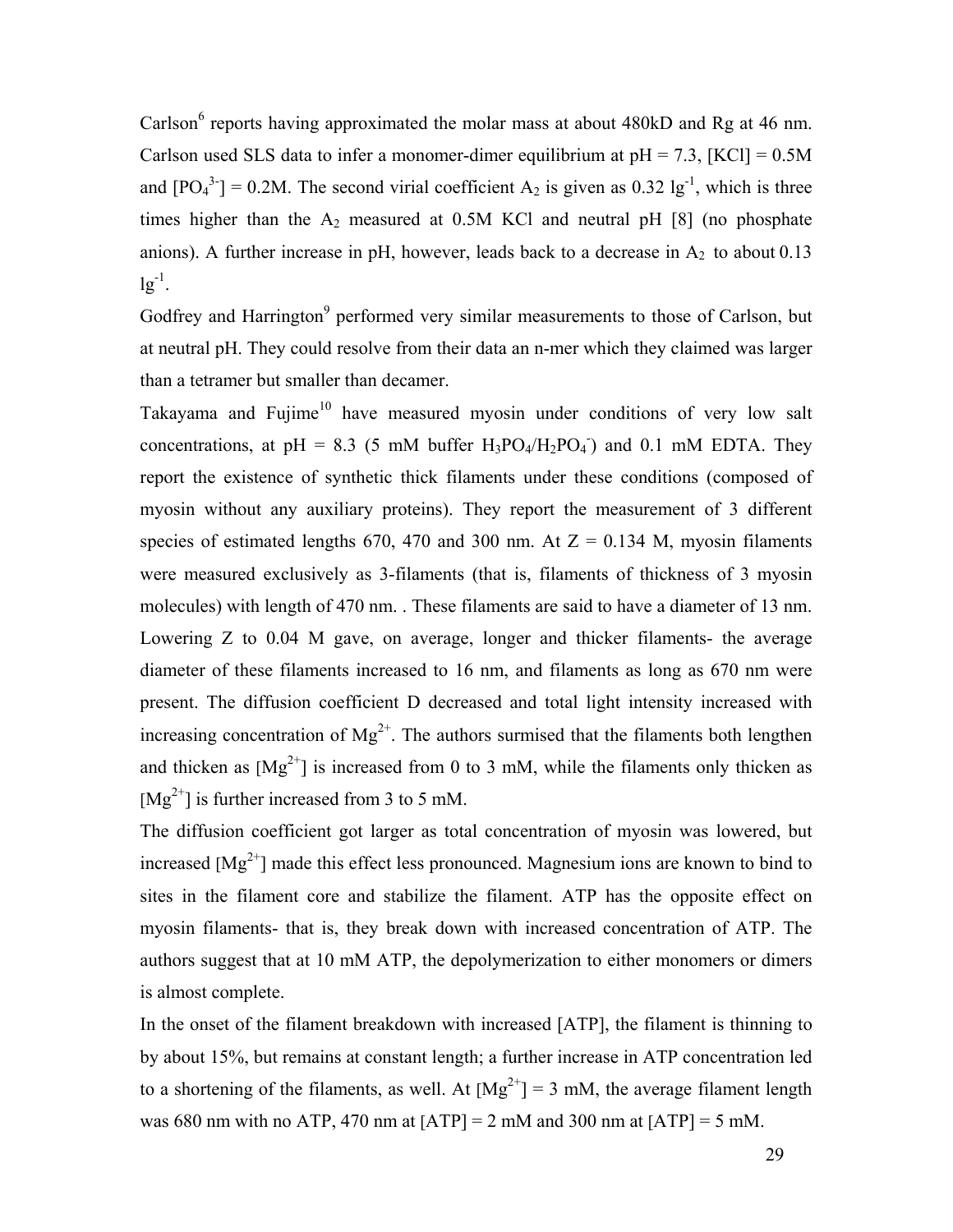## **Aggregation behaviour of myosin and the thick filaments**

Tsunashima and Akugatawa<sup>11</sup> studied the solubility dependency of myosin on myosin concentration, under what they call the "forming conditions" of  $pH = 7.08$ , 200 mM KCl and 5 mM phosphate buffer. They found that while the relative amount of soluble myosin decreases with increasing myosin concentration, there is a definite change of this trend around a concentration of 0.2 to 0.4 mg/ml. They concluded that a portion of myosin which is present as a huge aggregate below this concentration breaks down to smaller, soluble aggregates at this concentration. They referred to this transition from an insoluble aggregate to soluble small n-mers a "T-A" transition.

## **Gelation behaviour and properties of myofibrillar proteins**

 Investigations of gelation behaviour of purified myosin have been few and far in between, so a mention of more fundamental research of gels made from muscle extracts is at place.

The main component of gels made of muscle extracts, such as surimi, is the myofibrillar proteins<sup>12</sup>. Sufficient salt is added to the solution prior to surimi cooking, which allows for a better solubility of the myofibrillar proteins, which should enhance their ability to form a stable gel.

Many muscle components might have detrimental effect on the gelation properties of the myofibrillar proteins. These might be other proteins, lipids or hydrolysis products of certain enzymes. In the industry, addition of other substances to alter either physical of chemical properties of surimi is quite common. Those substances most used are sorbitol (and other sugars), alcohol and whey proteins. Egg or mammalian proteins may also be added.

Sarcoplasmic proteins, if not totally removed, might affect negatively the gelation properties of muscle extracts. This effect increases if excessive heating and/or foam formation during the surimi cooking lead to denaturation of sarcoplasmic proteins present.

Haemoglobin and myoglobin, which carry a heme group, carry with them ferric ions, which may later oxidise either any lipid "leftovers", as well as certain myofibrillar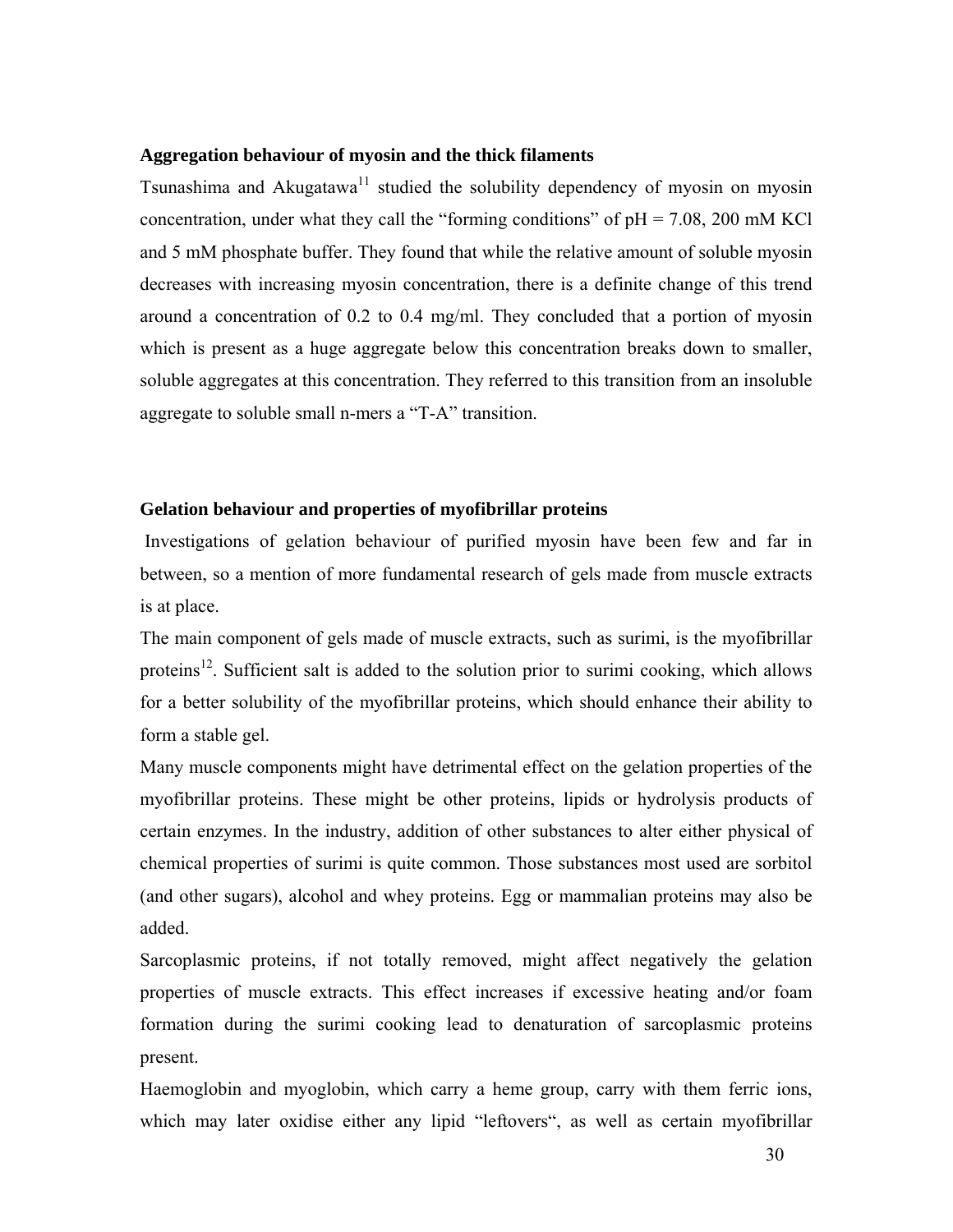proteins. This would affect negatively gel formation. The oxidation of phospholipids or fatty acids "leftovers" usually brings about a strong characteristic fish odour<sup>13</sup>, which is also best avoided in food products from an industrial point of view.

Among the enzymes present in the muscle, the 2 most worthy of a mention here are Trimethylamine oxide demethylase and transglutaminase.

Transglutaminase is the name given to a whole family of enzymes. In short, these enzymes catalyze the formation of cross links between proteins by an acyl-transfer. Glutamine and lysine on different parts of a protein, or on different protein molecules, can react to form a bond. The presence of transglutaminase can enhance gelation properties $^{14}$ .

Trimethylamine oxide (TMAO) is present in all fish as a regulator of osmosis and as an antifreezing agent<sup>15</sup>. Its enzymatic degradation leads to the formation trimethylamine (TMA), a substance of putrid odour which is strongly to spoilage of fish and fish products. While breakdown of TMAO can be catalyzed by a few enzymes (as well as ferric ions, and other proteins high in cysteine content), the most relevant cleavage reaction of TMAO with respect to gel properties is that catalyzed by TMAO demethylase, which forms both TMA and formaldehyde. Formaldehyde is a strong denaturant of proteins, and is known to lead to drier and more brittle gels. Since TMAO demethylase is present in considerable amounts only in salt water fish, and especially in fish of the gadidae family (cods), special preventive steps are required in the post mortem treatment of these fish if the release of formaldehyde is to be prevented. Quick evisceration and boning of the fish can reduce formaldehyde formation, and a longer washing step (leeching) in surimi preparation is thought to help remove TMAO demethylase.

Some myofibrillar proteins have been reported to interfere with surimi preparation. Fractionating extraction can therefore possibly lead to be better gelation properties. The most important myofibrillar proteins reported to negatively affect gel formation are C protein and tropomyosin<sup>16</sup>.

Vittayanont *et al*<sup>17</sup> examined gels produced by thermal treatment of chicken breast muscle myosin, and mixed solutions of myosin with β-lactoglobulin. Myosin aggregation patterns, as investigated by turbidity measurements, have a sigmoidal shape, that is, they show that myosin aggregation upon heating starts at a certain temperature, and remains constant or decreases with further heating. Turbidity was reported to increase rapidly up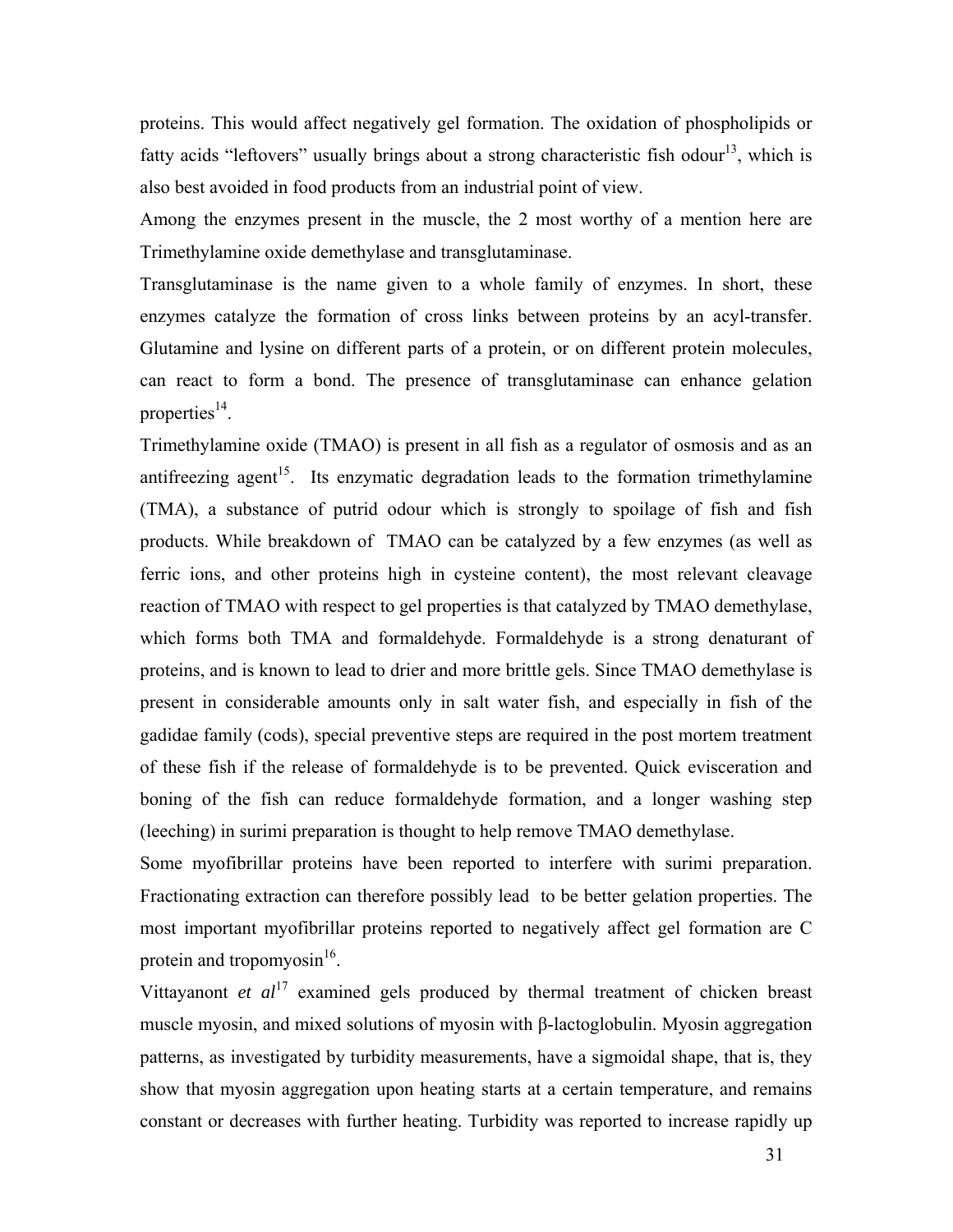to about 67°C, and then remained constant. The aggregation rate of myosin was reported to increase with increased myosin concentration, while the temperature at which myosin began to aggregate decreased with increased concentration. Measuring the aggregation during heating of mixed solutions of myosin and β-lactoglobulin, it was found that at low concentration their respective aggregations were separate, and seen as 2 different steps at different temperatures in the turbidity vs. temperature diagram.

The gel point of myosin was decreased with increased concentration. The rheological measurements of myosin supported these results, with higher G' for gels of higher protein concentrations. An interesting feature of myosin's rheograms is that they show two distinct increases in G' when heated. In this study the first increase was measured at about 53°C, and the second at about 73°C. These results are similar to results obtained by other researchers<sup>18</sup>. It was surmised by Smyth *et al*<sup>18</sup> that the tail portion of myosin (LMM) and the head portion (S-1) aggregated first and formed a network at the lower temperature, while S-2 unfolded and added to the network strength at the higher temperature. This is now contested (see discussion below). G' decreased above 75°C, but G' of all myosin and myosin/β-lactoglobulin gels increased upon cooling down, with G' being about 1.4 to 1.7 times larger at room temperature after cooling down from 80°C. This strongly suggests further enhance of gel strength by hydrogen bonds upon cooling. Once last point to note was that the G' of mixed myosin/β-lg gels was lower than that of pure myosin gels (same concentration) until high temperatures were reached in the heating process, at which point the G' of the mixed gels became greater than that of pure myosin gels.

Fish myosin has not received much attention as far as aggregation and gelation studies are concerned. The 2 most interesting papers worth mentioning in this respect are both by Japanese authors. Higuchi *et al*<sup>19</sup> investigated both native and hydrolysed myosin from Walleye Pollack. They mention that while myosin and HMM aggregate upon heating, LMM solutions do not aggregate when heated. It is therefore thought that the head portion of myosin is primarily responsible for myosin aggregation.

Measurements on the α-helix content of native myosin, LMM and HMM were carried out. The α-helix content of LMM is much higher than that of HMM, and decreased much more steeply upon heating. LMM  $\alpha$ -helix content decreased from 90% to 21% upon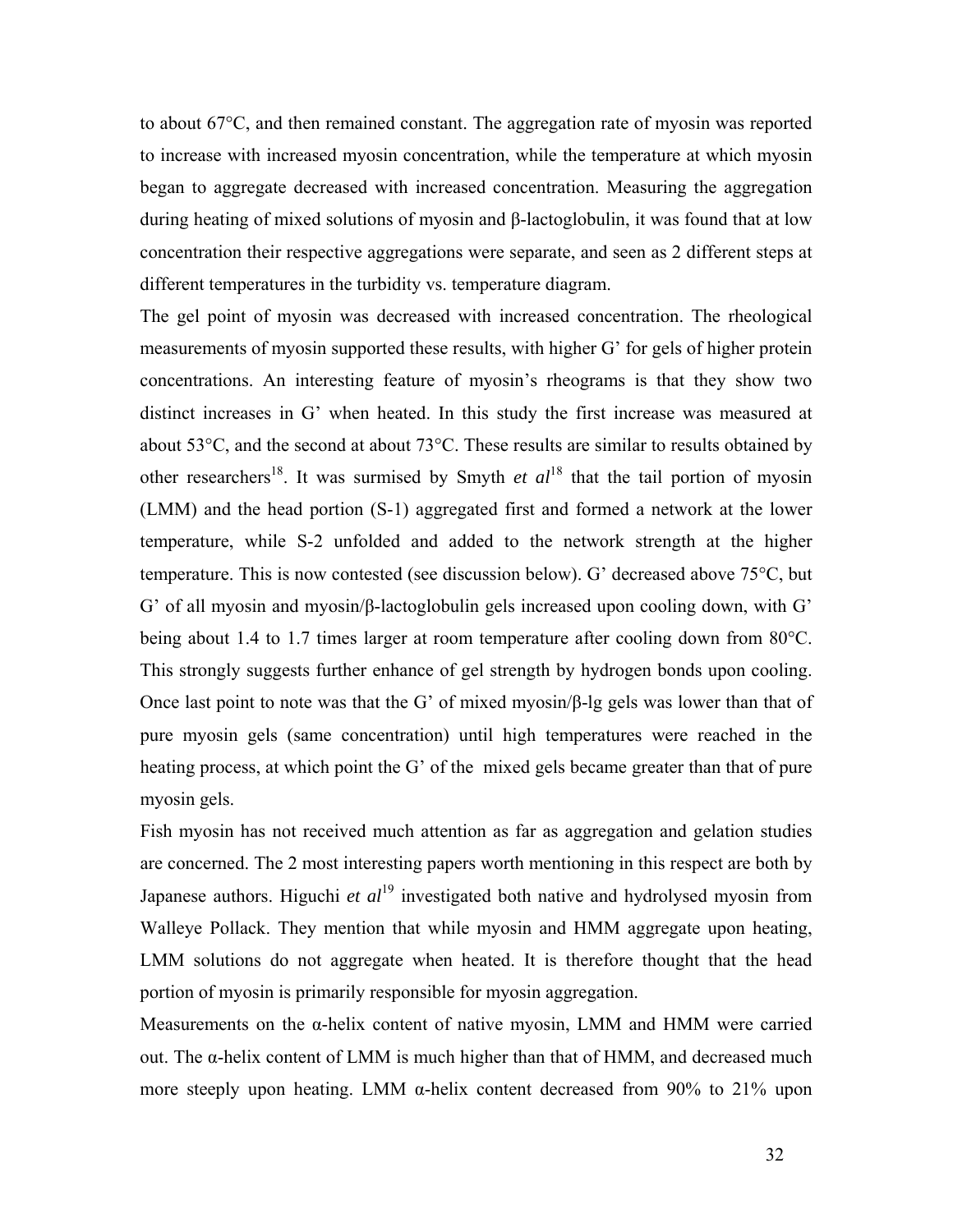heating to 60 $\degree$ C, while HMM  $\alpha$ -helix content only decreased from 37% to 20% with the same treatment.

As expected, myosin and HMM aggregated upon heating to 60°C, but LMM showed no aggregation. Although LMM solution did not aggregate, adding LMM to myosin solutions during heating led to incorporation of LMM into the aggregates. Adding LMM to HMM solutions while heating led to no such coprecipitaion or coaggregation, and so it is postulated that LMM binds to the tail region of myosin. Another point to note is the release of light chains during heating, as aggregated myosin seems to lose about half of the LC2 and LC3 and almost all of the LC1. The loss of LC2 had been assumed to play a major role in myosin aggregation, through enabling interaction between myosin heads and their subsequent aggregation<sup>20</sup>.

The last and very important suggestion of Higuchi et al is that LMM does play a role in myosin aggregation, through network formation of the tails. This is supported by the fact the above mentioned adding of LMM to myosin solutions during heating led not only to their coprecipitaion, but also inhibited the gelation process. Gels obtained in this manner were greatly weakened and broke down some time after formation. This can be rationalized by the fact that if LMM indeed binds to the tail region of native myosin, it might inhibit further interactions between myosin tails which is assumed to be important in formation of a stronger gel network.

Kouchi *et al*<sup>21</sup> investigated gelation of myosin from white croaker. Both light scattering and rheology measurements were made on myosin solutions at neutral pH and 0.6M KCl. Hydrodynamic radii of myosin molecules decreased from around 85 to 65 upon heating, with a steep transition at about 35°C; Rh then remained fairly constant upon further heating, but increased markedly upon cooling, reaching values of about 100 nm with after a steep increase at  $\sim$ 30 $\degree$ C.

Incubating myosin at 30 $^{\circ}$  leads to a definite increase in G'. A subsequent cooling to  $0^{\circ}$ leads to an even greater increase in G'. This latter increase is reversed by elevating the temperature to 30°C again, but G' increases again when the temperature is elevated beyond 35°C. G' then decreases between 35°C and 45°C, and increases again between 45°C and 60°C. G' invariably increases after the first heating, with the final G' at room temperature or lower weakly dependent on the highest temperature at the heating profile.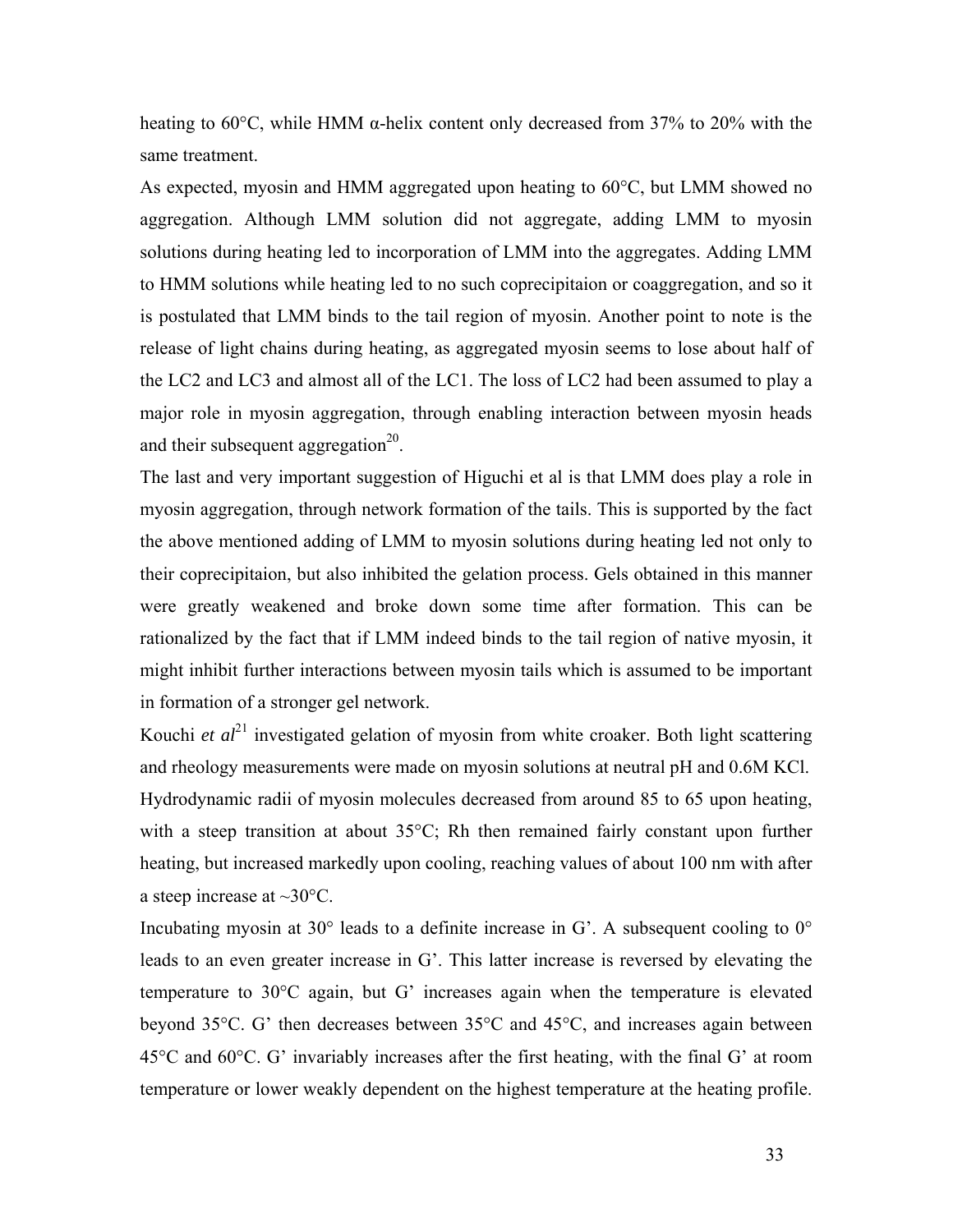The solutions which were heated to 90°C, however, showed a significantly higher G' after cooling than solutions heated to 60-80°C.

From the above results, the following was surmised about the mechanism of myosin aggregation and subsequent gelation: as the temperature is elevated, myosin heavy chains unfold and transform from coiled coil α-helices to random chains. S-S bridges, either intra- or intermolecular, are assumed to form in the head region at around 30-35°C. A subsequent decrease of the temperature may lead to a refold of the  $\alpha$ -helices that may interact and enhance the intermolecular network, which would explain the increase in G'. An interaction between tail portions of myosin is also possible through an initial heating to much higher temperatures  $(>60^{\circ}C)$ . Formation of disulfide bridges in the tail region is then assumed to take place, which may explain full sol to gel transform upon cooling of these solutions when coupled with the non-covalent interactions which are assumed to commence when the solutions are cooled.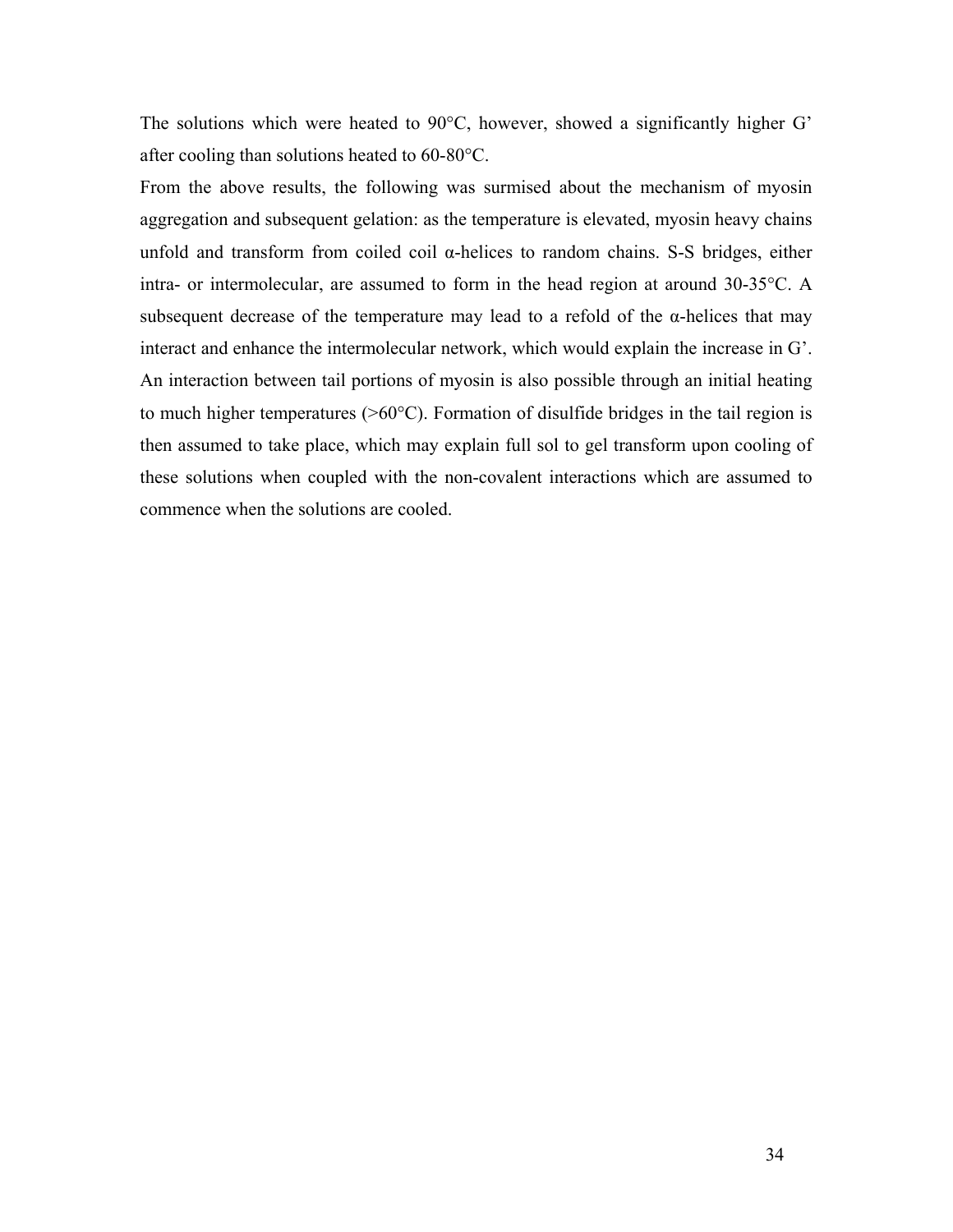## **References**

(1) Carlson, F.D. In *The Application of Laser Light Scattering to the Study of Biological Motion*; Earnshaw, J.C., Steer, M.W., Ed.; Plenum Publication Corporation: Maratea, 1982.

(2) Stefannson, G., Hultin, H.O .(1994). *Journal of Agricultural and Food Chemistry* **1992**, 42, 2656-2664.

(3) Takahashi, K. *Journal of Biochemistry* **1978**, *83*, 905-908.

(4) Elliott, A., Offer, G. *Journal of Molecular Biology* **1978**, *123*, 505-519.

(5) Wegener, W. *Biopolymer*s **1982**, 21, 1049-1080.

(6) Herbert, T., Carlson, F.D. *Biopolymers* **1971**, 10, 2231-2252.

(7) Garcia de la Torre, J., Bloomfield, V.A. *Biochemistry-US* **1980**, 19, 5118-5123.

(8) Kielley, W.W., Harrington, W.F. *Biochemistry & Biophysics Acta* **1960**, 41, 401.

(9) Godfrey, J.E., Harrington, W.F. *Biochemistry* **1970**, 9, 886-&.

(10) Takayama, S., Fujime, S. *Biophysical Journal* **1995**, 68, 609-618.

(11) Tsunashima Y., Akutagawa, T. *Biopolymers* **2004**, 75**,** 264-277.

(12) Lanier, T.C. In *Surimi And Surimi Seafood;* Park, J.W., Ed.; Marcel Dekker: New York, 2000.

(13) St Angelo, A.J. *Critical Reviews in Food Science* **1996**, 36, 175-224.

(14) Nowsad, A.A.K.M., Katoh, E., Kanoh, S., Niwa, E. *Fisheries Science* **1995**, 61, 1039-1040.

(15) Sotelo, C.S, Rehbein, H. In *Seafood Enzymes;* Haard, N.F., Simpson, B.K., Ed.; Marcel Dekker: New York, 2000.

 (16) Sano, T., Noguchi, S.F., Tsuchiya, T., Matsumoto, J.J. *Journal of Food Science* **1989**, 5*4*, 258-&.

(17) Vittayanont, M., Vega-Warner, V., Steffe, J.F., Smith, D.M. *Journal of Agricultural and Food Chemistry* **2001**, 49, 1587-1594.

 (18) Smyth, A.B, Smith, D.M, Vega-Warner, V, O'Neill, E. *Journal of Agricultural and Food Chemistry* **1996**, 44, 1005-1010

(19) Higuchi, T., Ojima, T., Nishita, K. *Fisheries Science* **2002**, 68, 1145-1150.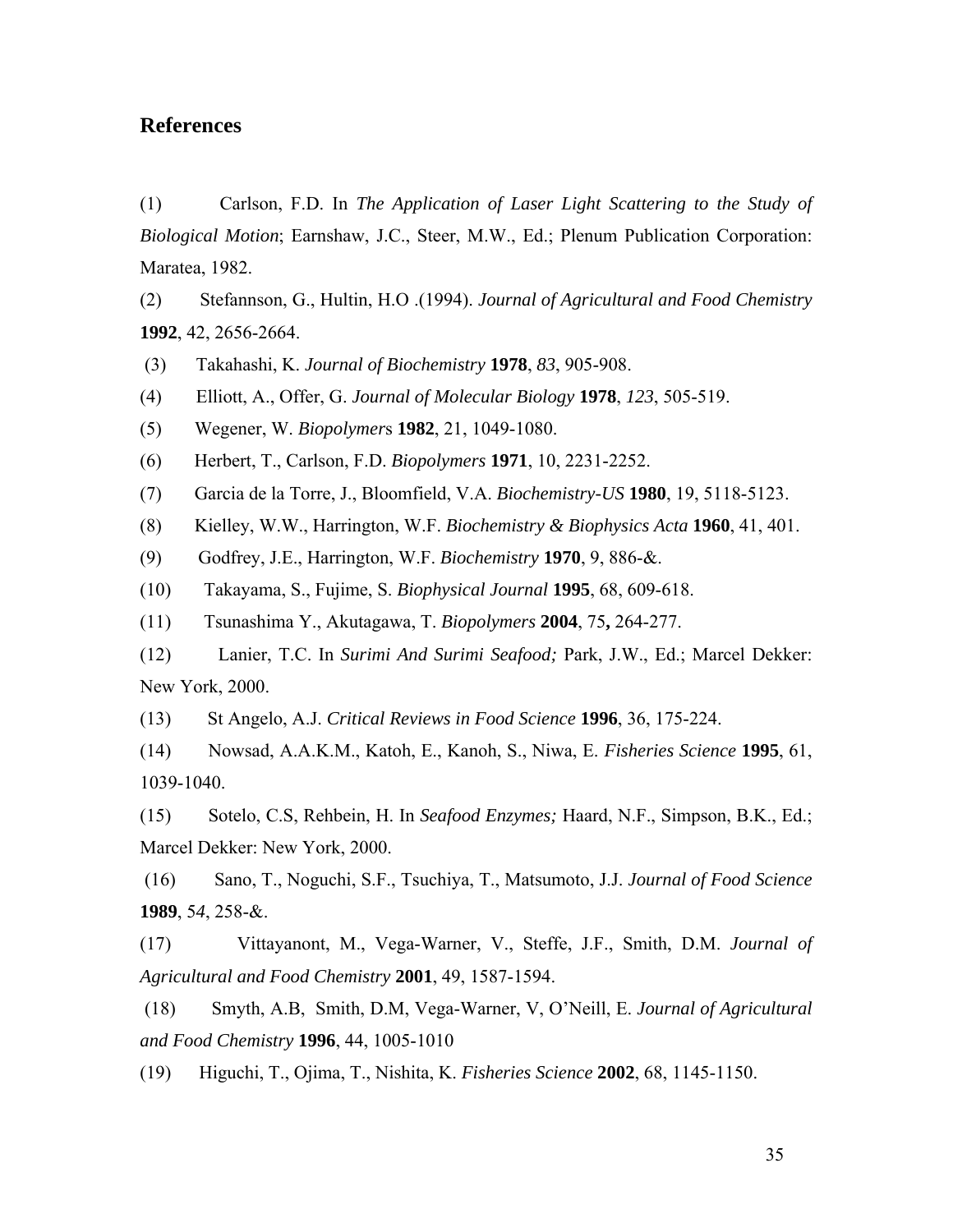- (20) Sharp, A., Offer, G. *Journal of the Science of Food and Agriculture* **1992**, *58*, 63- 73.
- (21) Kouchi, S., Kondo, S., Ooi, K., Ichikawa, H., Dobashi, T. *Biopolymers* **2003**, *69*, 498-507.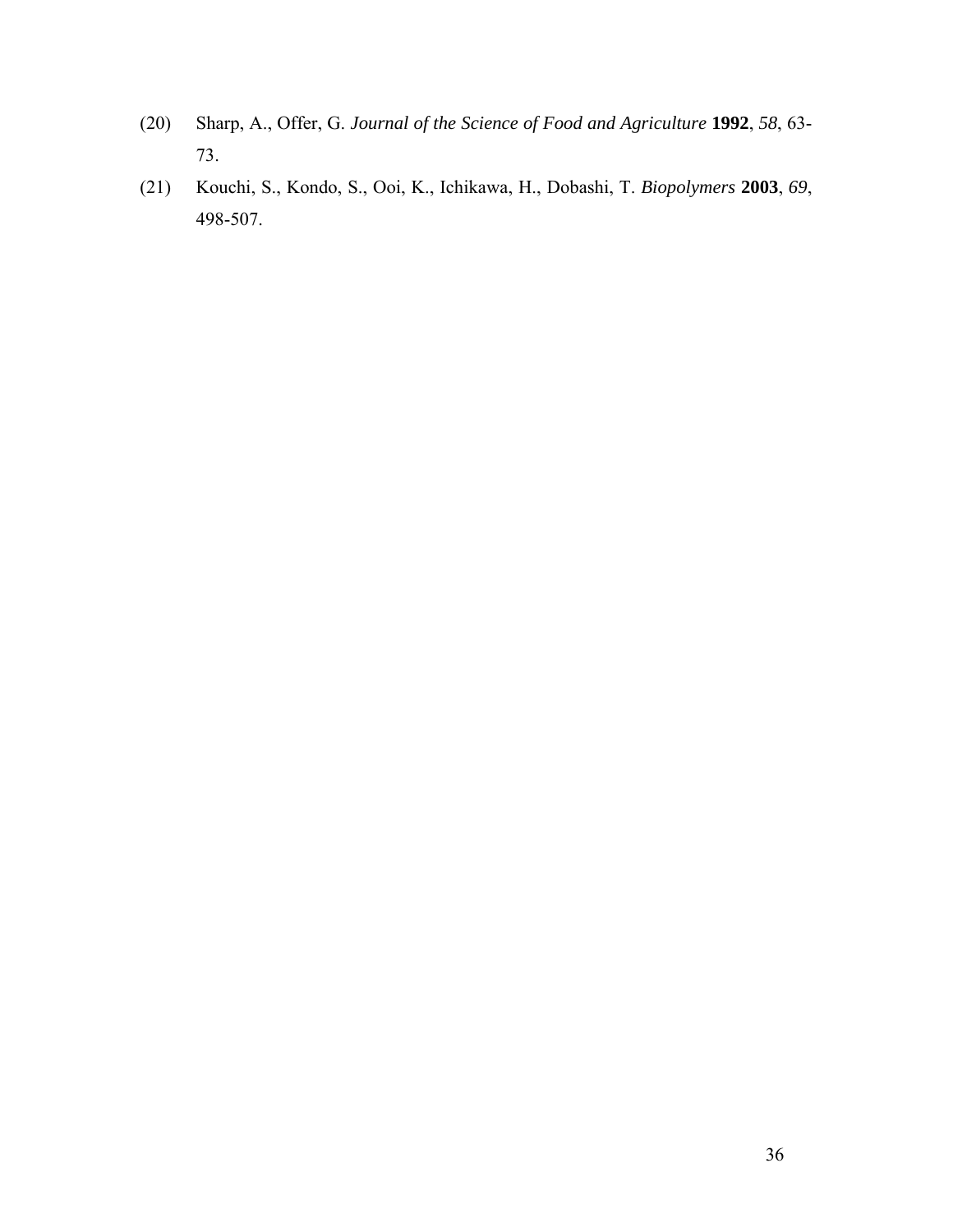## **Appendix 2- Basics of light scattering and its use in characterization of fractal systems**

## **Static Light Scattering (SLS)<sup>1</sup>**

The scattering of light from the surface of particles which have different refractive index than the medium in which the light beam travels, is well known<sup>1</sup>. The spectroscopy of scattered light from solutions deals with finding the size, mass and diffusion rate(s) of solute molecules. Scattered light can be thought of as photons scattered in any given time only by solute molecules which happen to be in the scattering volume (designated Vs); the light-scattering particles are moving with different velocities, a thing which gives rise to different interference patterns for the scattered light. The outcome of this is a nonconstant intensity of scattered light; we may say this intensity fluctuates, and that the different interference patterns reflect movement of the particles (diffusion). An averaged intensity can be obtained by averaging over a long enough period of time (ideally, that would be  $T \rightarrow \infty$ ). We write, then:

$$
\langle I \rangle = \frac{1}{T} \int_{0}^{T} I(t) dt
$$
 (1)

The measurement of the averaged intensity over a long period of time is referred to as SLS, or static light scattering. Assuming that the intensity of incident light  $I_0$  is constant, the averaged intensity can be used for analysis of the angle dependency. However, more information can be obtained if we actually know what the intensity of the incident beam is; then we introduce the concept of relative intensity, which refers to the expression  $I_r$ 

$$
=\frac{\langle I \rangle}{I_0}
$$
, where  $I_0$  is the intensity of incident beam.

In order to relate  $I_r$  to some of the characteristic properties of the solute, we'll have to work through some fascinating physics. The quantity  $\langle I \rangle$  will henceforth be written as I, except for when we deal with instantaneous intensity in the next section.

We start by considering the intensity of the scattered electric field. When light passes through a medium, the electric field vector causes the molecules to be polarized. The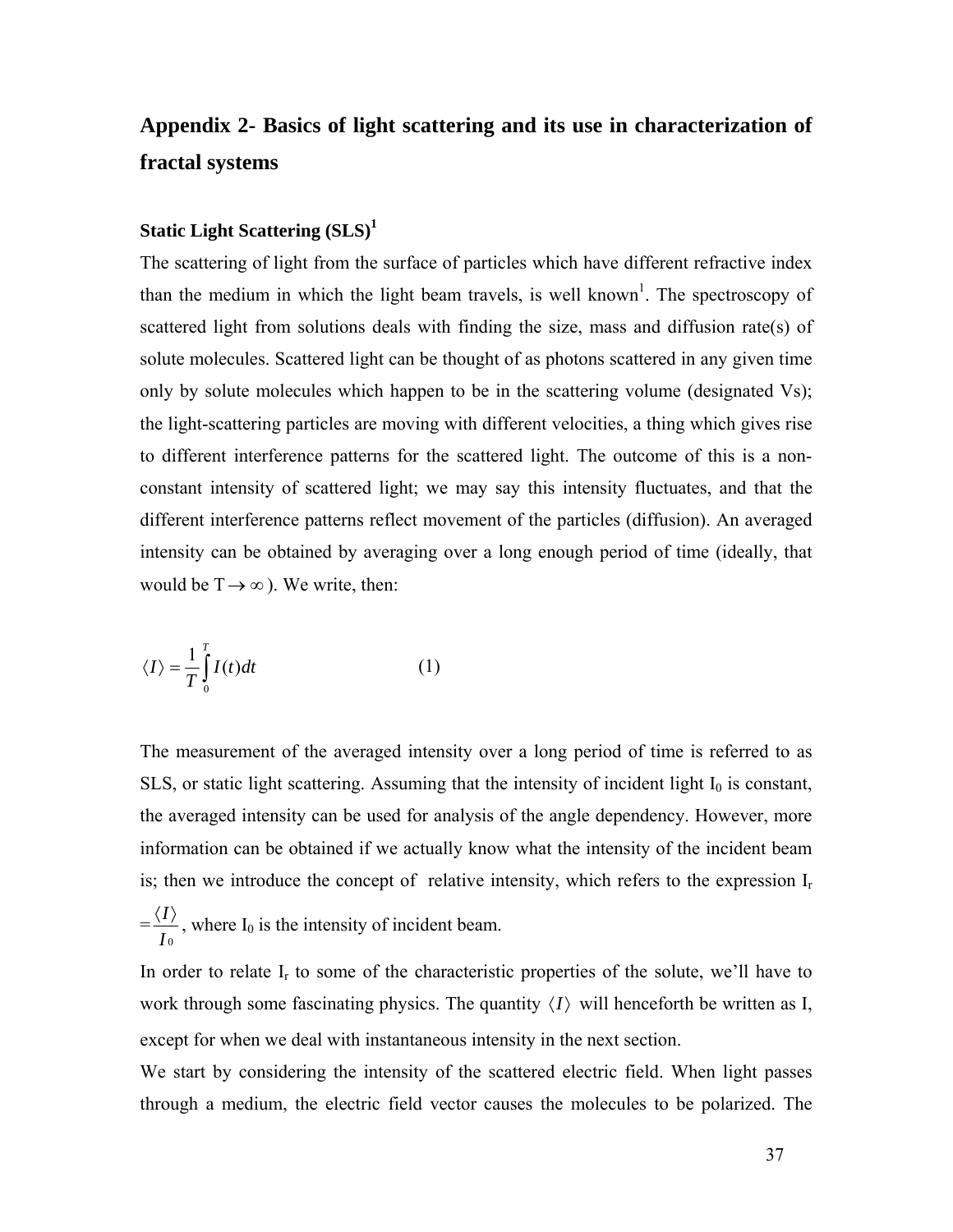fluctuating dipoles will radiate energy, in the form of scattered light, in all directions. Total net scattering will be observed if scattering in all directions is not cancelled out, which is indeed the case if there are fluctuations of concentration of the scattering particles on length scales comparable to the inverse of the scattering vector q (discussed below).

Lord Rayleigh (1871) rationalized that the amplitude of the scattered wave should fall off inversely with the distance r. The electric field of the incident light would produce a dipole moment **P** which would be proportional to the polarizability  $\alpha'$ . The field of the scattered wave produced by this oscillating dipole would also be proportional to **P**, and hence, to  $\alpha'$ . Since  $\alpha'$ , which in this case is the molar polarizability rather than the molecular polarizability, has the dimensions of volume, and since the relative amplitude of initial and scattered electric field is dimensionless, the ratio should depend on some other variable which has the dimensions  $m<sup>2</sup>$ . There are in fact many other factors affecting the scattering intensity; they will all be, however, reflected in the characteristic polarizability of the scattering particles. The only parameter not affecting the polarizability is the wave length  $\lambda$  of the incident light, and thus the relative amplitude of scattered and initial electric fields should be inversely proportional to  $\lambda^2$ . The intensity of the light beam is proportional to the square of the amplitude, and thus the relative intensity should follow relation (2):

$$
\frac{I}{I_0} \propto \frac{{\alpha'}^2}{r^2 \lambda^4} \tag{2}
$$

Writing the above equation in terms of the wave vector k  $(k=2\pi/\lambda)$ , and returning to the convenient molecular polarizability  $\alpha$  ( $\alpha = \alpha'/4\pi\epsilon_0$ ):

$$
\frac{I}{I_0} = \left(\frac{16\pi^4}{r^2\lambda^4}\right) \left[\frac{\alpha}{4\pi\varepsilon_0}\right]^2
$$
 (2b)

Equation (2b) is valid for one scattering unit, or in other words the contribution of one scattering unit to the total scattering. Since we are dealing with the case of a solution consisting of solute particles with different dielectric constant than the solvent, we may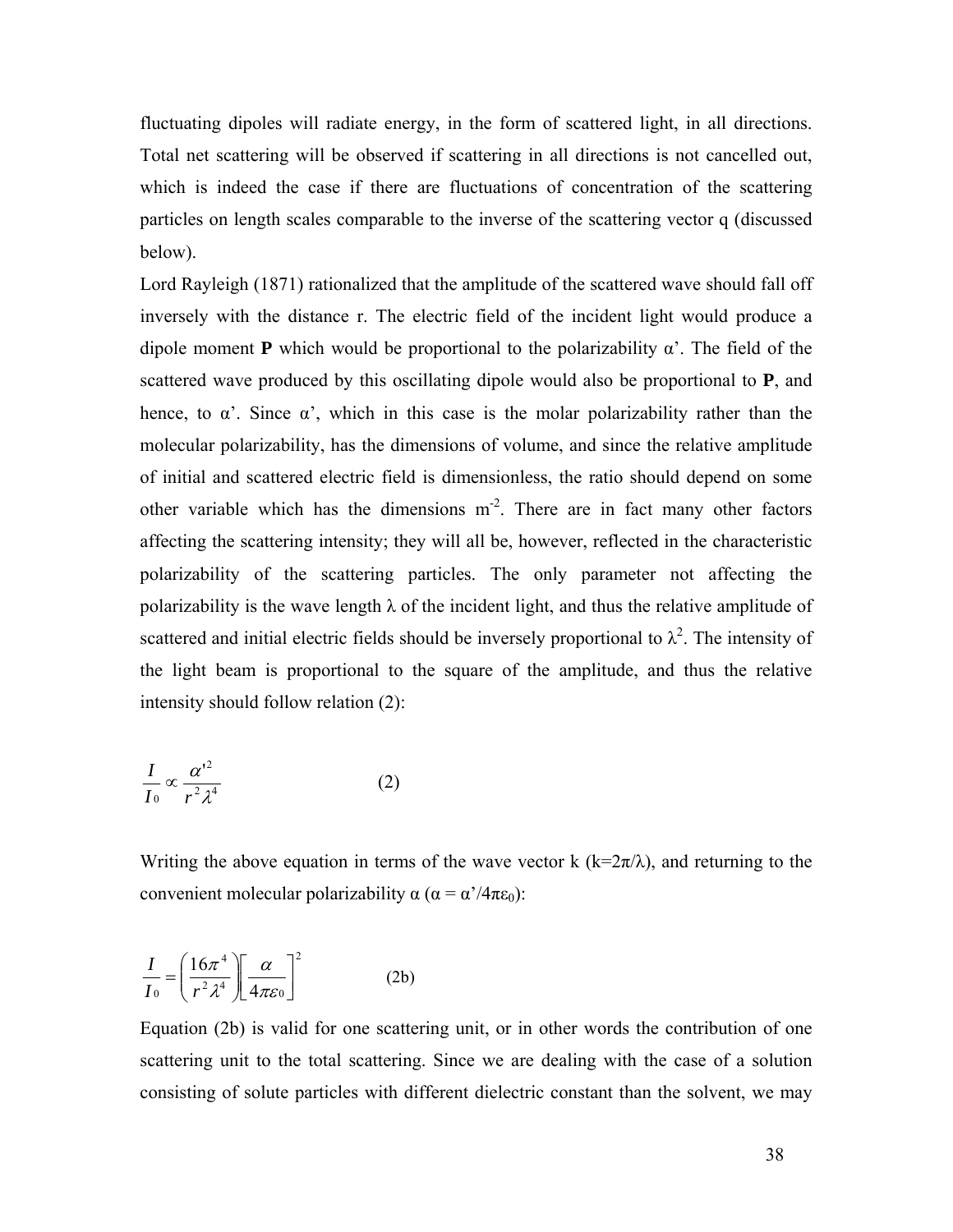treat the polarizability as the difference in the dielectric constant of the solution and the (pure) solvent, divided by the particles' concentration. Then:

$$
\alpha = \frac{\varepsilon_0 (n_s^2 - n_0^2)}{N_p} = 2\varepsilon_0 n_0 \left(\frac{dn_s}{dN_p}\right) = 2\varepsilon_0 n_0 \frac{M}{N_A} \left(\frac{dn_s}{dC}\right) \tag{3}
$$

Where  $N_p$  is the number of particles per unit volume. If we introduce now the mass concentration  $C=N_pM/N_A$ , note that there are N particles making up the total scattering, and then put (3) into (2b), then we get:

$$
\frac{I - I_{sol}}{I_0} \frac{r^2}{V_S} = \left(\frac{4\pi^2 n_0^2}{\lambda^4 N_A}\right) \left[\frac{dn_s}{dC}\right]^2 CMP(\theta)
$$
 (4)

Where  $Vs = N/N_p$  is the scattering volume (the volume encapsulating the N particles involved in the scattering), C is the concentration in mass per unit volume, M is the molar mass and  $P(\theta)$  is a dimensionless factor, depending on the phase and polarization of both the incident and the scattered beam.  $I_{sol}$  is the scattering from the solvent  $(I_r = (I-I_{sol})/I_0)$ , which should be subtracted from the total scattering, but it is usually negligible compared to the solute scattering. Both sides of equation  $(4)$  have the dimensions  $m^{-1}$ . In order to relate it to the dimensionless ration  $I/I_0=I_r$ , we have to find the equipment characteristic ratio  $r^2/Vs$ . That can be done if we know the so called Rayleigh ratio for a given scattering solvent, often designated RR. RR has units of m<sup>-1</sup>. By carrying out a scattering experiment with the given solvent occupying the scattering volume, we know that

$$
\frac{I_{tol}}{I_{tol,0}} \frac{r^2}{Vs} = RR_{tol}
$$
 (4b)

Where the subscript 'tol' stands for toluene, a common refractive index matching solvent. Before we rewrite equation (4) we note that the scattering volume is not necessarily the same for the standard (say, toluene) and the sample's solvent. This is corrected for with  $(n_{st}/n_0)^2$ , where  $n_{st}$  is the standard's refractive index. We can now multiply both sides of (4) with the constant  $Vs/r^2$ , writing: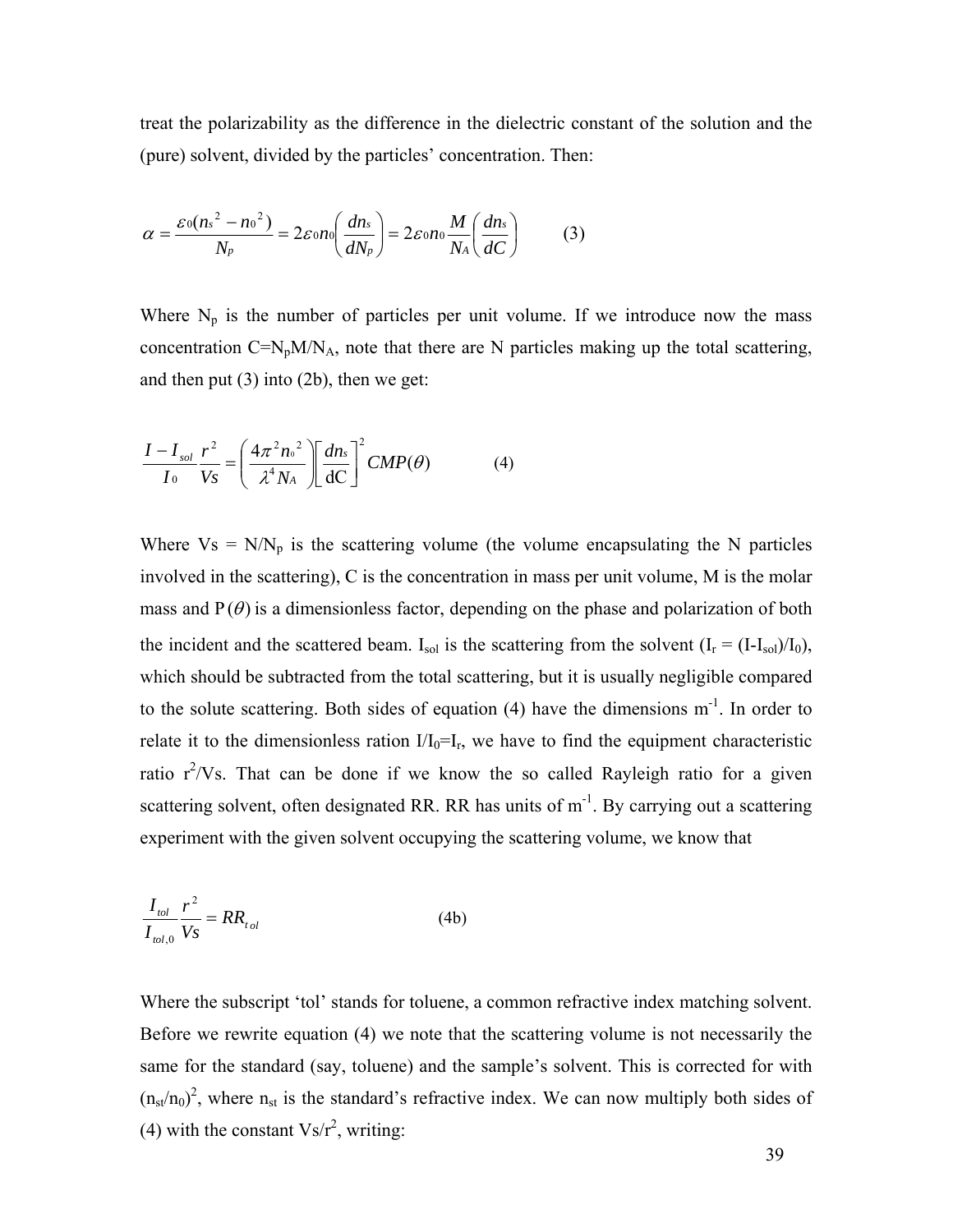$$
\frac{I - I_{sol}}{I_0} = \left(\frac{4\pi^2 n_{st}^2}{\lambda^4 N_A}\right) \left[\frac{dn_s}{dC}\right]^2 \frac{I_{tol}}{I_{tol,0} \cdot RR_{tol}}\text{CMP}(\theta) \tag{4c}
$$

For very small particles, the phase of both the incident and scattered beam is the same over the entire surface of the scattering particle. The size of particles referred to here should be small compared to the wave length of the incident beam; we demand that:

$$
ka<<1
$$
 (5)

for this criterion to be met. The sizes quoted are- a- a characteristic size of the scattering particle, and k- the wave vector, which is equal to  $2\pi/\lambda$ . We refine (5) by requiring

$$
kan << 1,\tag{5b}
$$

where n is the ratio between the refractive index of the scattering particle and the refractive index of the medium  $(n=n_p/n_0)$ .

Adding to condition (5b) the assumption (5b) that scattering from each particle is independent (which is a good approximation for very dilute solutions), it can be concluded that  $P(\theta)$  is not angle dependent, and is, indeed, a constant (equal to unity). Scattering which is not angle dependent is referred to as Rayleigh scattering.

The next region of scattering is referred to as the Rayleigh-Gans-Debye (RGD) region. In this region  $P(\theta)$  is found to change as a function of the scattering vector q. This function might get very complicated at times. The RGD criteria are:

 $(n-1) \leq 1$  and  $2ka(n-1) \leq 1$  (6)

If we now define the scattering vector q as

$$
q = \frac{4\pi n_0}{\lambda} \sin(\theta/2) \tag{7}
$$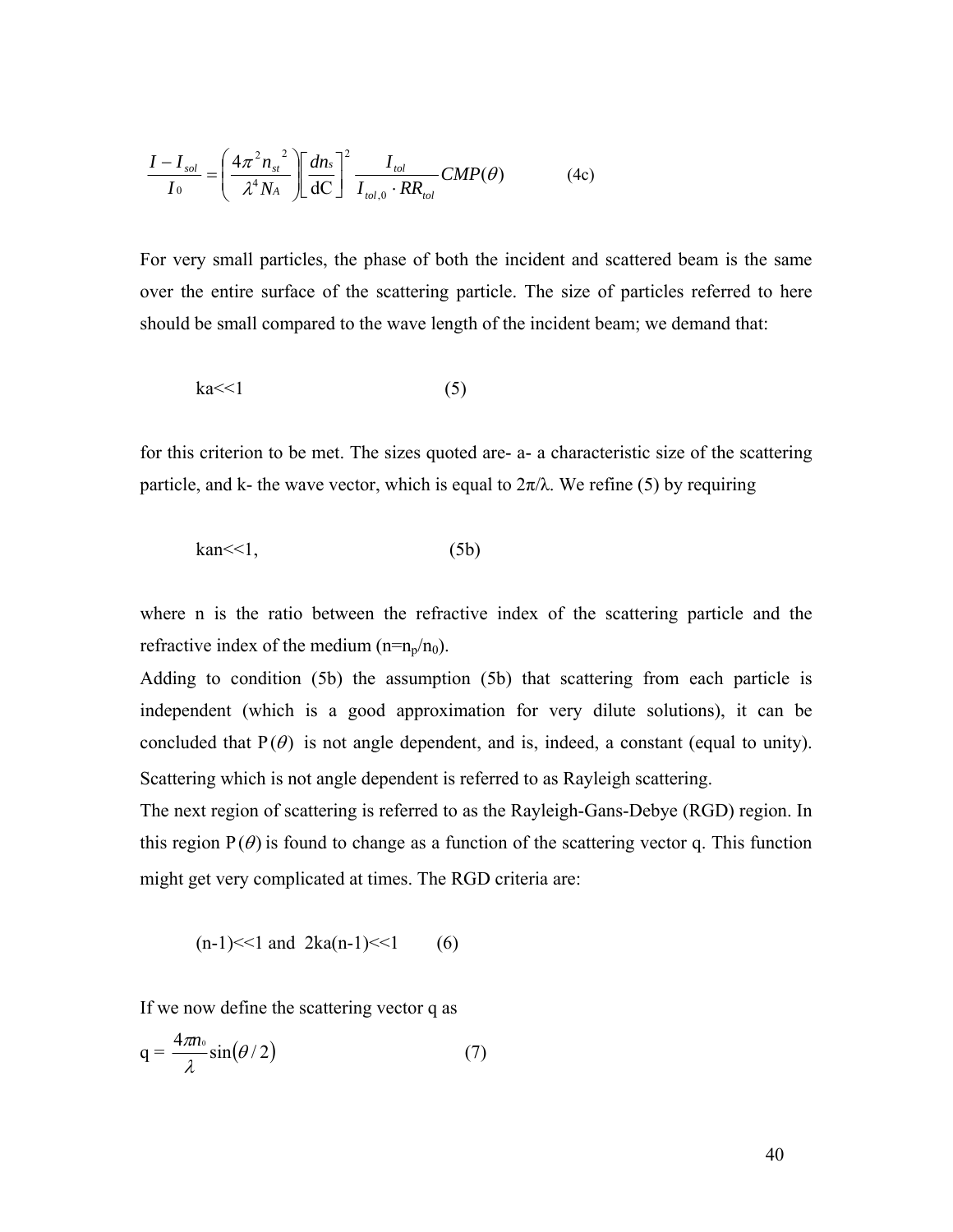It can now be shown for spherical particles that

$$
P(\theta) = \left[\frac{3(\sin(qa) - qa\cos(qa))}{qa^3}\right]^2 = 1 - \left(\frac{(qa)^2}{5}\right) + \dots
$$
 (8)

The expansion about  $qa = 0$  in equation (8) is valid for small angles (or small values of qa).

In fact,  $P(\theta)$  has the same general form for particles of any shape:

$$
P(\theta) = 1 - \frac{(qa_s)^2}{3} + \dots
$$
 (8b)

To illustrate this, we can look at  $P(\theta)$  for thin, long rod-like particles, of length  $l^2$ :

$$
P(\theta) = \frac{2}{ql} \int_0^{ql} \frac{\sin u}{u} du - \left[ \frac{2\sin(ql/2)}{ql} \right]^2 = 1 - \left( \frac{(ql)^2}{36} \right) + \dots
$$
 (9)

Eqn (9) reduces to eqn (8b) when written in terms of ag. Here, ag is the **radius of gyration** of the particle (equals to  $\sqrt{3/5}a$  for a sphere with radius a,  $\sqrt{1/12}l$  for a rod of length 1 and  $\sqrt{1/12}L$  for a Gaussian coil of contour length L).

$$
a_g = \sqrt{3/5}a
$$
 Sphere (10)  

$$
a_g = \sqrt{1/12}l
$$
 Rod (10b)  

$$
a_g = \sqrt{1/6}L
$$
Gaussian coil (10c)

It is therefore obvious that plotting  $I_r$  against  $q^2$  should yield both the molar mass and the radius of gyration of the scattering particles. This plot requires only one extrapolation  $(\text{to } \theta = 0),$ .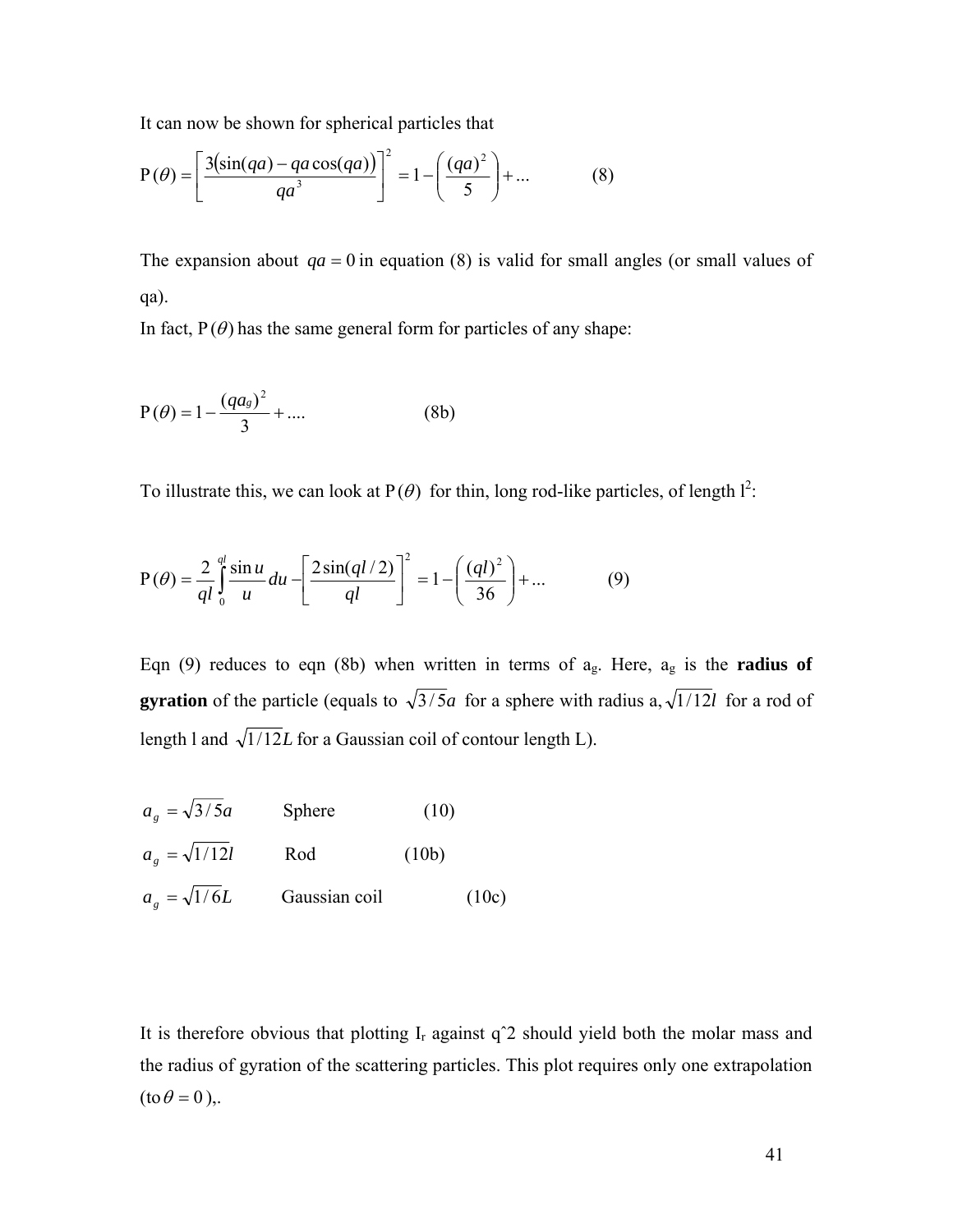For a non-homogenous solution, we note the molecular polarizability is proportional to  $\sum M_i^2$ , while c is proportional to  $\sum M_i$ . The yielded "average" molar mass is therefore the *weight* average molar mass  $M_w$  (rather than the *number* average molar weight  $M_n$ ). We also note that the measured radius of gyration is the mean square root of  $R_g$ , often written R<sub>gz</sub>.

$$
M_{w} = \frac{\sum N_{i} M_{i}^{2}}{\sum N_{i} M_{i}}
$$
 (11)

$$
M_n = \frac{\sum N_i M_i}{\sum N_i}
$$
 (12)

The polydispersity, or polydispersity index, is traditionally defined as the ratio of these two measures of average molecular weight,  $M_w/M_n$ .

## **Zimm plot2, 3, 4**

The aforementioned plot is not taking into account higher expansion terms of eqn. (8) beyond the quadratic term. A more intricate approach was suggested by B.H Zimm back in 1948. Instead of working with the limiting approximations leading to equations (4) and (4c), he worked with the general formula<sup>4</sup>

$$
\frac{Kc}{I_r} = \frac{1}{P(\theta)} \frac{\partial \pi / \partial c}{RT}
$$
 (13),

Where  $\pi$  is the osmotic pressure and  $\partial \pi / \partial c$  is the osmotic compressibility. Since

$$
\pi = RT\left(\frac{c}{M} + \frac{A_2c^2}{M} + \frac{A_3c^3}{M} + \ldots\right) \tag{14}
$$

performing the differentiation and retaining 1 term both in the differentiation and in the Taylor expansion of  $P(\theta)$ , Zimm wrote:

$$
\frac{Kc}{I_r} = \frac{1}{M} \left[ 1 + \frac{(qa_g)^2}{3} \right] + 2A_2 c \tag{15}
$$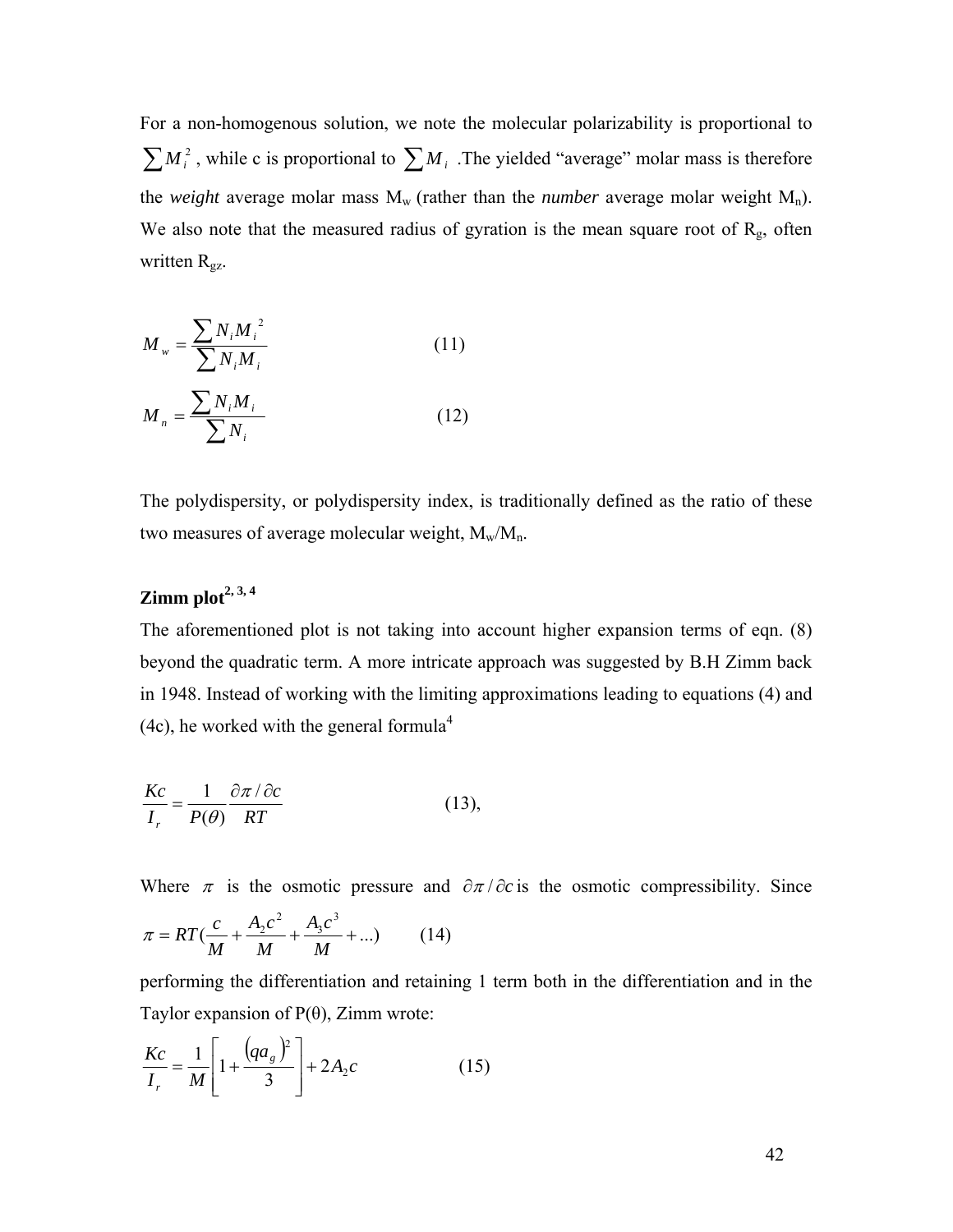Where

$$
K = \left(\frac{4\pi^2 n_{st}^2}{\lambda^4 N_A}\right) \left[\frac{dn_s}{dC}\right]^2 \frac{I_{tol}}{I_{tol,0} \cdot RR_{tol}}\tag{16}
$$

Next, a grid of measurements is set up by measuring solutions of different concentrations at different angles. The function  $Kc/I_r$  is plotted against  $sin^2(\theta/2) + bc$ , where b is an arbitrary constant, usually chosen to satisfy the relation  $bc_{max}$ ~1. Two kinds of extrapolations are now required: one for each given concentration (at different angles), where the extrapolation is down to  $(\theta = 0)$ ; the other is for a given angle, down to zero concentration. Finally, all the points for zero concentration (at different angles) are extrapolated to zero angle, and the points for zero angle are extrapolated to zero concentration. In the ideal case, the two extrapolations will have the same intersect with the  $\text{Kc}/\text{I}_r$  coordinate, that is the inverse of the weight average molecular mass; the initial

slope at 
$$
c = 0
$$
 ( $\alpha_c$ ) should equal tan<sup>-1</sup>  $\left[ \frac{(4\pi n_0 a_s)^2}{3M\lambda^2} \right]$ , while the initial slope at  $\theta = 0$  ( $\alpha_\theta$ )

is equal to  $\tan^{-1} \left[ \frac{2A_2}{b} \right]$  $-1$ *b*  $\tan^{-1} \left[ \frac{2A_2}{I} \right]$ , where A<sub>2</sub> is the second osmotic virial coefficient. The two dimensional grid set up for the method of double extrapolation is referred to as a **Zimm plot.** 

$$
\alpha_c = \tan^{-1} \left[ \frac{\left( 4\pi n_0 a_s \right)^2}{3M\lambda^2} \right]
$$
\n
$$
\alpha_\theta = \tan^{-1} \left[ \frac{2A_2}{b} \right]
$$
\n(17)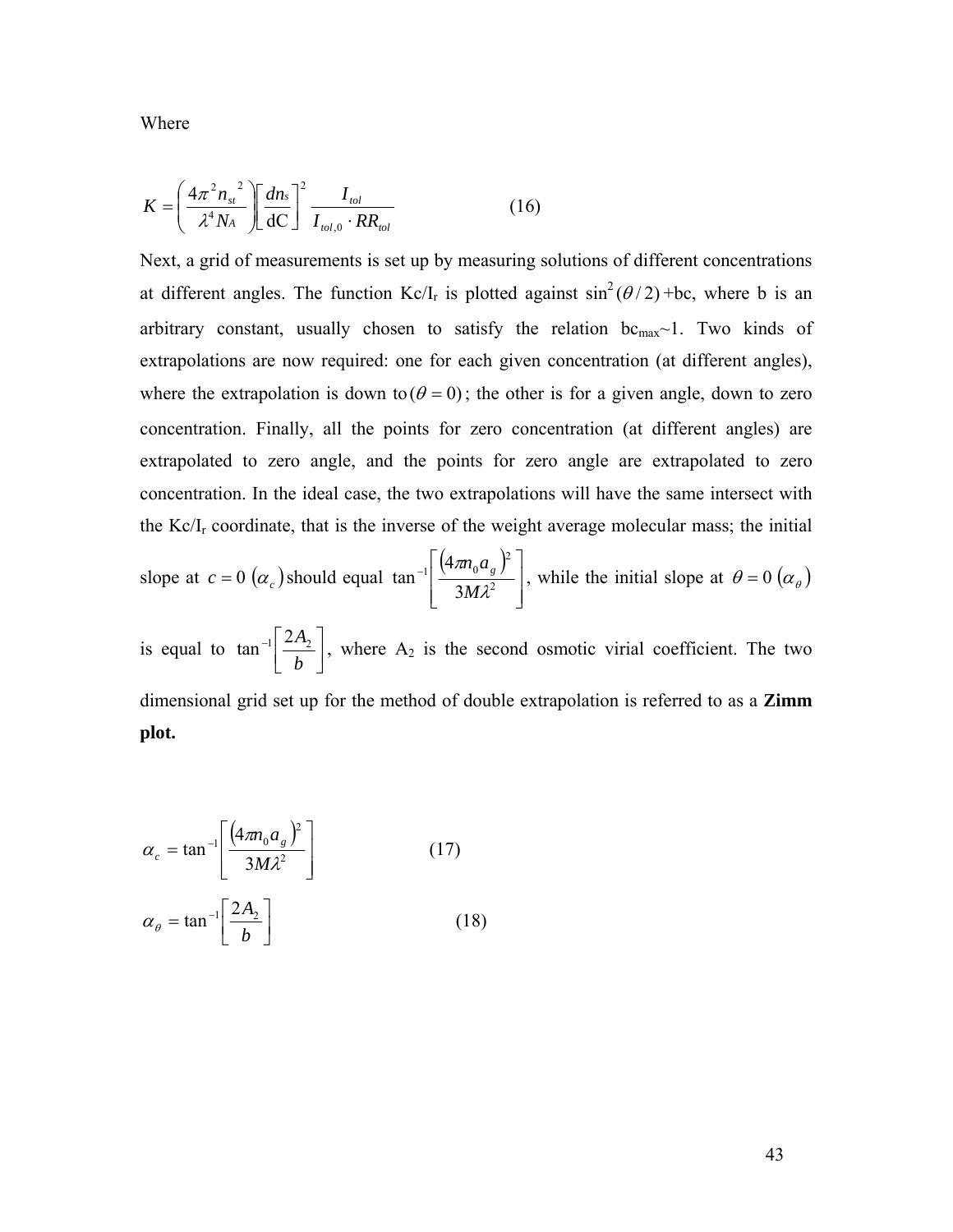

*Figure 1- a typical Zimm plot. Image taken from http://www.chem.tufreiberg.de/~voigt/Studium\_Lehre/VORLES\_MAT/MOLBAU/folien1.htm*

## **Dynamic Light Scattering (DLS)3**

While SLS deals with the average scattering of a sample, the domain of dynamic light scattering, or DLS, is the time dependency of the intensity of a scattered beam.

In order to realize the origins of DLS, one should turn to the concept of destructive and constructive interference. The scattering units in the scattering volume are not stationary, but are rather diffusing in a manner that should ideally follow the equations of Brownian motion. The scattered photons, therefore, will be faced with a time dependent interference pattern. This is the origin of the band-width of the scattered beam.

Of course, the signal must fluctuate about its average. Its fluctuation can be characterized by the equations of diffusion, which isn't surprising keeping in mind that the interference pattern is changed as the relative position of scattering particles is changed with diffusion.

If we were to subtract the average value from any given intensity, id est, write:

$$
\delta I(t) = I(t) - \langle I \rangle \tag{17},
$$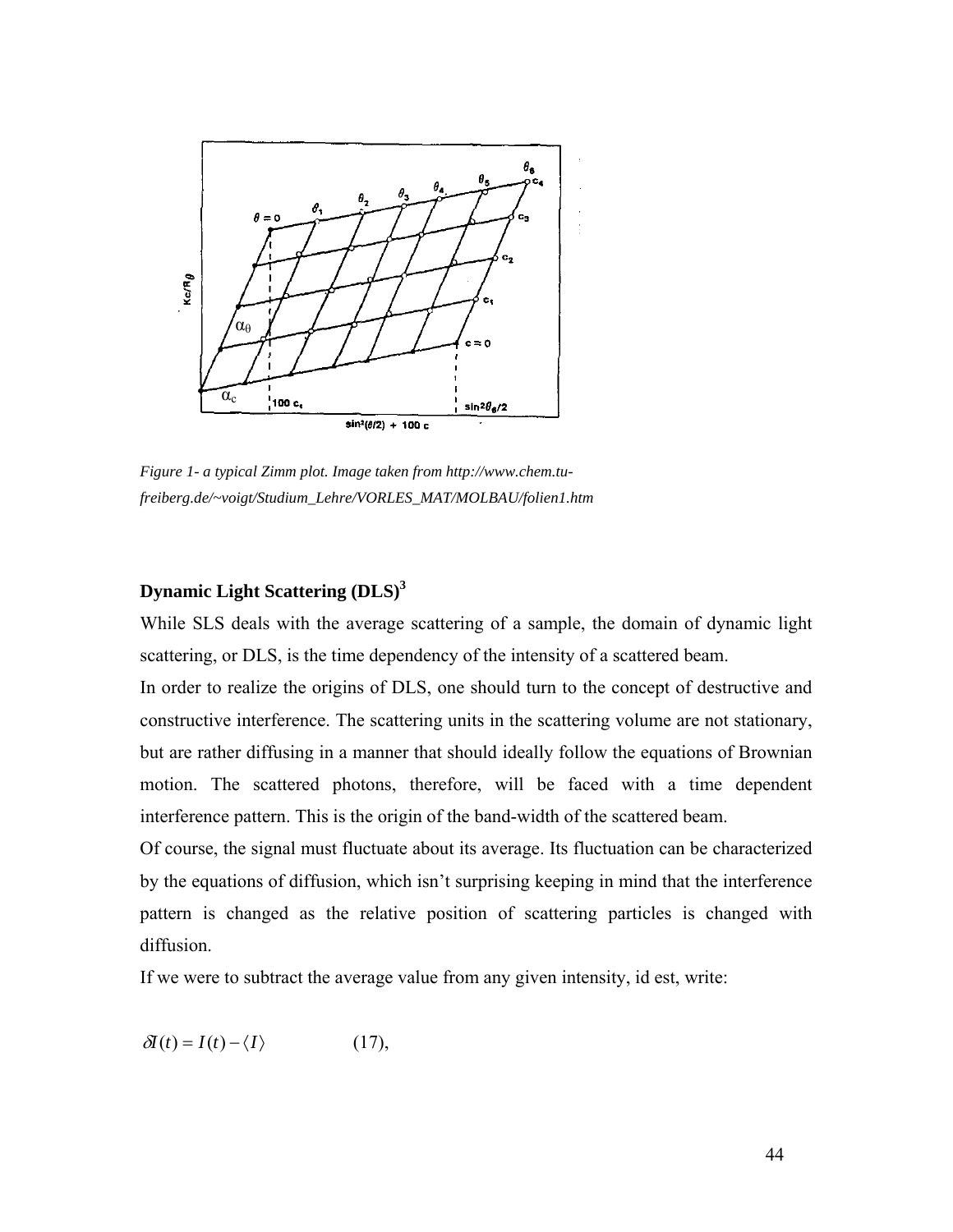Then we would get the deviation from the average as a function of time. It is obvious that

$$
\int_{0}^{\infty} \delta I(t)dt = 0
$$
 (18)

However, how "fast" does  $\delta I(t)$  fluctuate about zero? How long does it "stay" positive before turning negative again, and vice versa? If the motion of particles in the solution is slow, then the interference pattern must also change slowly. If we then plot  $\delta$  against t we find large regions of negative and positive values. The opposite is true for the case of fast diffusion. If we now define the time lag as  $\tau = t_{(1)} - t_{(0)}$ , we can see that

$$
\frac{1}{T} \int_{0}^{T \to \infty} \delta I(t) \delta I(t + \tau) dt \ge 0
$$
\n(19)

In fact, when  $\tau = 0$ ,  $\partial I(t) \partial I(t + \tau) = (\partial I(t))^2 > 0$  and so,  $\int_0^{\infty} (\partial I(t))$ 0  $\delta I(t)$ <sup>2</sup> has a positive value. If the value of  $I(t+\tau)$  is highly probable to have the same sign as I(t), then ∫ ∞  $\delta I(t)\delta I(t+\tau)dt$ 0

will have a large positive value. This is true for a small time lag- obviously, it should take time for a positive value to change its sign. We recognize in this case that  $I(t + \tau)$  and  $I(t)$ 

are highly related.  $\frac{1}{T} \int_{0}^{\infty}$ + 0  $\delta I(t)\delta I(t+\tau)dt$  is called the *autocorrelation function* of the

property δI. However, as the time lag gets larger, the inner relation between these values is lost;  $I(t + \tau)$  is no longer more likely to be of the same sign as I(t). In fact,

$$
\frac{\lim}{\tau \to \infty} \frac{1}{T} \int_{0}^{T \to \infty} \delta I(t) \delta I(t + \tau) dt = 0 \tag{20}
$$

So, the autocorrelation function falls from a certain value when  $\tau = 0$  to zero when  $\tau = \infty$ .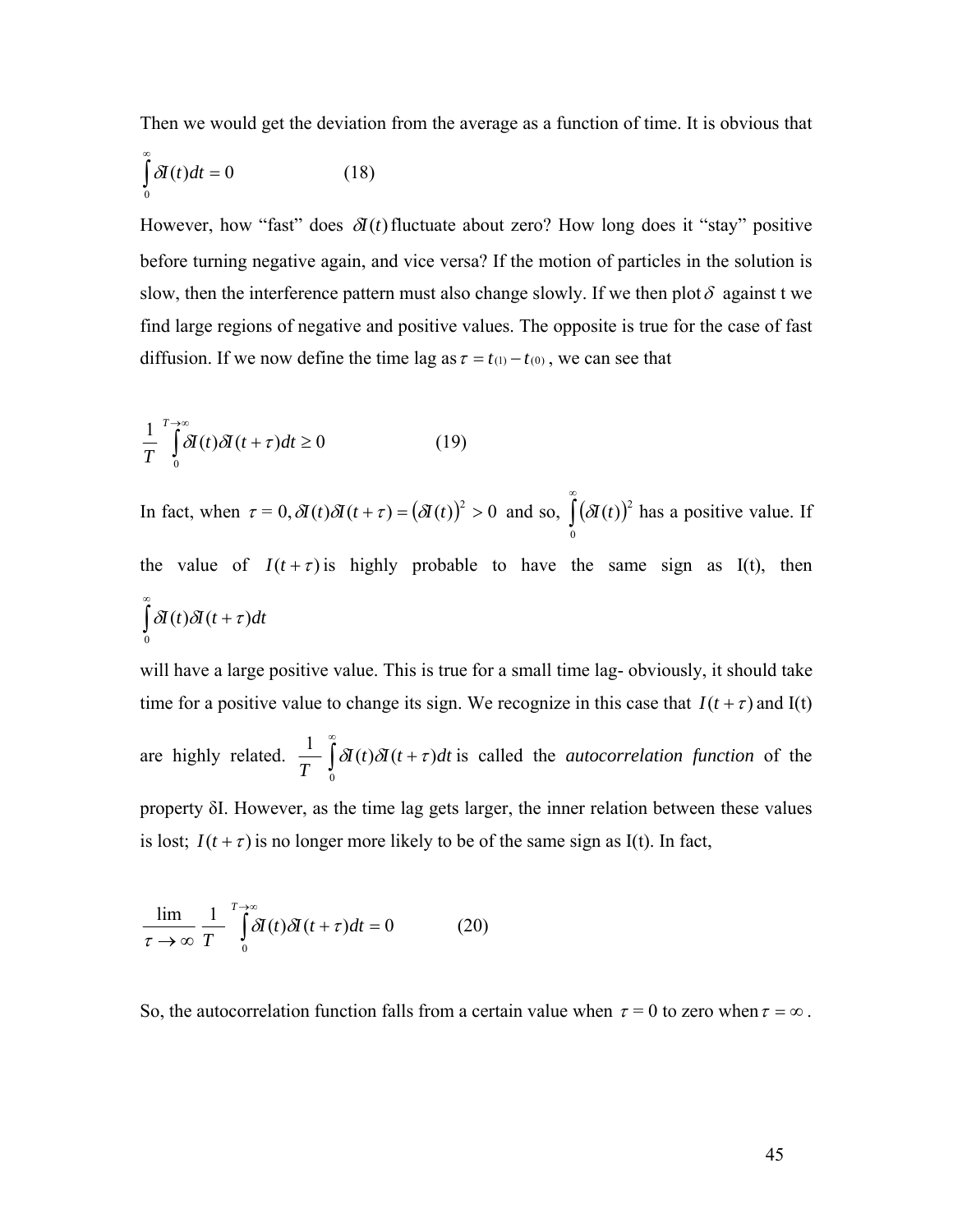We now write:

$$
G(\tau) = \frac{1}{T} \int_{0}^{T \to \infty} \delta I(t) \delta I(t + \tau) dt
$$
 (21)

 $G(\tau)$  holds all the information about the diffusion of scattering particles in the solution. We note that  $G(0) = \langle \delta^2 \rangle$  and  $G(\tau) \leq G(0)$ . It can be shown from physical considerations that the time dependent autocorrelation function G fall as an exponential of  $\tau$ . We can define a characteristic decay time  $\tau$ <sub>r</sub>; now G is an exponential function of  $\tau$ :

$$
G(\tau) = G(0) \exp\left(-2\frac{\tau}{\tau(r)}\right) \tag{22}
$$

We now need only a definition of  $\tau_r$  to relate  $G(\tau)$  to diffusion. It can be shown<sup>3</sup> that

$$
\tau_{\rm r} = (q^2 D)^{-1} \tag{23},
$$

Where q is the scattering vector defined in the previous section and

$$
D = \frac{K_b T}{6\pi \eta R_h} \tag{24}
$$

Where  $K_b$  is Boltzman's constant, T is the absolute temperature,  $\eta$  is the viscosity of the solution and  $R<sub>h</sub>$  is the so called hydrodynamic radius. For a sphere, the hydrodynamic radius equals the actual radius; for other shapes, a calculation of the hydrodynamic radius can be very complicated and often impossible to do analytically; table 1 gives the hydrodynamic radius for various shapes<sup>2</sup>.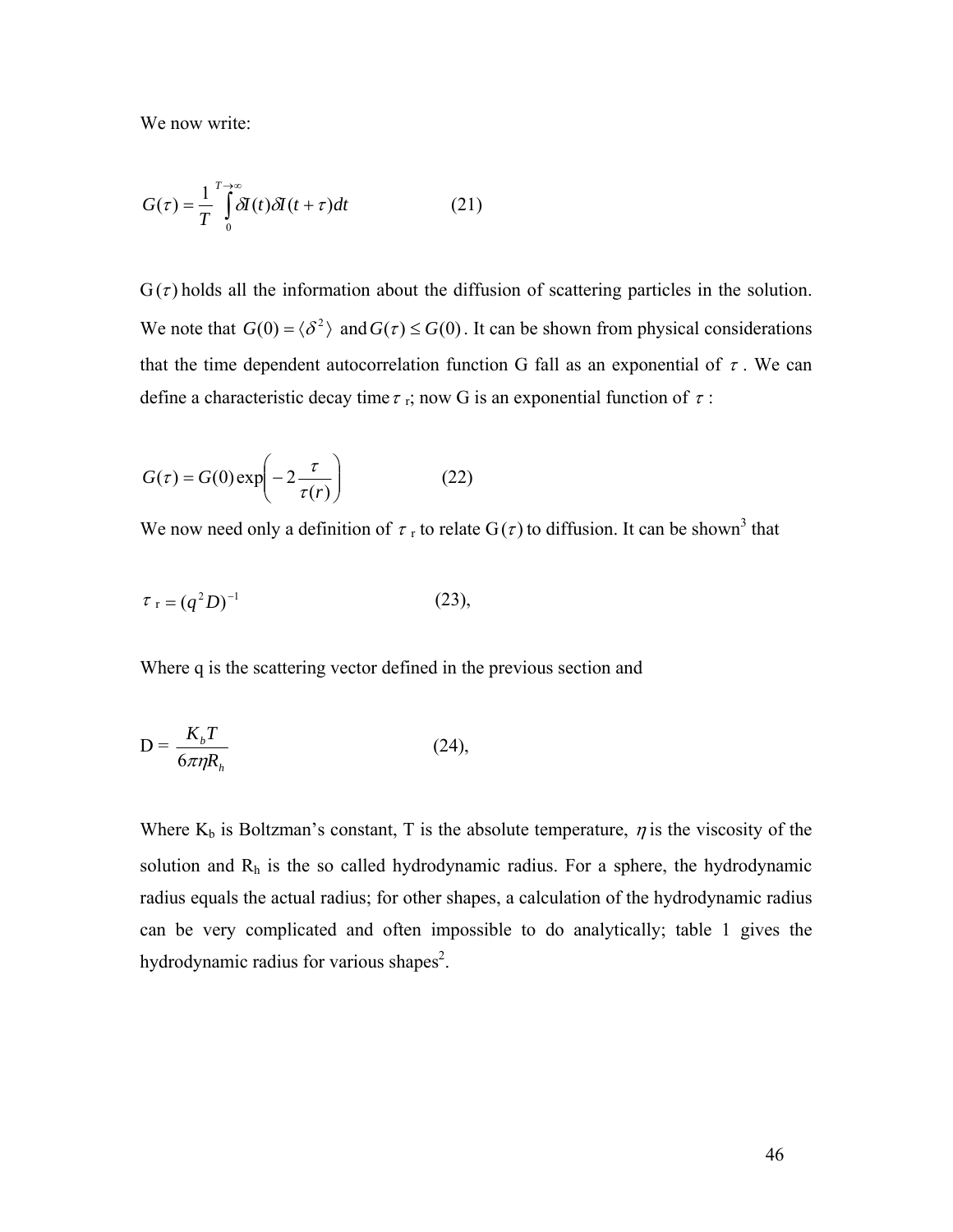| <b>Shape</b> | Characteristic             | <b>Hydrodynamic radius Rh</b>                                                                                                                                                                                                                                                                                                         |
|--------------|----------------------------|---------------------------------------------------------------------------------------------------------------------------------------------------------------------------------------------------------------------------------------------------------------------------------------------------------------------------------------|
|              | dimension(s)               |                                                                                                                                                                                                                                                                                                                                       |
| Sphere       | $\mathbf R$                | $\mathbf R$                                                                                                                                                                                                                                                                                                                           |
| Ellipsoid    | R, R, pR                   | R $\left[\frac{3}{4}p\beta + \frac{1}{8}p\delta + \frac{1}{4} \frac{\alpha}{p}\right]^{-1}$<br>$\delta = \frac{2(p^2\beta - 1)}{p^2 - 1}$<br>$\alpha = \frac{p^2(1-\beta)}{p^2 - 1}$<br>$\beta = \frac{\cosh^{-1} p}{p(p^2 - 1)^{\frac{1}{2}}}$ For p>1 (prolate ellipsoid)<br>$\beta = \frac{\cos^{-1} p}{p(1 - p^2)^{\frac{1}{2}}}$ |
|              |                            |                                                                                                                                                                                                                                                                                                                                       |
|              |                            |                                                                                                                                                                                                                                                                                                                                       |
| Thin rod     | L, d (length, diameter)    | $\frac{L}{2 \ln \left( \frac{2L}{l} \right)}$                                                                                                                                                                                                                                                                                         |
| Thin disc    | $\mathbf R$                | 2R<br>$\pi$                                                                                                                                                                                                                                                                                                                           |
| Gaussian     | Contour length = $L$       | L                                                                                                                                                                                                                                                                                                                                     |
| coil         | Persistence length = $l_p$ | $2.606 \left(\frac{L}{l}\right)^{\frac{1}{2}}$                                                                                                                                                                                                                                                                                        |

**Table 1: values of hydrodynamic radii for different geometries, after Kralchevsky, Danov and Denkov<sup>2</sup> .**

## **Use of the heterodyne and homodyne methods in DLS3**

The aforementioned derivation of the autocorrelation function G is a bit a naïve, in the sense that we don't necessarily use the deviation from a given average as input.

In the so called homodyne method, the autocorrelation function of the intensity of scattered light is measured. In other words, we measure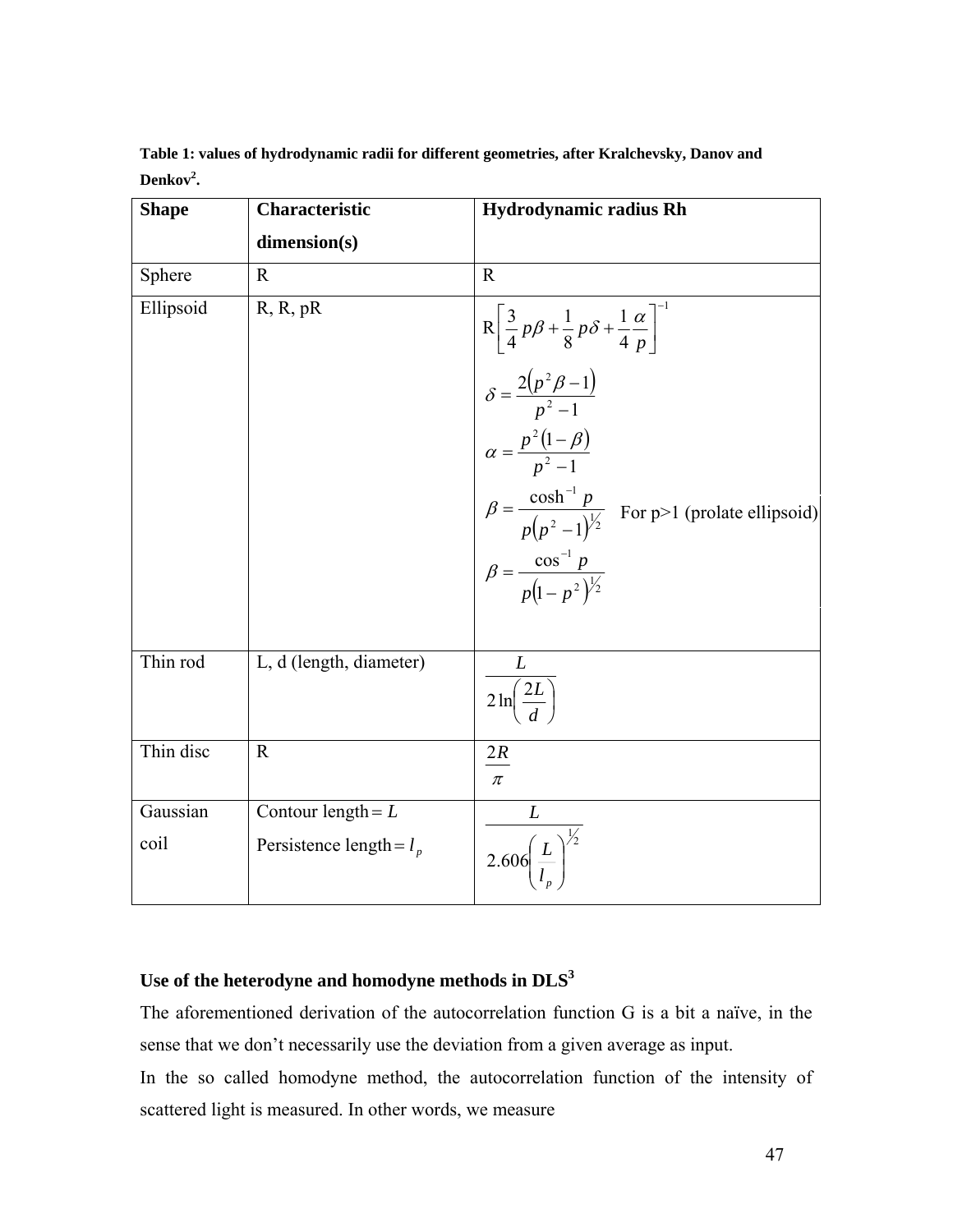$$
g^{(2)}(\tau) = \frac{1}{\langle I \rangle^2} \frac{1}{T} \int_0^{T \to \infty} I(t)I(t+\tau)dt = \frac{\langle I(t)I(t+\tau) \rangle}{\langle I \rangle^2} = 1 + \exp\left(\frac{-2\tau}{\tau(r)}\right) \tag{25}
$$

The heterodyne method depends on measuring a part of the incident beam which was not scattered. It is therefore much more complicated (measuring such a concentrated beam would damage most detectors). The observable measured in this case is the autocorrelation function of the intensity of the electric field of the scattered light, given by:

$$
g^{(1)}(\tau) = \frac{1}{\langle I \rangle} \frac{1}{T} \int_{0}^{T \to \infty} E^*(t) E(t + \tau) dt = \frac{\langle E(t)^* E(t + \tau) \rangle}{\langle I \rangle} = \exp\left(\frac{-\tau}{\tau(r)}\right)
$$
(26)

E, as aforementioned, is the intensity of the electric field of the scattered light, and the asterisk indicates complex conjugation.

Thus, determining  $g^{(1)}$  from  $g^{(2)}$ , and vice versa, is possible. In practice, it can only be done for processes which are statistically independent, where the **Siegert relation** applies:

$$
g^{(2)}(\tau) = 1 + \left| g^{(1)}(\tau) \right|^2 \tag{27}
$$

During diffusion, particles in a diluted solution are statistically independent of one another.

#### **Calculating the diffusion coefficient from the measured autocorrelation function**

As mentioned above, a particle moving randomly in the solution with a diffusion coefficient D will give rise to a correlation in light intensity which is reflected in the autocorrelation function,cf. Equations (22) and (23). A monodisperse solution should therefore produce a "clean" autocorrelation function g, which will decrease exponentially with the lag time. Fitting an exponential to the given function g should therefore yield D,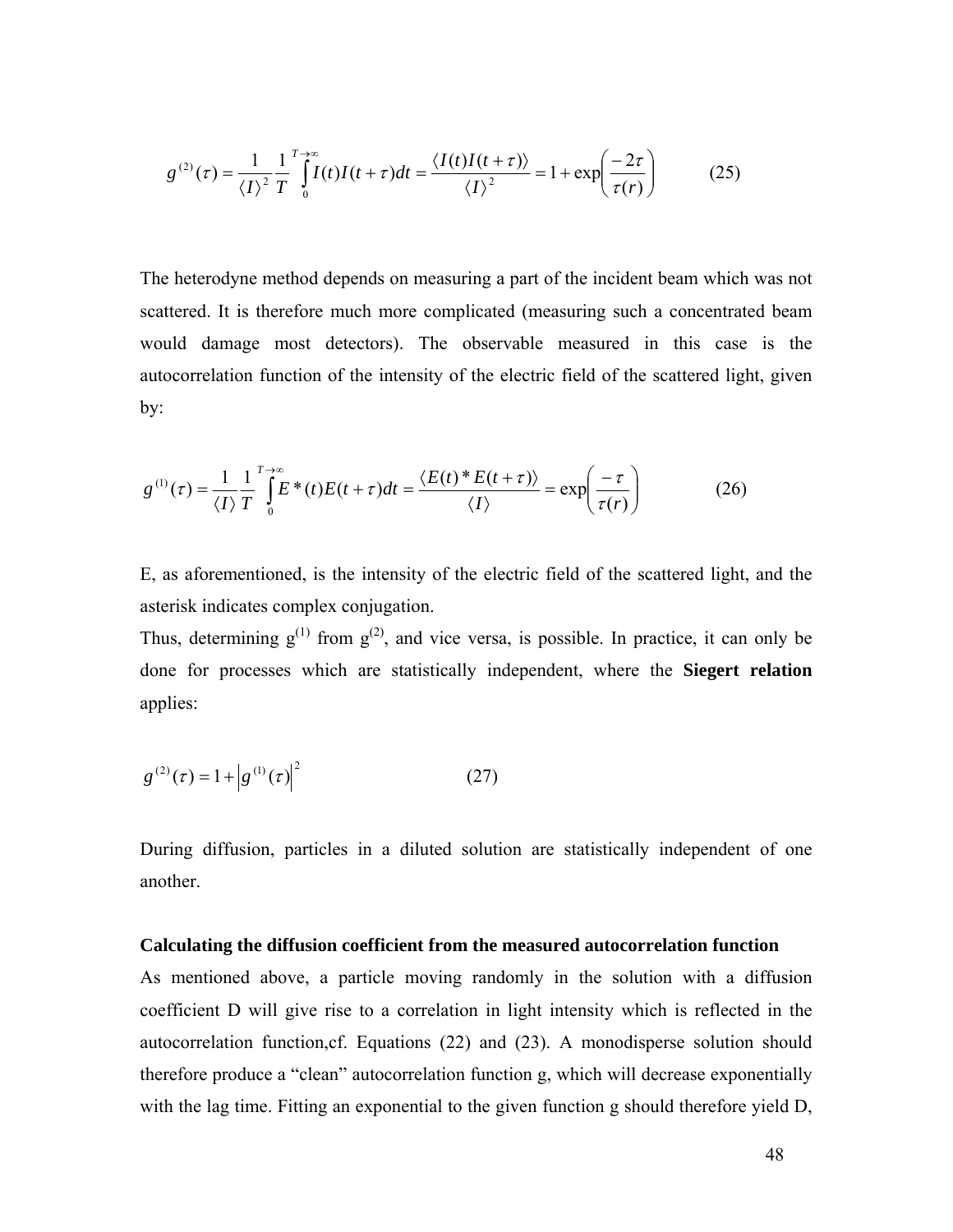which in turn can be used to calculate  $R<sub>h</sub>$ . If some polydispersity is present, we note that the fitting parameter is the inverse of the relaxation time, or in other words the frequency. Since  $\tau_1 = (q^2 D)^{-1}$ , and  $D \propto R_h^{-1}$ , it is obvious that the hydrodynamic radius obtained through a single frequency fit  $(R<sub>h,fit</sub>)$  is given with:

$$
R_{h,fit} = \left( \text{mean}(\frac{1}{R_h}) \right)^{-1} \tag{28}
$$

Performing the fitting procedure on g when g is plotted against the frequency should yield, however, the arithmetic mean of  $R_h$ . The ratio of the 2 fit  $R_h$  values abotained from fitting g against the time domain and the frequency is another measure of the polydispersity of the solution, but it is not equal to the polydispersity index defined earlier  $(M_w/M_n)$ .

The reader may, by now, be wondering whether more information cannot be exgtracted from the autocorrelation function of a polydisperse solution- after all, each particle, with its own D, is contributing to the autocorrelation function, which will not decrease as a single exponent but rather be a sum of autocorrelation functions with different amplitudes and different exponents (relaxation times). The answer is yes. In 1978, McWhirter and Pike<sup>5</sup> developed a mathematical model which involves an inverse Laplace inversion, which is aimed at giving a complete distribution profile (function) of the solute particles. This inverse Laplace is given with:

$$
g^{1}(\tau) = \int_{0}^{\infty} A(\gamma) \exp(-\gamma \tau) d\gamma
$$
 (29)

A is a distribution function of the particles, telling how much the solution contains of particles with the frequncy  $\gamma$  ( $\gamma = q^2D$ ). Again, it is possible to obtain the distribution function by fitting  $A(y)$  or alternatively  $A(\frac{1}{y})$ γ  $A(\frac{1}{n})$ . Different peaks will correspond to particles with different relaxation times, and the mean relaxation time of a peak in the time domain times the mean frequency of the same peak in the frequency domain is again of a measure of the polydispersity.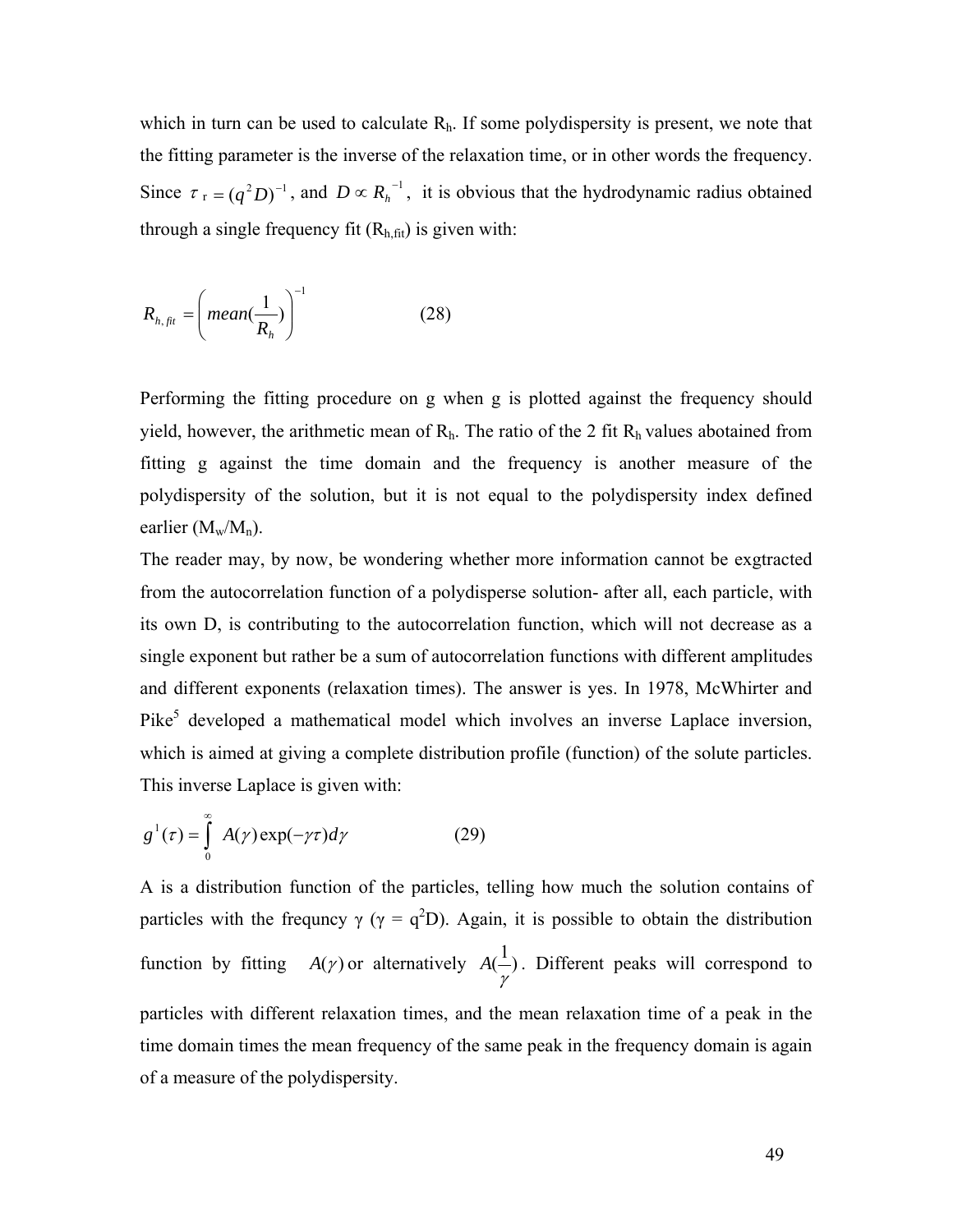## **Statistical dependence and multiple scattering**

When a solution scatters a significant part of the incident LASER beam, it seems to be turbid, and its absorbance becomes significant. The molar weight calculated with equations (4) or (17) must therefore be corrected by the absorbance:

$$
M_w = M_a * 10^A \tag{30}
$$

Where Mw is the molar weight, Ma is the apparent molar weight calculated with equations (4) or (17), and A is the absorbance of the solution (for the given path length of the light scattering tube).

Such a turbid solution poses further physical complications, beyond the fact that the total scatter affects the observed molar weight. In a solution where a photon is very likely to be scattered, it is also very likely to be scattered a second time before leaving the scattering volume (or after, if still in the solution's volume); such a scattering, where scattering from one scattering unit is no longer independent of scattering from neighbouring scattering units, is referred to as multiple scattering. Before applying any of the equations presented above for either static or dynamic light scattering, it is necessary to determine the fraction of photons singly scattered, and to determine the 'real' autocorrelation function (made up of the signal due to singly scattered photons). That is done using the so called **cross correlation scattering** technique (or 3D scattering).

A cross correlation measurement involves the use of 2 LASER beams. These beams will be referred to as  $I_A$  and  $I_B$ .  $I_A$  and  $I_B$  have the same positioning in the plane of scattering (xy), but are positioned one on top of the other in the direction perpendicular to the plane of scattering (z). The equations relating to cross correlation will be presented without delving into the pertinent physics and without derivation. The autocorrelation function of the light intensity is now given with:

$$
g^{(2)}(\tau) = \frac{\langle I_A(t)I_B(t+\tau)\rangle}{\langle I_A\rangle\langle I_B\rangle} = B + \exp\left(\frac{-2\tau}{\tau(r)}\right) \tag{31}
$$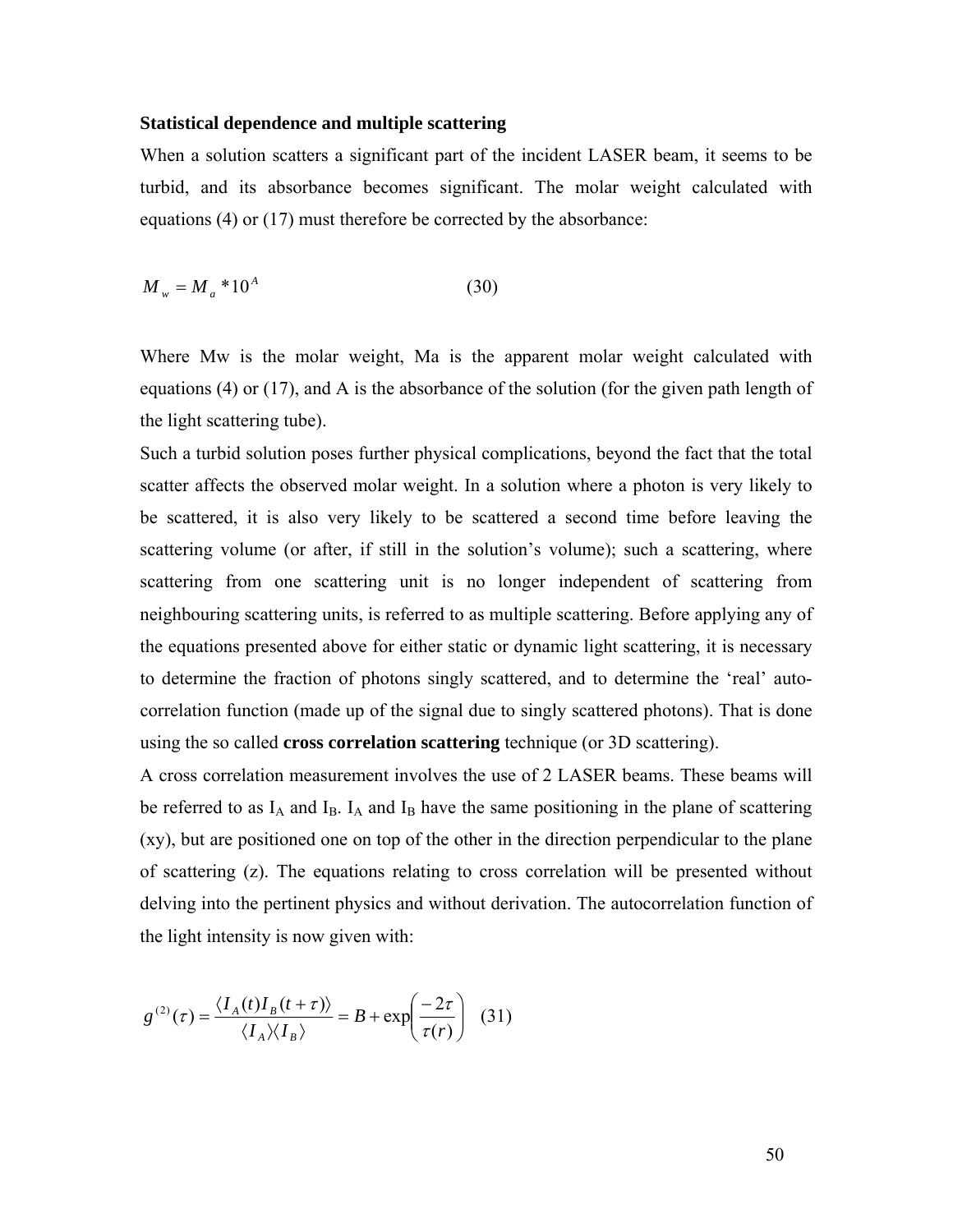Where B is a measure of how many photons are singly scattered, but also depends on the experimental setup. In the case of no multiple scattering (and a perfect setup), B is ideally equal to 0.25 (not 1).

The fraction F of singly scattered photons is given by<sup>6</sup>:

$$
F = \frac{B}{B_0} = \frac{B}{0.25}
$$
 (32)

Where B is equal to  $g^2_{(0)}$ -1 of the solution, and B<sub>0</sub> is the  $g^2_{(0)}$ -1 value of a perfectly transparent solution.  $B_0$  should, as aforementioned, be equal to 0.25, but this should be verified for the specific experimental setup used.

Equation (4c) can now be rewritten for a measurement done with 3D equipment, with the help of equations (30) and (32):

$$
\frac{I - I_{sol}}{I_0} = 10^{-A} \left( \frac{4\pi^2 n_{st}^2}{\lambda^4 N_A} \right) \left[ \frac{dn_s}{dC} \right]^2 \frac{I_{tol}}{I_{tol,0} \cdot RR_{tol}} CMP(\theta) \frac{0.25}{g^2_{(0)} - 1}
$$
(33)

## **Fractal gel model**

Before we are prepared to move on to the use of light scattering in the characterization of fractal systems, we should gain some insight into the world of fractals. Seeing as the author's (TB) research deals with protein gels, which are often shown to be associative in nature<sup>7</sup>- and often follow fractal pattern<sup>7, 8</sup>- a discussion of the nature of fractals is in place.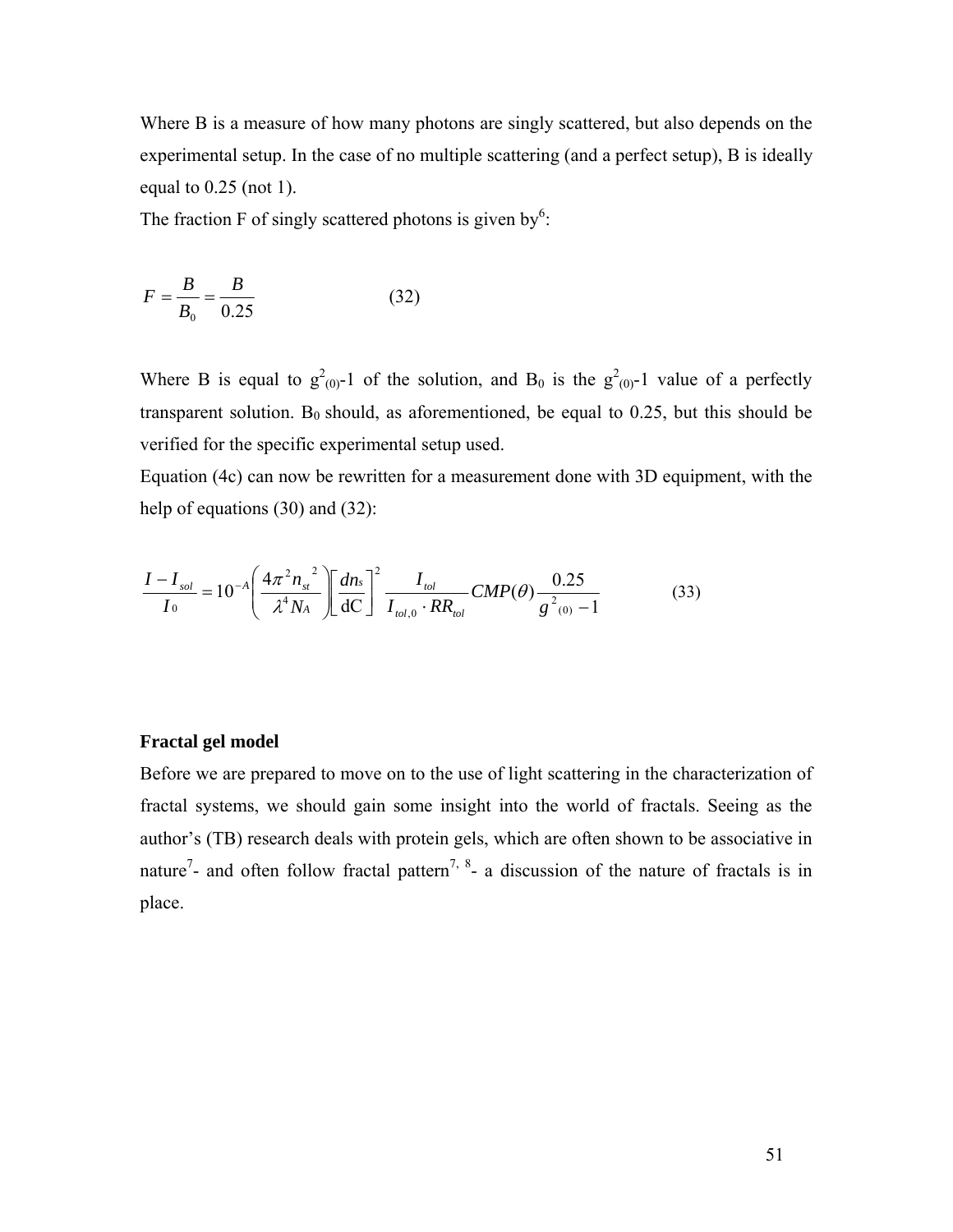Consider the following equilateral triangles:



The right triangle can be generated by positioning three triangles similar in size to the left one in a fashion that leaves a "cavity", so to speak, between them; this cavity is equal in area to the left (smaller) triangle. We me say that the smaller triangle has been magnified by 2 in all possible directions. The filled surface of the right triangle of the right triangle is 3 times that of the left triangle. We can carry on augmenting the right triangle and generating larger and larger versions it; this is exactly what is meant with by "fractal nature". We see that the filled surface of the triangle is dependent on the length of the side, but- opposed to a completely filled triangle, the surface A is not proportional to the side length l squared. In fact, it's easy to see that

$$
A \propto l^{\frac{\log(3)}{\log(2)}} \cong l^{1.585} \tag{34}
$$

The dependency of surface area on the length, which is a characteristic size of the triangle, is intermediate between that of true "surface" of dimension 2 and that of length (dimension of 1). In general, when one is interested in the dependence of surface, volume or mass (or any other property) on a characteristic size of the system studied, one can define the characteristic dimension of the system (with regard to the property of interest) as:

$$
df = \frac{\log(n)}{\log(m)} = \log_{(m)}(n) \tag{35}
$$

Where F is the number of self similar units, and s is the magnification factor. The quantity df is referred to as the **fractal dimension**. When dealing with aggregates of any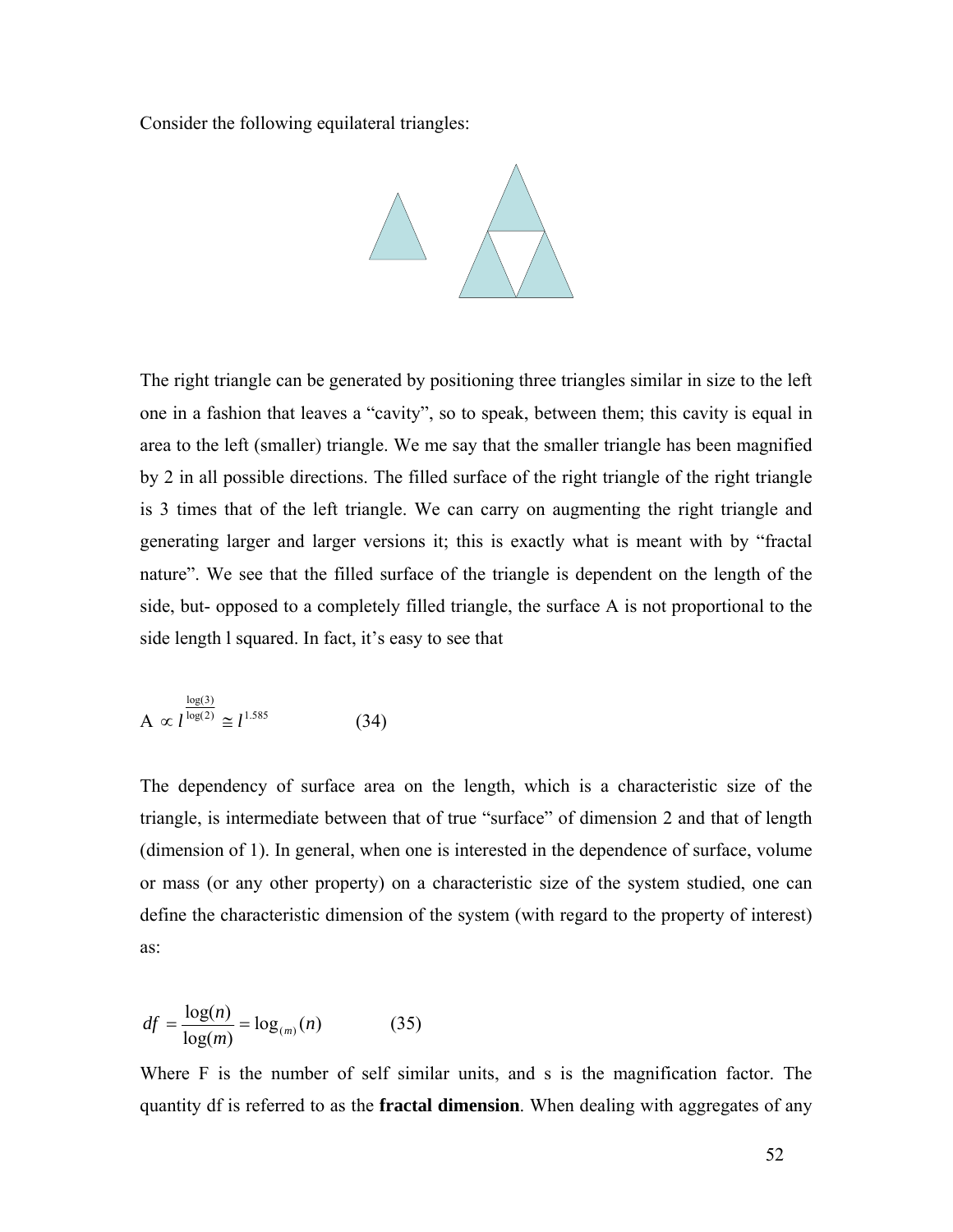kind, the most important fractal dimensions are those referring to the dependency of mass and surface area on the size of the aggregate. The former is simply designated df; the latter is usually designated ds.

## **Fractal nature of protein gels**

It has already been mentioned that protein gels are often associative<sup>7</sup>. This means, basically, that dominant bonds between aggregates which form the gel are non-covalent rather than covalent.

When looking at the fractal nature of these proteins, it is necessary to explain their structure from the microscopic level up. The gels are assumed to be made of aggregates; these aggregates are self-similar. A typical number of protein molecules in an aggregate, is, for instance, 90<sup>9</sup>. Somewhat larger aggregates might be referred to as **colloids**. The gel's structure is fractal and consistent with that of the aggregates.

## **Determining the fractal dimension using light scattering**

Now that we know some basics about fractals and fractal structures, let's return for a second to static light scattering. It has already been noted that in the region where  $qa_{\text{g}}<1$ , the function  $P(\theta)$  can be expended as a polynomial function of the scattering vector q and the radius of gyration  $a_{\alpha}$ . In the region where  $qa_{\alpha} \gg 1$ , however, it can be shown for fractal objects that the function  $P(\theta)$  is fractal dimension dependent. A few of the references<sup>1, 10, 11</sup> note that in this region the next relation applies:

$$
P(\theta) \propto q^{-df} \tag{36}
$$

A plot of  $ln(P(\theta))$  against  $ln(q)$  should therefore give a linear relation with –df as its slope.